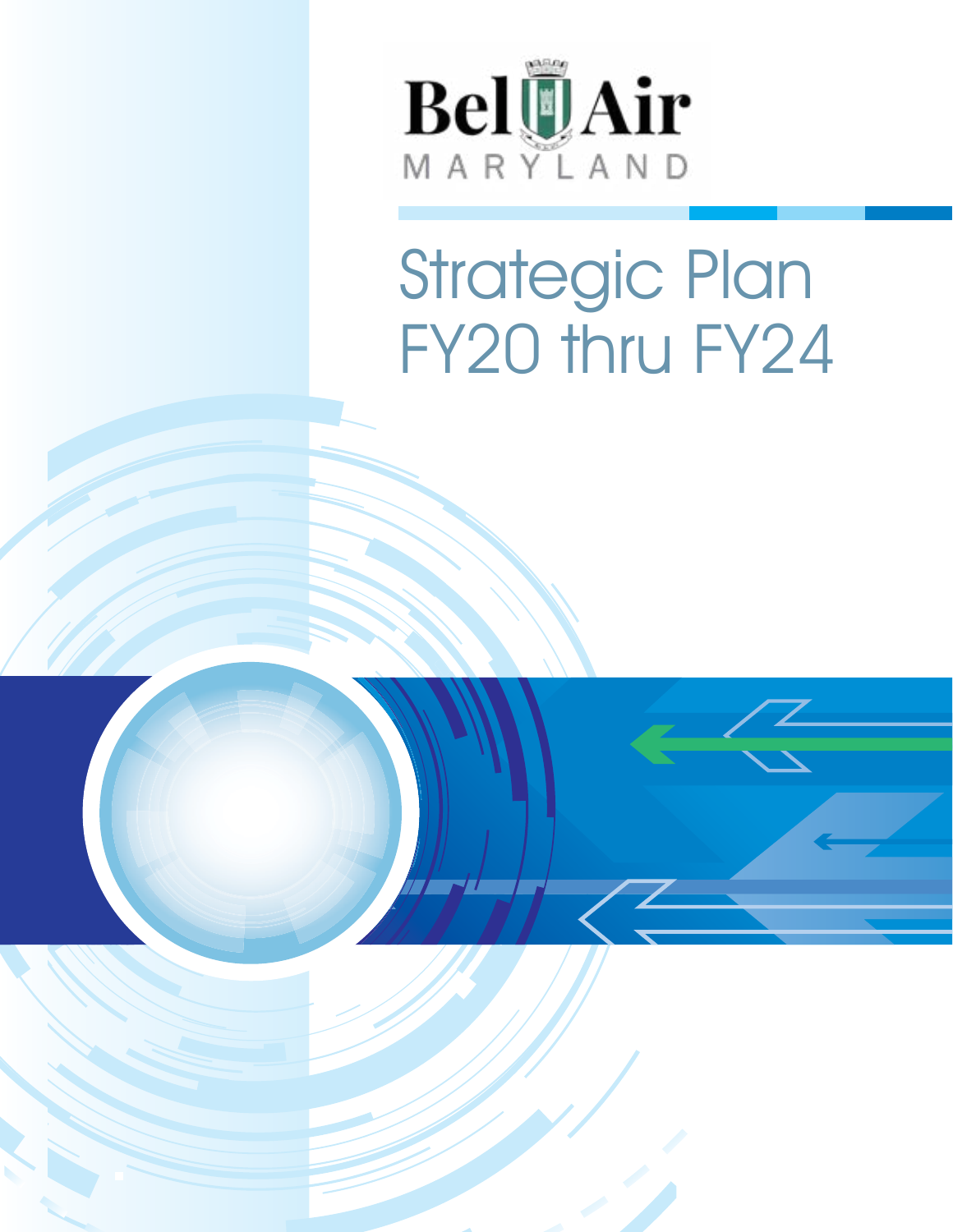# Strategic Plan for FY20 thru FY24

# Table of Contents

| Goals & Objectives                                      |
|---------------------------------------------------------|
|                                                         |
| Comprehensive Plan Sensitive Areas Element              |
| Healthy Eating / Active Living (HEAL)                   |
| Bicycle & Pedestrian Plan (2013)                        |
| Tree City USA                                           |
| Keep Maryland Beautiful                                 |
| Comprehensive Plan Historic Preservation Element        |
| Arts & Entertainment District (A&E)                     |
|                                                         |
| Capital Improvement Plan                                |
| Continuity of Operations Plan (COOP)                    |
| Comprehensive Plan Water Resources Element              |
| Town Property & Facilities Planning                     |
| Comprehensive Plan Community Facilities Element         |
| Integrated Technology                                   |
|                                                         |
| Comprehensive Plan Land Use & Municipal Growth Elements |
| Comprehensive Plan Economic Development Element         |
| Comprehensive Plan Parking Element                      |
| Comprehensive Plan Transportation Element               |
| <b>Events Committee</b>                                 |
| Elderly & Needy Citizens Committee                      |
|                                                         |
|                                                         |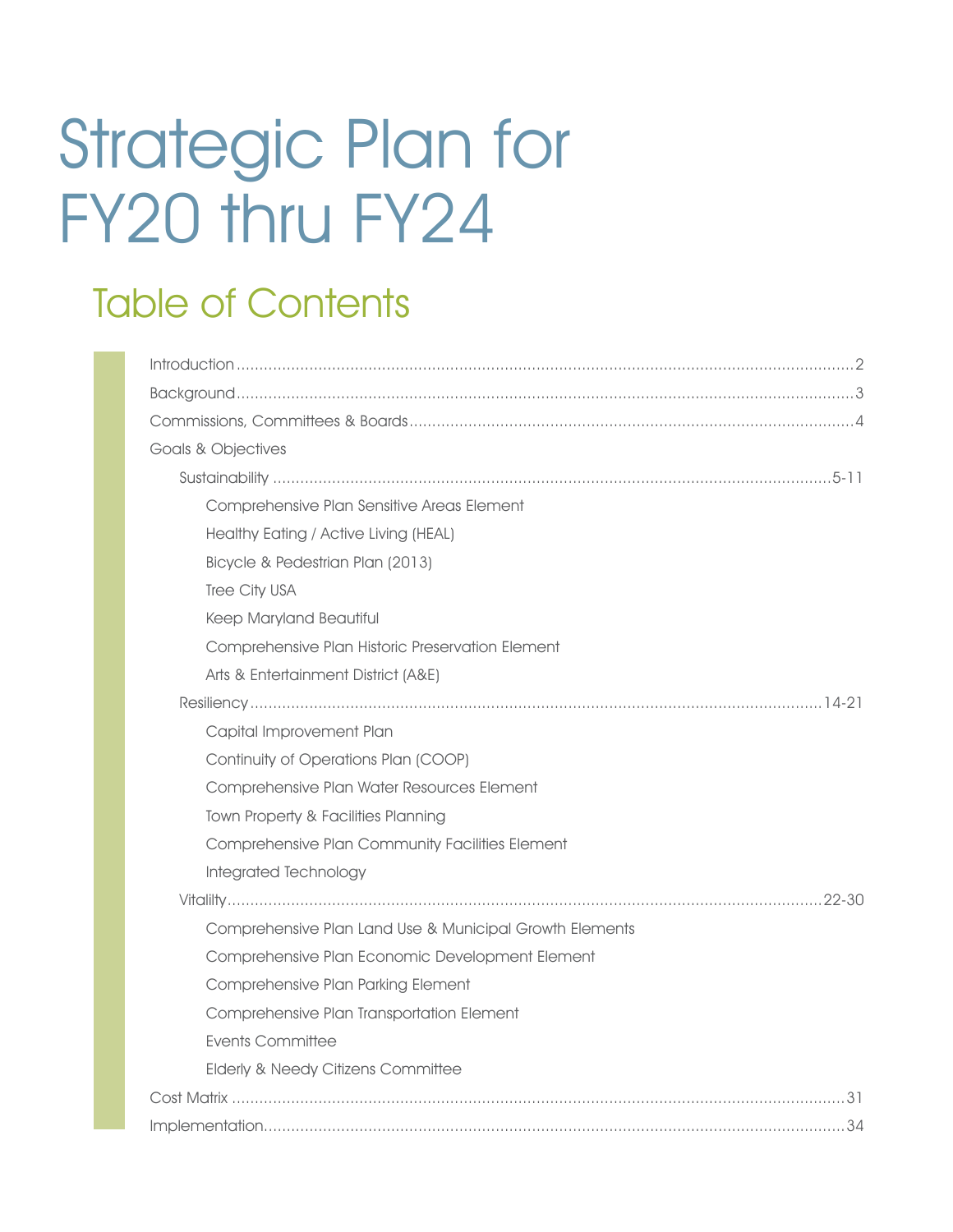# **Introduction**

The Town of Bel Air is located approximately 25 miles northeast of Baltimore, Maryland. The municipality is incorporated with a population of 10,264 people within a 3 square mile area. Bel Air is the seat of government for Harford County along with the Headquarters of the County Sheriff, the Circuit Court and the District Court. It is considered the focus of cultural activities, financial organizations and historic influence.

In developing the Strategic Plan, citizens and Town staff who sit on any of the Boards, Commissions and Committees worked together to: update the vision; establish goals; confirm the mission entrusted with them; and, create implementation strategies. The objective is to position Bel Air to effectively and efficiently move forward over the next five years based upon the Comprehensive Plan and the Twelve Visions established by the State of Maryland.



The structure for the Strategic Plan is to focus efforts around three basic areas of potential improvement with each group assigned to enhance the community by concentrating on a specific area of Town operations. This may include guiding a program of municipal benefit or implementing a project that will result in greater quality of life for residents and visitors. The basis for establishing the priorities for each commission, committee or board will be the various studies, plans and reports produced to guide municipal development and community amenities starting with the 2016 Comprehensive Plan.

# Sustainability SUSTAINABILITY RESILIENCY VITALITY

Review of the Social & Environmental aspects of Town Facilities along with their contributions to the Community

Review of the Town's ability to prevent and react to unexpected disaster, security or resource impacting occurrence

**RESILIENCY** 

# VITALITY

Review of the economic and community factors that promote Town commerce and residential character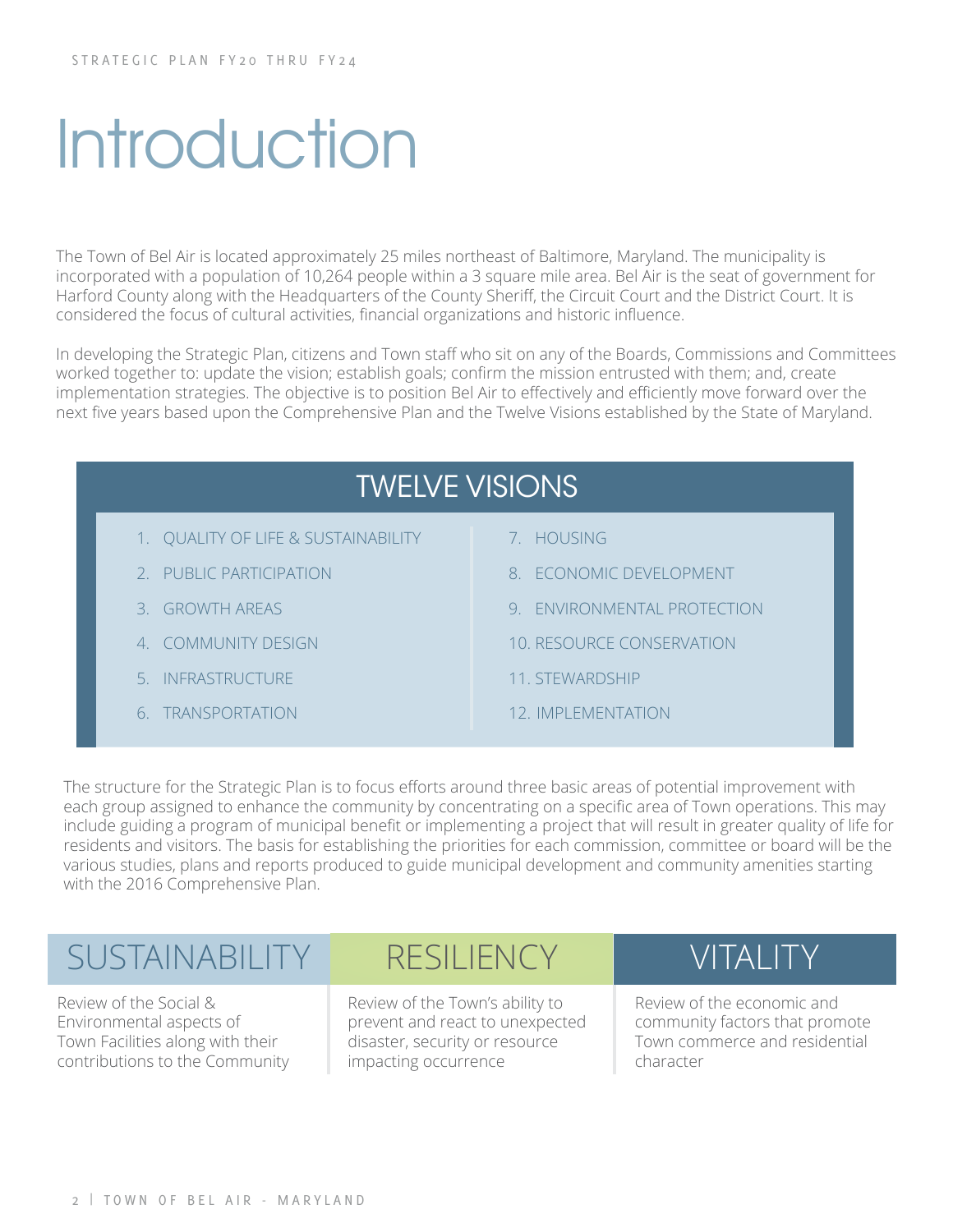# <span id="page-3-0"></span>**Background**

For several years the Town has formulated a plan to carry out goals and objectives found in the Comprehensive Plan. The plan creates a menu of performance strategies which includes an estimate of resources, an approximation of cost, the assignment of responsibility and a timeline for desired implementation. The five year plan is closely tied to understanding the history of Bel Air as many previous approaches have lessons applicable to today.

Bel Air, originally known as "Scott's Old Fields", grew rapidly between the Civil War and the early 1900s. Today, its 10,000 plus citizens dwell on three square miles of land. Extensive residential and commercial development has occurred in Harford County surrounding Town boundaries. The 21014 and 21015 Zip Codes for Greater Bel Air contain a population of more than 100,000 people. This is close to half of the population of Harford County. Bel Air is governed by a Council-Manager form of government. Citizens elect, at large, a five-member Board of Town Commissioners. One board member serves as chairperson and is give the honorary title of Mayor. The Commission appoints a Town Administrator who acts as the Chief Executive Officer over the departments of: Human Resources and Administration, Finance;, Planning and Community Development; Economic Development; Public Works; and, Town Police.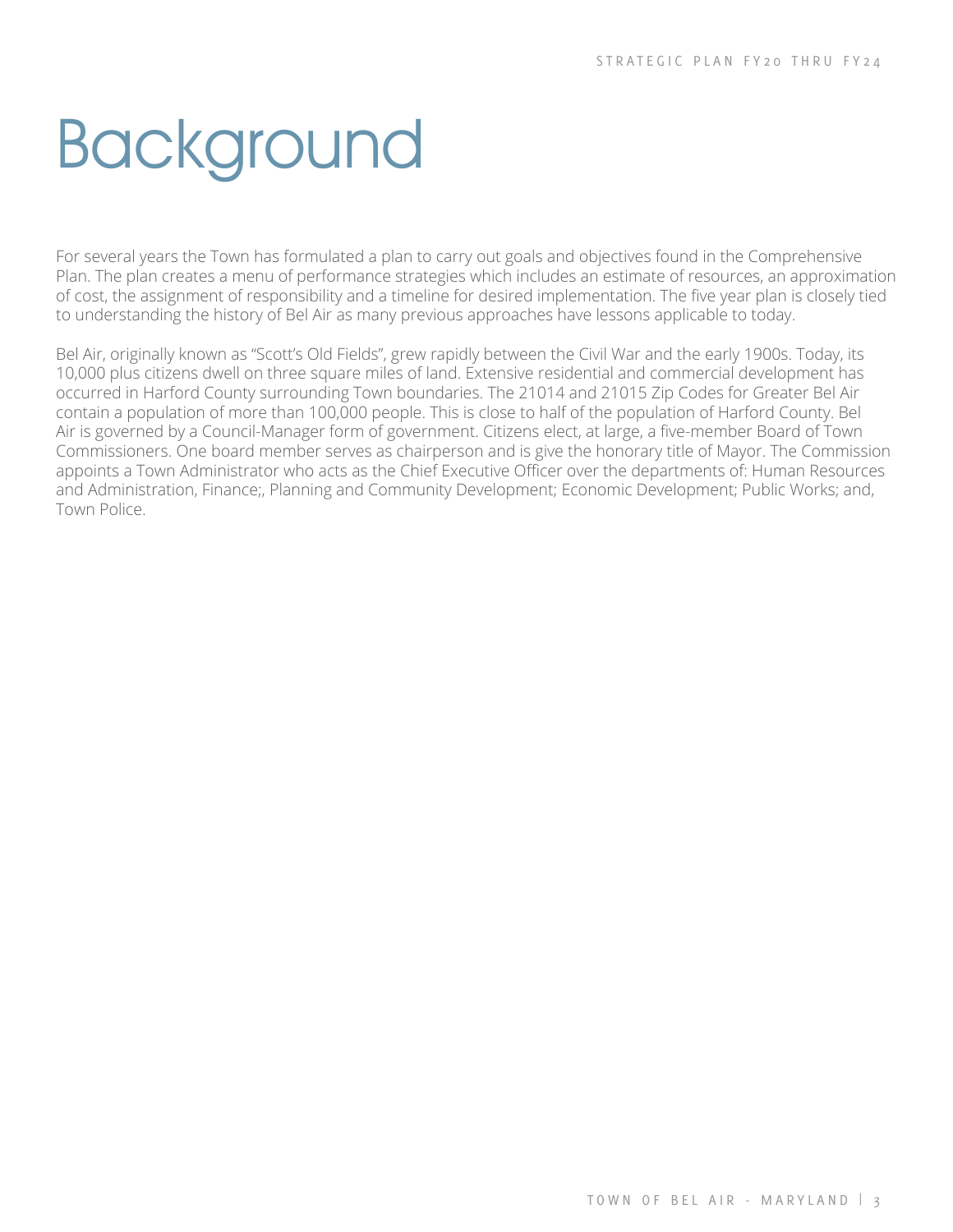# <span id="page-4-0"></span>Commissions, Committees & Boards

All citizen groups use the Comprehensive Plan as a guide when establishing priorities for various enhancements to Bel Air. The ten elements of the Comprehensive Plan contain goals and objectives that can be expanded and refined through detailed research and investigation. Beyond this plan are programs and studies that Bel Air has commissioned over the past few years to better determine Town needs and reflect community wishes.

# **SUSTAINABILITY**

Review of issues concentrating on historic, cultural & environmental influences

| SMC (Sustainable Maryland Certified) Sustainability CommitteePlanning |  |
|-----------------------------------------------------------------------|--|
|                                                                       |  |
|                                                                       |  |
|                                                                       |  |
|                                                                       |  |
| Certified Local GovernmentHistoric Pres CommissionPlanning            |  |
|                                                                       |  |

# RESILIENCY

Ability of the Town to prevent and react to unexpected disaster, security or resource impacting occurrences

| Integrated Technology Plan Tech & Comm Unications Comm Admin |  |
|--------------------------------------------------------------|--|
|                                                              |  |

# VITALITY

Review of the economic and community factors that promote Town commerce and residential character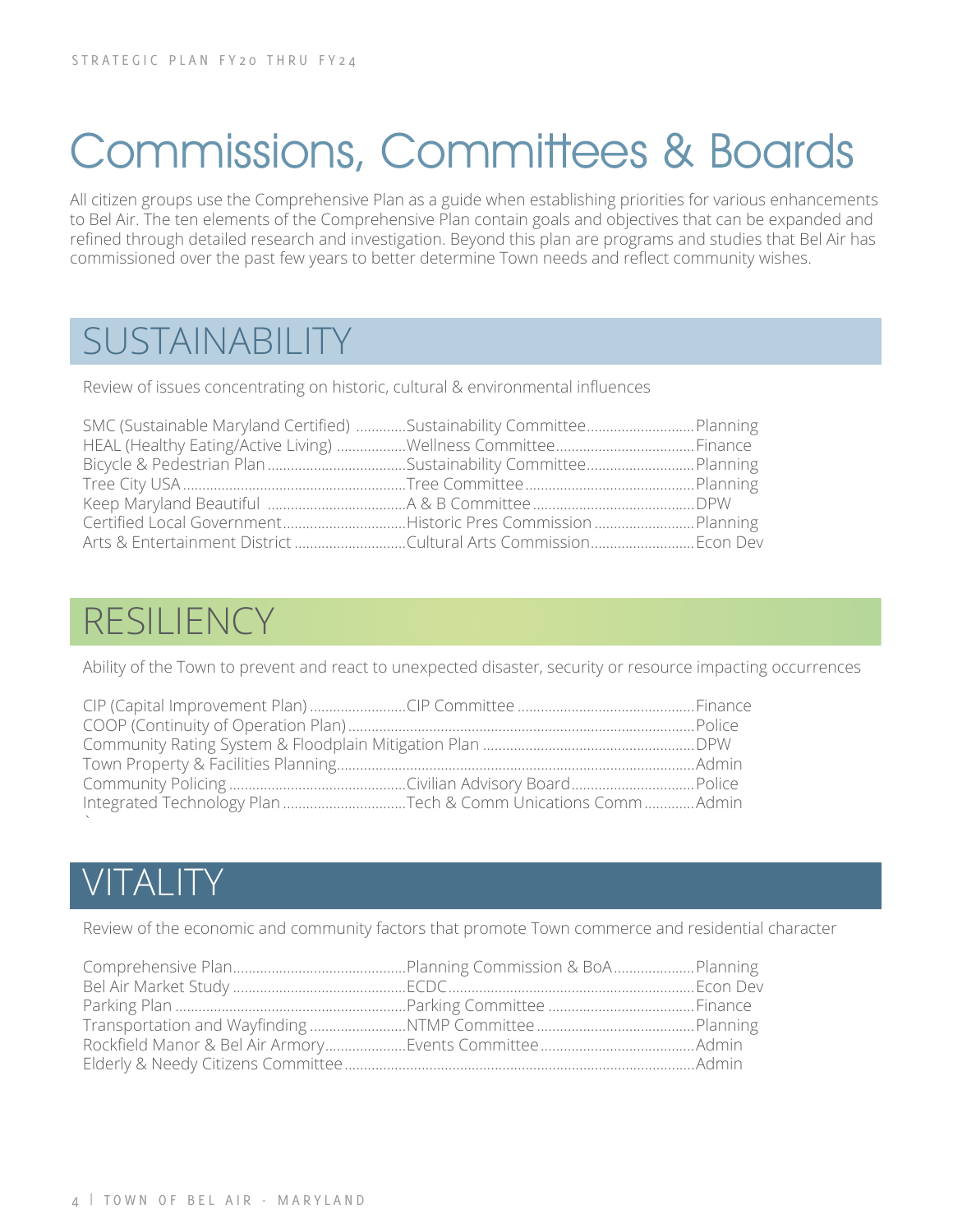# Comprehensive Plan Sensitive Areas Element

# Sustainable Maryland Certified (SMC) Sustainability Committee

### Priority 1 – Water **Conservation**

#### **DESCRIPTION**

Provide incentives to reduce water consumption in the Town. These incentives may include rebates or coupons for low flow shower heads & faucets, dual/low volume flush toilets, shower timers and rain barrels. In addition, incentives for high efficiency clothes/dish washers, pipe insulation, drip irrigation and lawn reduction may be considered. Recommendations for water conservation can be included on the Town website, Town Facebook page, in the Bel Air Bond, in a brochure format and made part of instructive classes sponsored by the Town.

#### RESOURCES

\$5,000 per year – Based upon past response, it is anticipated that a small fund could be made available for residents to utilize rebates if they would like to reduce their water bill. This could be increased if response is better than expected. There are also grant opportunities that may help defray costs.

#### RESPONSIBILITIES

Planning Department (20 hours) will be responsible for research of appropriate methods and consulting of state and other local resources. Finance Department will administrate funds for selected incentives. Partners may include Downtown Alliance,

Harford County, State of Maryland, Maryland Municipal League and Sustainable Maryland Certified.

#### **SCHEDULE**

FY 20 thru FY24 – In order to make the greatest impact, this initiative should be timed to coincide with the Maryland American Water Company rate increase.

### Priority 2 – Reduce, Reuse & Recycle

#### **DESCRIPTION**

Coordinate with the County and State to organize programs and educate the public on the benefits of recycling and repurposing of items. This will require expansion of the Community Collection event, additional recycling stations in downtown and creation of avenues to educate residents on how to properly recycle. Consideration should be given to moving the event to Spring. Stakeholders include Harford County, Downtown Alliance, public and private schools, residents and businesses.

#### **RESOURCES**

\$5,000 for two years – Expand the existing group of Harford County, the Town and Lions Club Community Collection participants to other participants in an effort to magnify the scope of the program and expand the outreach. Grant opportunities may be utilized to leverage funding the majority

of costs associated with the increased effort.

#### **RESPONSIBILITIES**

Planning Department (80 hours) would lead the effort with participation from Administration, Public Works and Economic Development. Staff will coordinate each year to market the Community Collection event, educate the public on proper recycling and provide for recognition to those residents and businesses that achieve desired goals.

#### SCHEDULE:

FY20 thru FY21 – Minor expansion may occur before start-up; however, education and awareness is the key to program success

## Priority 3 – Pesticides

#### **DESCRIPTION**

Establish initiatives to reduce areas in Town which receive pesticides to diminish the toxicity of any product applied and decrease the areas of Town property that require frequent mowing. The use of goats to reduce invasive species and planting meadow grasses to reduce mowing are efforts that have already been employed in Town parks. This is an example of Integrated Pest Management (IPM). It is believed this initiative will have a positive influence on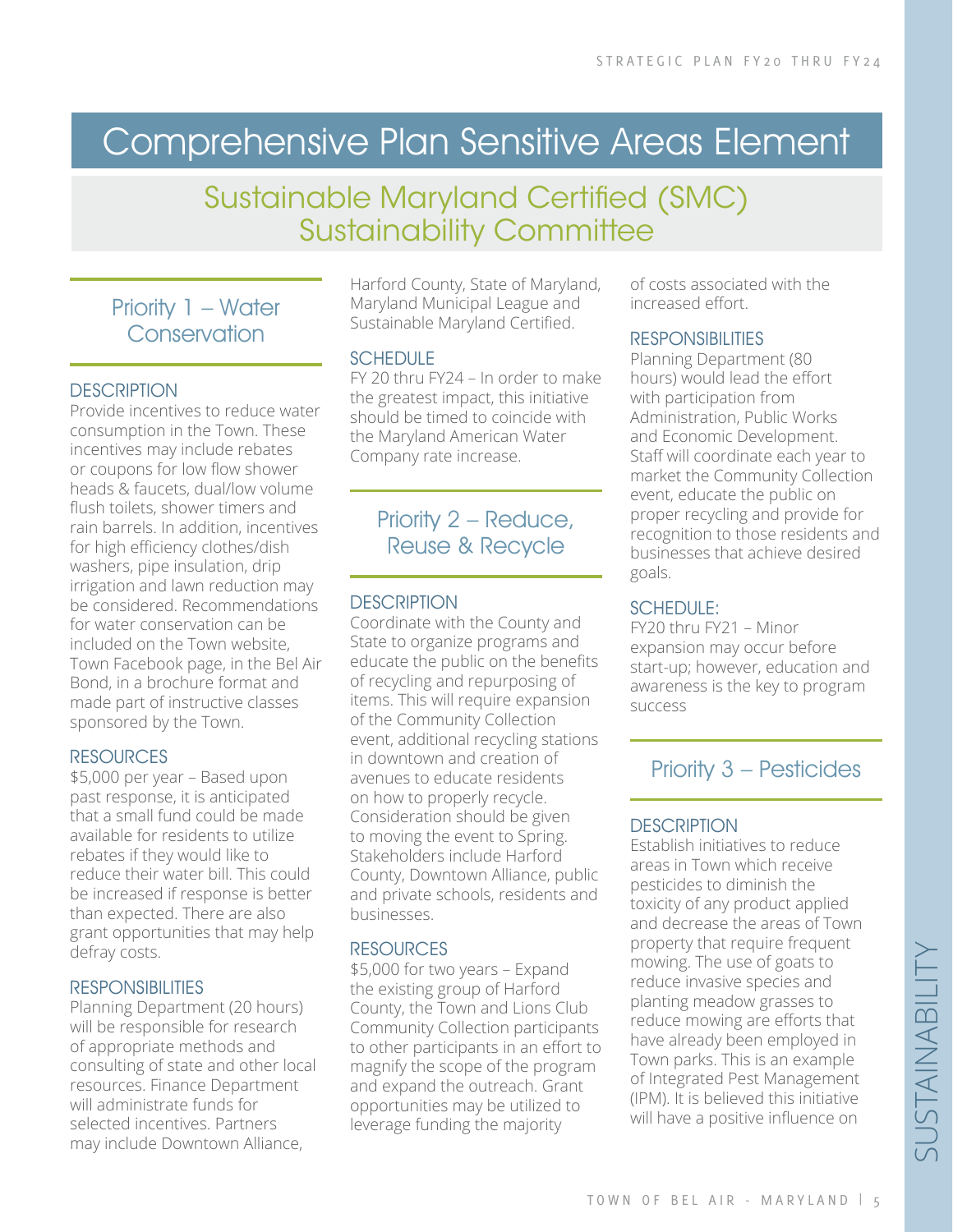# Comprehensive Plan Sensitive Areas Element

## Sustainable Maryland Certified (SMC) Sustainability Committee

health, wildlife and reduce the cost of maintenance. Partners will include the State Department of Natural Resources (DNR Good Green program) and Maryland Department of the Environment plus concerned citizens who may frequent the local parks and other facilities.

#### **RESOURCES**

\$5,000 for two years – The cost of using goats to reduce the invasive species is a yearly cost. Other costs will be shared with DNR. This effort should shrink the cost of park maintenance and positively influence storm water runoff. Caution should be applied

to any changes in order to prevent unintentional consequences such as mosquito/tick infestation and diseases related to these pests since many parks are heavily used.

#### **RESPONSIBILITIES**

Public Works (16 hours) will require time to research viable products that may be substituted for current items and to review Town property for reduction in maintenance. In addition, inquiries could be made of other jurisdictions to ascertain their experience with this type of effort.

#### **SCHEDULE**

FY21 thru FY22 – As this effort requires time to test product and understand the influence of how an area will react to changes in pest control, additional time is needed.

- Provide for a local facility and resources for homeless.
- Increase the use of Electric Vehicles along with charging stations by the Town.
- Purchase and track 100 percent clean energy such as solar/ wind/hydro sources.
- Consider coordination of a Community Solar option for residents/businesses.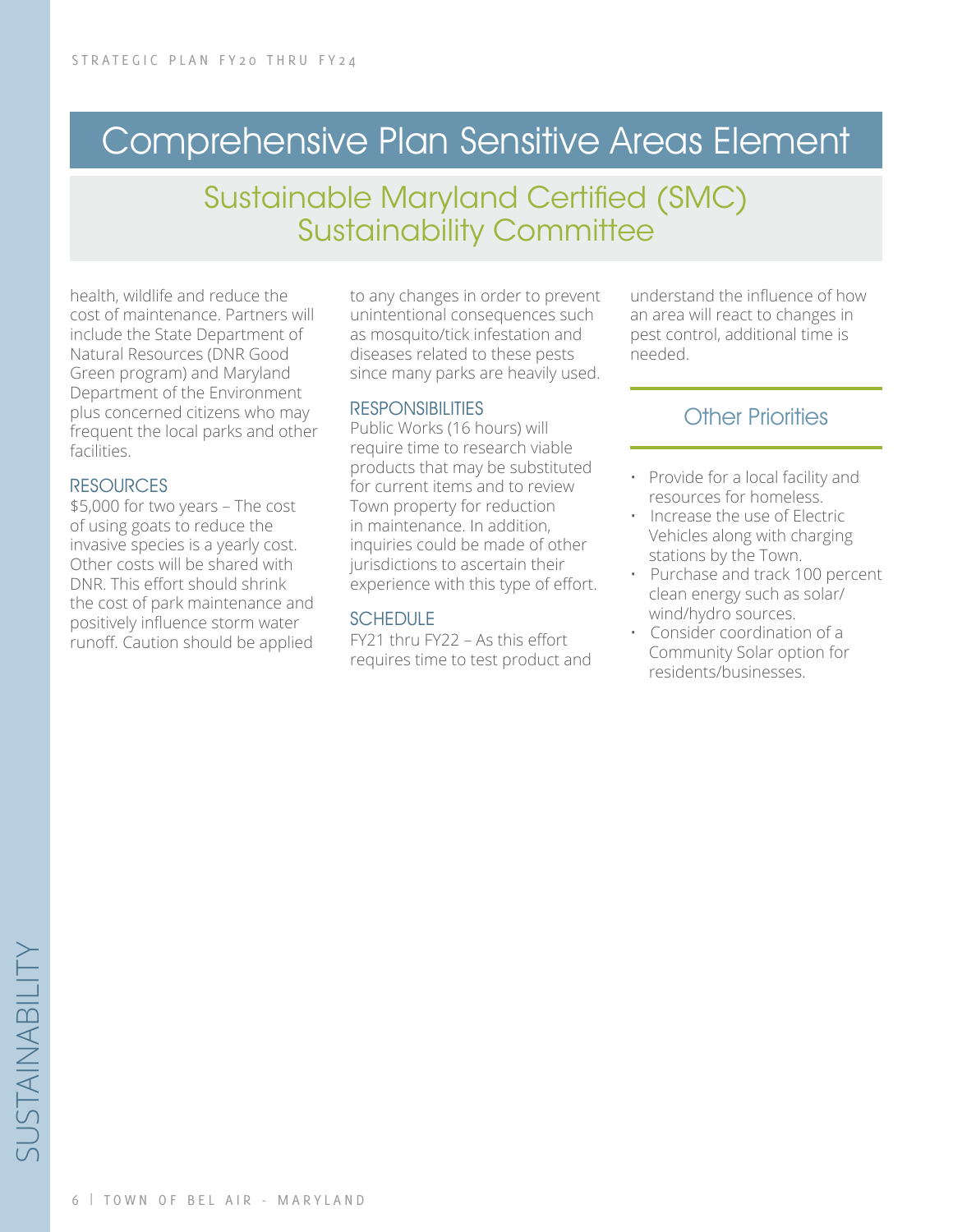# <span id="page-7-0"></span>Healthy Eating / Active Living (HEAL)

# Healthiest Maryland Businesses Wellness Committee Healthy Harford

### Priority 1 – Health Fair

#### **DESCRIPTION**

Expand the current Wellness Fair program that provides health checks for Town employees. These checks include hearing, vision, blood pressure, body fat, sleep apnea, diet, blood sugar, cholesterol and skin care among others. Expansion may include offering access to the Wellness Fair for selected local businesses, expanding the areas reviewed or providing additional educational offerings.

#### **RESOURCES**

\$0 – Any cost will be further defined as more detail is ascertained. However, the goal is to dovetail efforts into the existing program. The Town Wellness Committee would review opportunities and provide direction regarding the emphasis of the expansion. The effort may require ongoing support depending on the type of service provided and if the fair is to be expanded to other organizations or businesses. Stakeholders such as Healthy Harford, UM-Upper Chesapeake Health System, HEAL and Healthiest Maryland Businesses would be potential partners for most projects with the possibility of financial support.

#### RESPONSIBILITIES

Finance Department (40 hours) will carry the bulk of the responsibility for implementation of the expansion. This time would be considered an additional commitment beyond the current obligation for the existing fair.

#### **SCHEDULE**

FY20 thru FY24 – The current fair will be incrementally expanded so that each offering can be subsequently evaluated and so the effort does not become overly burdensome.

### Priority 2 – Wellness Program Expansion

#### **DESCRIPTION**

Partner with County and State agencies along with non-profit organizations on initiatives that have shared goals and objectives. These programs can include Living Well (a program to help people with chronic diseases), NFL Play 60, Let's Move and many others. HEAL can offer many opportunities and tools to focus programs to youth, elderly and minorities.

#### RESOURCES

\$0 – This effort would be solely focused on creating partners and establishing programs that may be run on a volunteer basis or at minimal cost. Small grants would

be a primary source for particular opportunities that require funding.

#### **RESPONSIBILITIES**

Finance Department (20 hours) and Planning Department (20 hours) would share the time needed, once opportunities are identified through the Wellness Committee. Stakeholders would include HEAL, LASOS, Downtown Alliance, SMC, Harford County Government and the State of Maryland.

#### **SCHEDULE**

FY20 thru FY24 – This can be a program that can develop over time and be flexible enough to adjust to available time or resources.

- Establish a program to promote walking, running and cycling that builds on existing facilities.
- Work with organizations on establishing additional Community Gardens
- Establish an active recreation park in the northern portion of Town.
- Review opportunities for promotion of Healthy Seniors programs and projects
- Revitalize the existing .Creative Playground in Rockfield Park.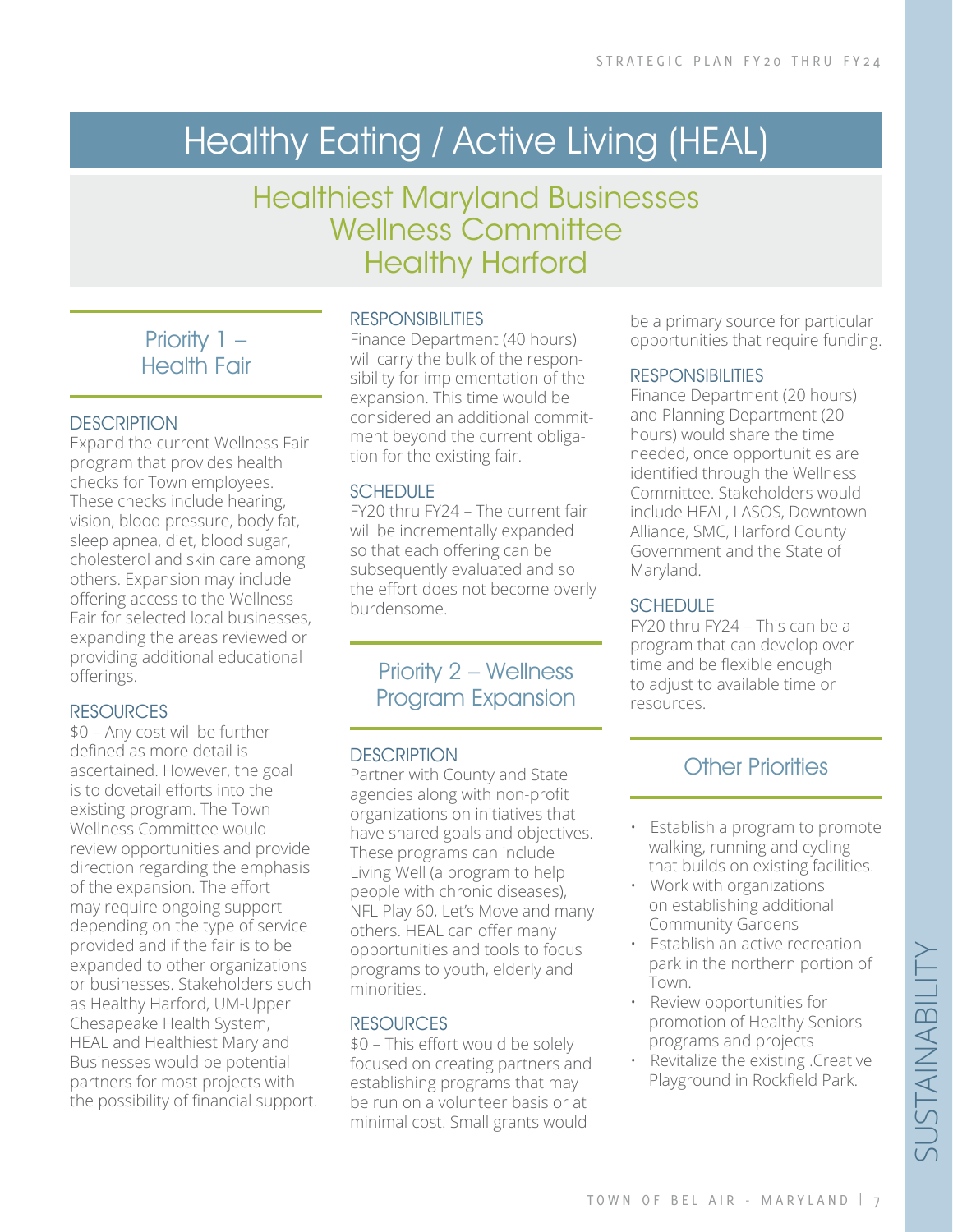# Bicycle & Pedestrian Plan (2013)

Pedestrian Safety Study (2014) Town & County Bicycle Network Study (2017) Sustainability Committee

### Priority 1 – Bicycle **Routes**

#### **DESCRIPTION**

Prepare and implement plans for bicycle routes consisting of lane markings, pavement symbols and signs. This should follow the guidelines from the Transportation Element of the 2016 Comprehensive Plan, the 2013 Bicycle & Pedestrian Plan and the 2018 PALS Bicycle Network Study. As Harford County undertakes its review of the County bicycle and pedestrian plan, the routes should connect and provide for an organized and comprehensive network that will link destinations throughout the County. Priority should be given to the treatment of Main Street and Bond Street by offering alternative routes and/or installing appropriate improvements.

#### **RESOURCES**

\$50,000 over two years – Create an ad hoc committee with County, State and citizen participation to coordinate the desired improvements and prioritize projects. The committee should be involved in acquiring stakeholder input, researching implementation and education of users. It is assumed the required funds will come from State grants with potential matching funds provided by the Town and County.

#### **RESPONSIBILITIES**

Public Works & Planning (120 hours) will require time to review routes, create standards, produce specifications and generate a request for proposal. Town Staff will bid proposed work and coordinate approvals from the committee and Town Board. Once approved, implementation of the enhancements will be overseen by the Planning & Public Works staff.

#### SCHEDULE:

FY20 thru FY21 – From inception to implementation, the effort should not exceed two years with the most time dedicated to committee investigation. Timeframe may expand as other opportunities present themselves.

Priority 2 – Pedestrian **Connectivity** 

#### **DESCRIPTION**

Implement the Bicycle & Pedestrian element of the Transportation Plan in the 2016 Comprehensive Plan by highlighting needed connections. Priority should be given to routes near schools, connection of destinations and mitigating unsafe conditions. Accessibility, visibility and security should also be of high importance when considering upgrades. Sidewalk replacement, handicap ramps and trip hazards are currently reviewed under an

existing Public Works program that should be assessed with the above priorities in mind. Missing sections of sidewalk and needed easements should be compiled and ranked as an expansion of this program (new sidewalk is currently unfunded).

#### RESOURCES

Varies – Any cost beyond the anticipated typical yearly budget for sidewalk replacement will be evaluated on a case by case basis. This effort should be designed as a focus of priorities.

#### RESPONSIBILITIES

Public Works (20 hours) is the primary department tasked with addressing connectivity as part of the sidewalk replacement program and would require a minor amount of additional time to review the current program. State Highway Administration and Harford County are partners when roads within their jurisdiction are affected.

#### SCHEDULE

FY20 thru FY24 – This is a review of an existing program and would operate within the budget process as provided for by the Town Board.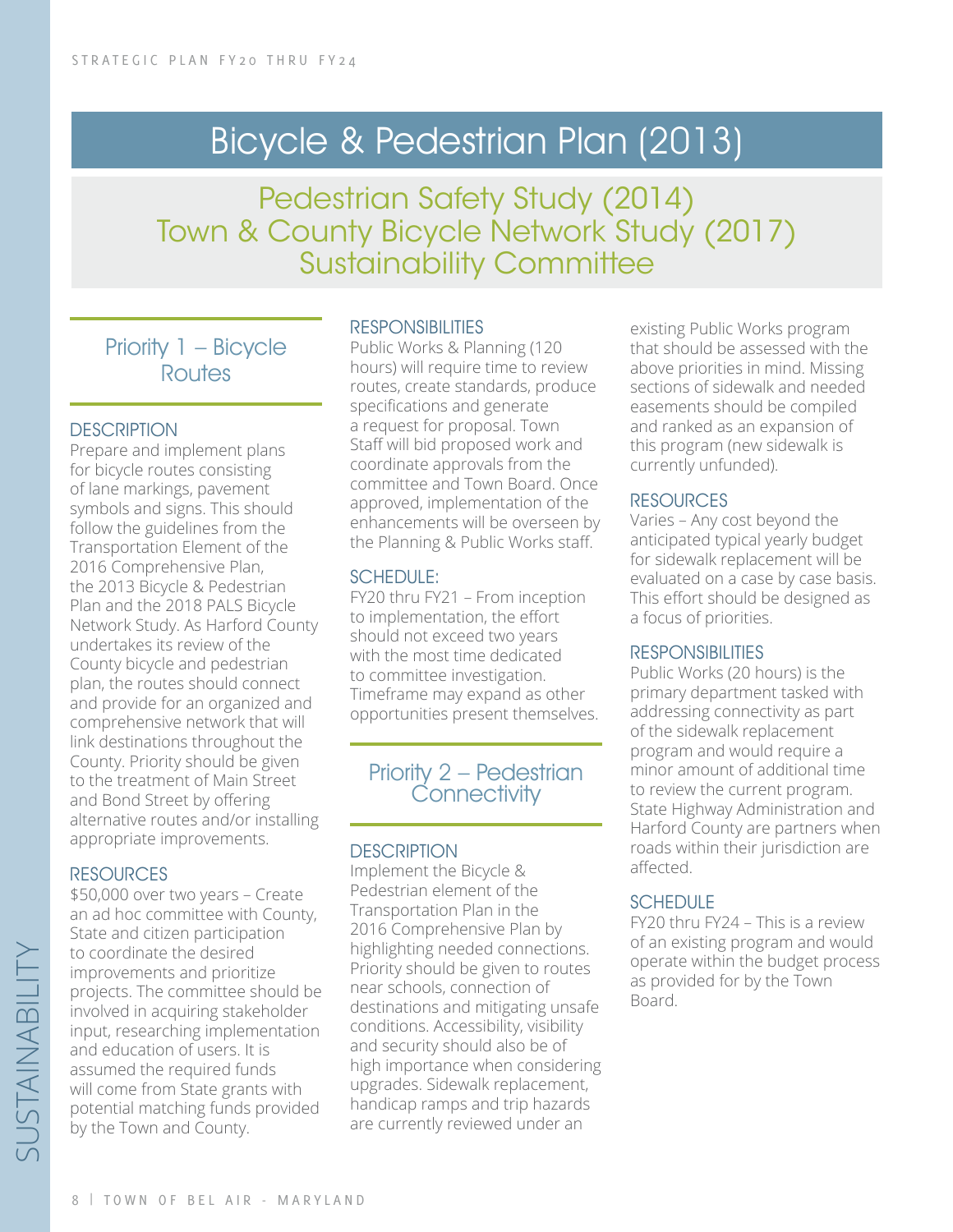# Bicycle & Pedestrian Plan (2013)

Pedestrian Safety Study (2014) Town & County Bicycle Network Study (2017) Sustainability Committee

### Priority 3 – Public Transit

#### **DESCRIPTION**

Provide upgrages at public transit stops. The existing public transit option is operated by Harford County through grants provided by the State and Federal governments. It is not well used in Bel Air and limited primarily to elderly riders who need access to shopping, medical facilities and government services. The existing bicycle & pedestrian plan provides for upgrades to transit stops such as signs, benches, paving & bicycle storage. However, many stops have no amenities due to their location on private property. Other services currently lacking in the Town are commuter lots for connections to APG or Baltimore and ride share lots for carpools.

#### RESOURCES

\$5,000 for one year – This requires a minor amount of additional funding which would address the amenities required at each transit stop.

#### **RESPONSIBILITIES**

Planning Department (20 hours) would work with Harford Transit to expand the amenities and increase ridership through marketing.

#### **SCHEDULE**

FY22 – Coordination with County and State agencies is required prior to implementation so it is assumed that this is a long term goal of several years.

- Complete the action items listed in the Bicycle & Pedestrian Plan.
- Work with Harford County on amenities and connections to the Ma & Pa Heritage Trail.
- Acquire rights-of-way that has potential for future connectivity needs.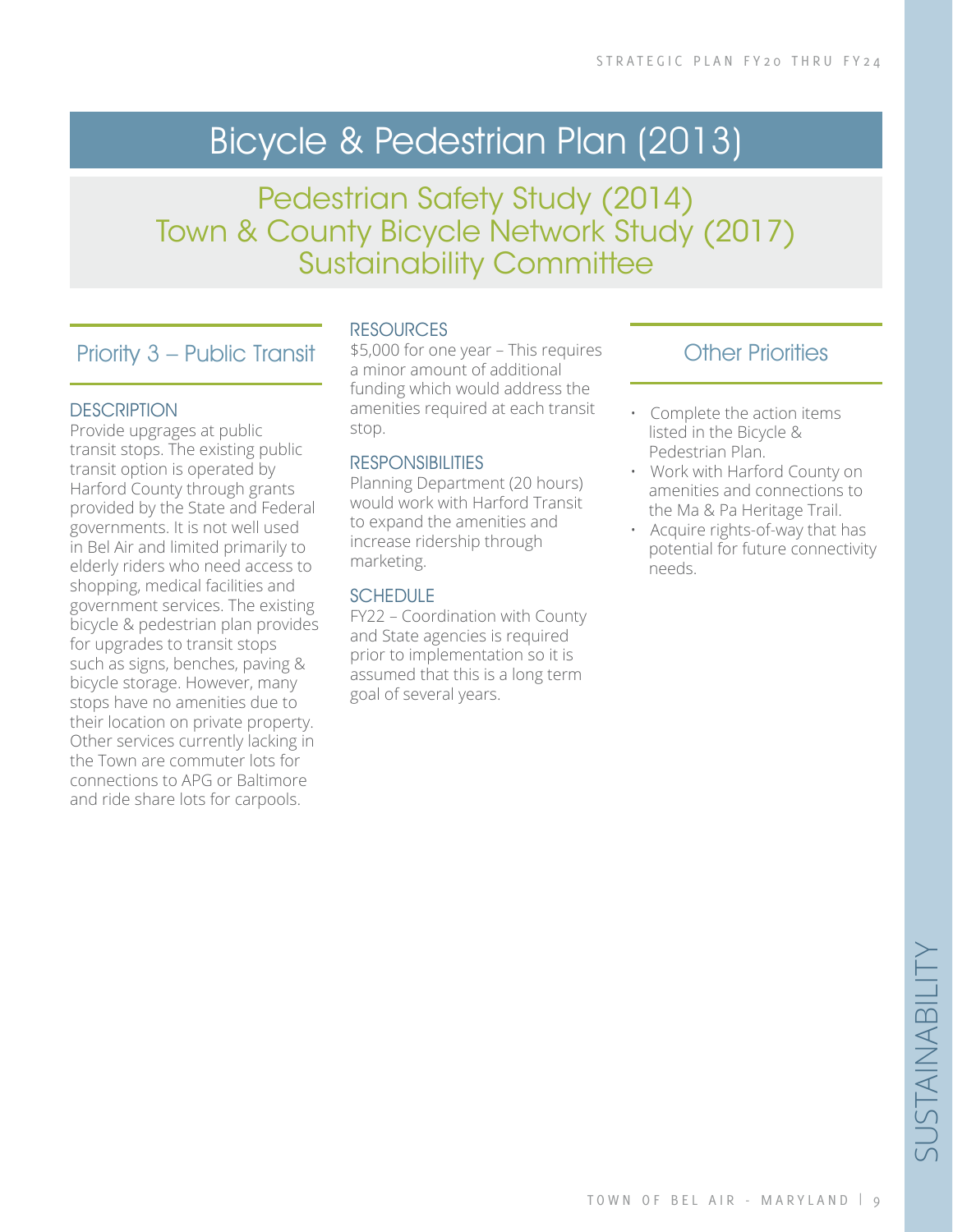# **Tree City USA**

# Tree Committee

### Priority 1 – Street Tree Replacement

#### **DESCRIPTION**

Identify neighborhoods where street trees are needed and work with each community to establish the appropriate tree(s) for each location. This is primarily directed at residential areas, but also may include commercial and institutional uses. Use of the Tree Plan as a guide is the best way to address a measured approach to installation of trees.

#### **RESOURCES**

\$3,000 per year – This effort should be phased over a period of years so that trees are in different stages of growth and not all will need maintenance at any one time. Use of the Forest Conservation Fee-in-Lieu and the Tree Fee-in-Lieu funds will be the primary mechanisms for funding. The Forest Conservancy, Department of Natural Resources (Forest Service) and Harford County Master Gardeners are a few of the many partners that can be resourced for this effort.

#### **RESPONSIBILITIES**

Planning Department (20 hours) already coordinates these activities so this priority will focus the effort to create a multi-year plan and direct energies where they will have the most impact.

#### **SCHEDULE**

FY20 thru FY24 – A multi-year approach will allow flexibility to address projects which may require phasing or allow projects to accommodate other construction or development activity.

#### Priority 2 – Tree **Maintenance** *<u>Education</u>*

#### **DESCRIPTION**

Educate the residents of Bel Air on the correct methods and tools for pruning and maintaining trees. There are numerous poorly equipped/trained contractors who are unaware of the proper method to maintain a healthy tree. The worst example of bad practices is seen when trees are 'topped' during pruning. This does a great deal of harm to the tree and creates problems for a property owner over the long term.

#### RESOURCES

\$2,000 for one year – The knowledge is already available to the Town via members of the Tree Committee to assemble a list of good and bad ways to maintain a tree. It only requires a small amount of material resources to create and distribute for the Town residents.

#### RESPONSIBILITIES

Planning Department (20 hours) would require a minor amount of time to produce a brochure, webpage or social media material for access by Town residents.

#### **SCHEDULE**

FY21 – This can be a goal to achieve in 2020 following efforts to establish a consistent street tree replacement program.

- Identify areas over run by invasive species and replace with tree stock.
- Increase tree cover on private lands through awareness and recognition.
- Create an Arboretum on a school or other public property to provide horticultural education.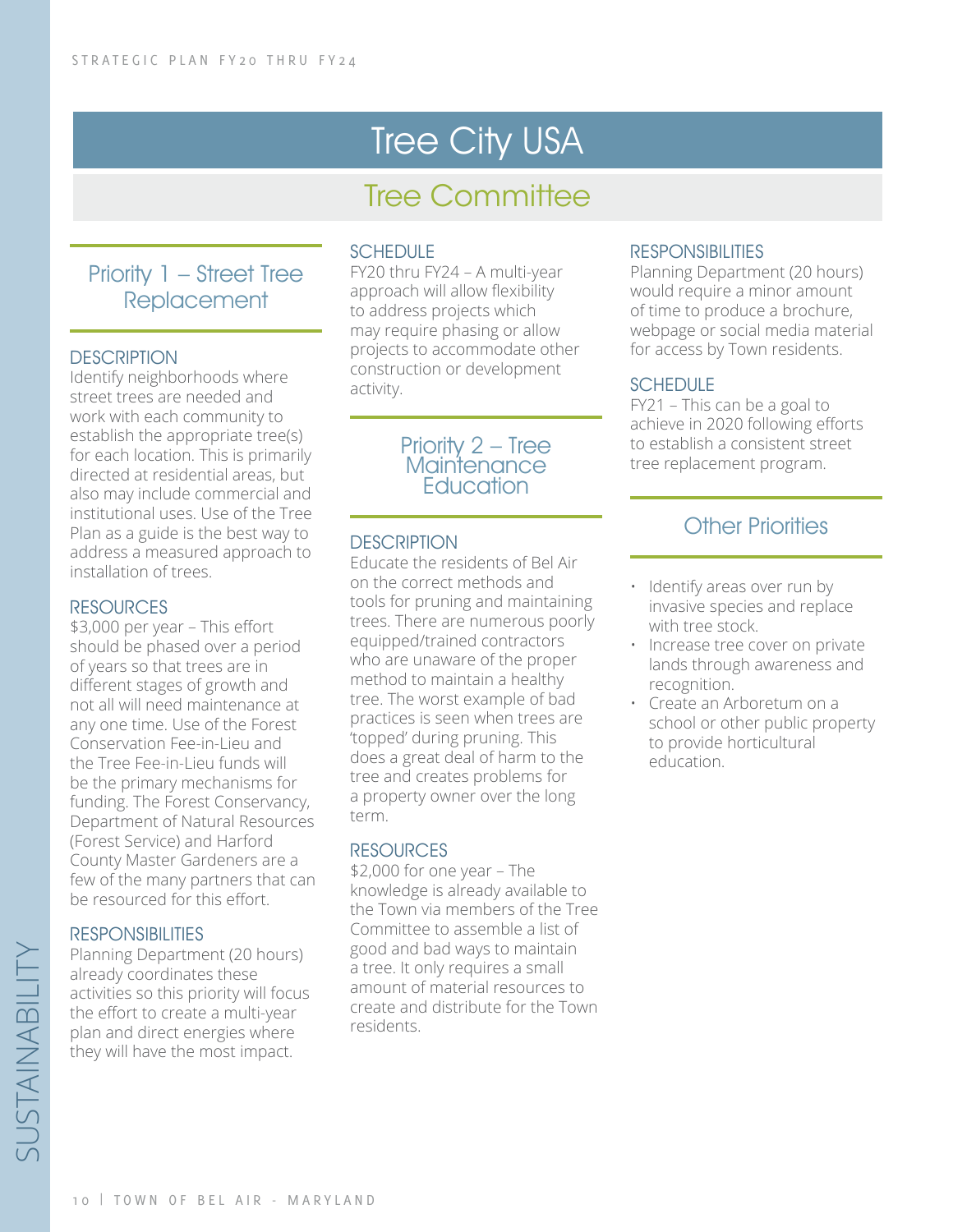# Keep Maryland Beautiful

Bel Air Downtown Alliance Appearance & Beautification Committee Economic & Community Development Commission (ECDC)

### Priority 1 – Graffiti & Quality of Life

#### **DESCRIPTION**

Utilize the Appearance & Beautification Committee (ABC) to address environmental issues that may affect the character and appeal of Bel Air. This could comprise graffiti, litter and property maintenance. Other peripheral or contributing issues may also include sign clutter, vagrancy and alcohol/drug related problems. The challenges of 'Quality of Life' related issues have a far reaching effect on economic development and programs should be focused on the commercial areas.

#### **RESOURCES**

\$5,000 per year – A small amount of funds would provide for production of educational materials, support for a summer intern to inspect property, research grants and support staff in making contact with property owners who may benefit from assistance from the Town in keeping the Town attractive and inviting. The Downtown Alliance will be an equal partner to the ABC and ECDC by leveraging the Keep Maryland Beautiful grant funding and working with the businesses on the façade improvement grants.

#### **RESPONSIBILITIES**

Public Works Department (20 hours) along with Economic Development (10 hours) will partner with the Downtown Alliance to administer the program which may include social media, publishing of materials and personal contact. Other organizations could include the Harford County Detention Center and Boy Scouts.

#### **SCHEDULE**

FY20 thru FY24 – This effort can be flexible in its application and cost. It also will require consistency and repetitive effort over several years to be effective.

### Priority 2 – Banners & Promotional Signs

#### **DESCRIPTION**

Reach out to organizations and businesses to leverage opportunities for partnerships and sponsors in the application of street banners and other 'public signage'. This would attempt to combine the benefits of commercial sponsorships with public promotional banners in an effort to reduce the cost of street banners and support local businesses. Other decorations such as lighting in trees and ambient music should be considered as part of

the overall review of proposed enhancements. Any potential programs should be evaluated comprehensively. Residential areas could also be considered to be part of a potential program.

#### RESOURCES

Varies – This effort may create revenue or have no impact through the use of sponsorships to offset the cost of labor/material of street banners.

#### **RESPONSIBILITIES**

Public Works (10 hours) and the Appearance and Beautification Committee would require assistance from the Downtown Alliance and other non-profit groups to adjust the policy to better reflect the needs of the program.

#### SCHEDULE

FY21 – Some preparation and coordination will be needed, along with small adjustments, as the program matures.

- Identify locations in Town that would benefit from landscape or other beatification efforts.
- Work with organizations
- dedicated to community service on an annual event addressing litter and graffiti.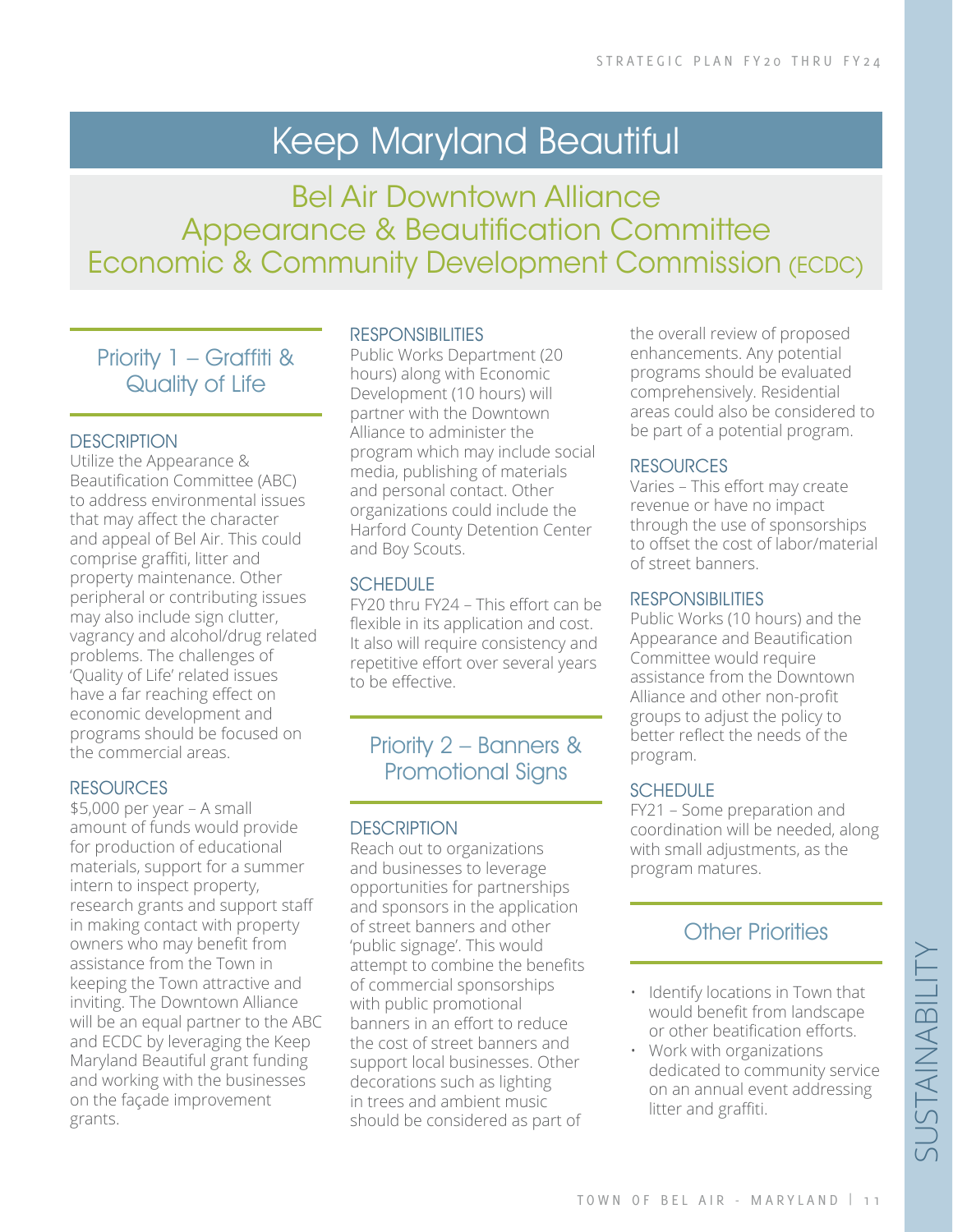# Comprehensive Plan Historic Preservation Element

# Certified Local Government Maryland Historic Trust Historic Preservation Commission

Priority 1 – Historic Property Inventory

#### **DESCRIPTION**

Historic Preservation Commission (HPC) to prioritize potential structures in Bel Air for inventory. When a building is inventoried, the structure and grounds are documented through the drawings, photographs and narrative to create a record of the property and to possibly designate it in the future as historic. Several properties in Town are good examples of period architecture or unique design and should be recorded for posterity.

#### **RESOURCES**

\$10,000 over five years – It is estimated that a typical structure and property can be inventoried for \$2,000 each. This budget allows the Town to review five properties for potential inventory. There is an opportunity to obtain matching funds for this effort from the Maryland Historical Trust.

#### **RESPONSIBILITIES**

Planning (20 hours) would work with the HPC to reach out to property owners and obtain permission to document each property. Following the initial contact and permission, the Town would contract with an expert in the Historic Preservation

field to perform the work. Some assistance may be provided by the County or State as the effort moves forward.

#### SCHEDULE

FY20 thru FY24 – The initial research and property owner contact will be done during the 2019 calendar year with the documentation following in 2020. Timing may adjust depending on the award of grant money.

### Priority 2 – Historic Education and **Outreach**

#### **DESCRIPTION**

As the Christmas Ornament program winds down, a replacement program designed to foster awareness of the historic heritage of Bel Air will be researched and implemented. This program could be one of many options available to the HPC such as oral histories from prominent people who have influenced Bel Air during the recent past (in cooperation with Bel Air Library), supplemental funding for authors or artists that may produce an interpretive piece of work within the Town or a production of another holiday oriented item (such as Christmas cards, note cards or other decorative items}.

#### **RESOURCES**

\$5,000 for one year – As a possible start-up cost with appropriate charges to off-set any production costs associated with the program. Financial assistance may come from the Downtown Alliance, Harford County or the State.

#### **RESPONSIBILITIES**

The Planning Department (20 hours) would assist the HPC during the review of options and research of vendors. Following the initial coordination, very little extra time would be needed since this is a replacement program.

#### **SCHEDULE**

FY21 – The initial start-up would be part of an upcoming budget process and follow the fiscal calendar year and then become an ongoing budget item in the following years. This may be adjusted if several structures provide consent in one year.

- Place Designated Historic properties in the Harford County Land Records.
- Educate residents and the business community on Historic Preservation requirements.
- Support public art with an historic theme.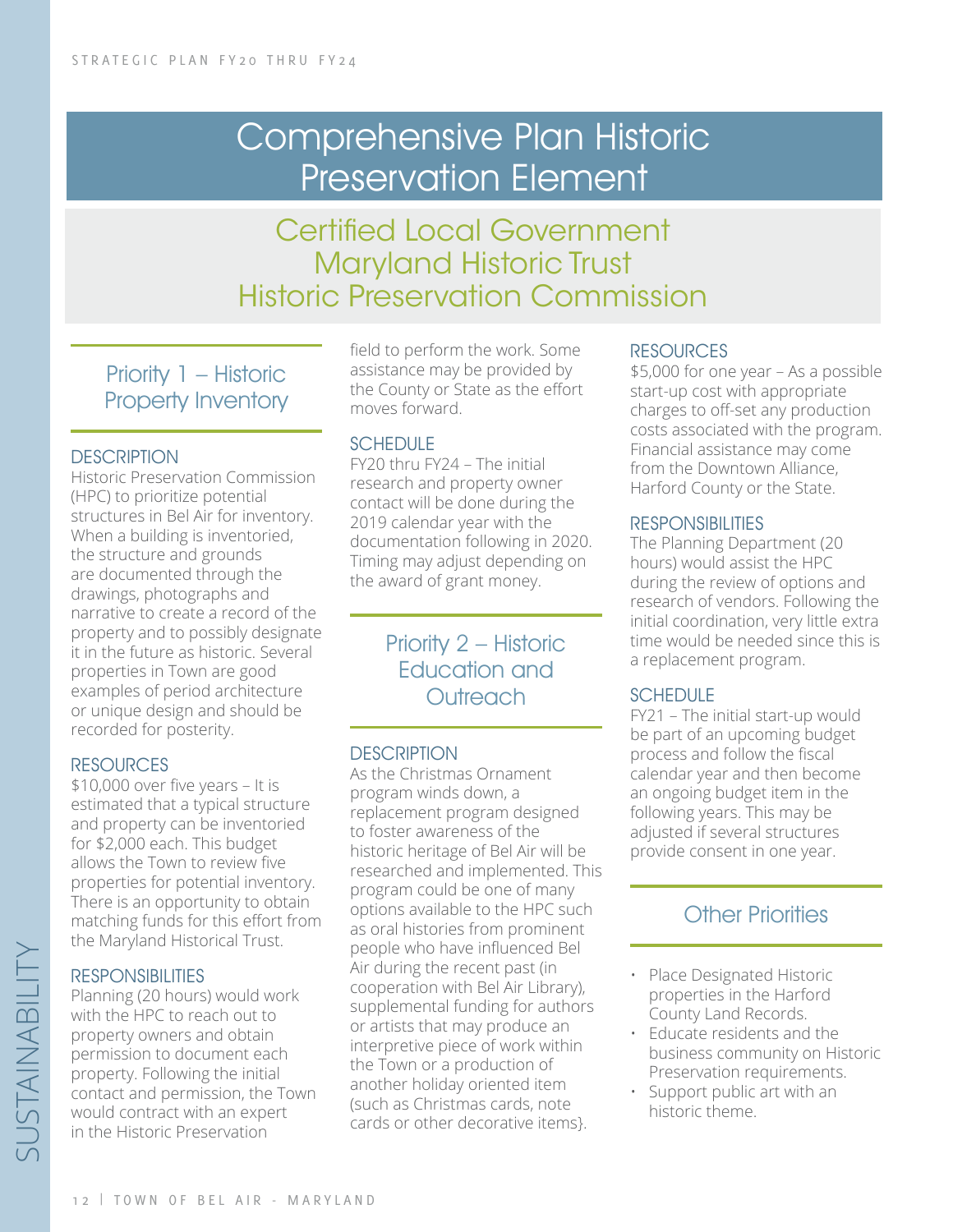# Arts & Entertainment District (A&E)

## Cultural Arts Commission Downtown Alliance

### Priority 1 – Public Art

#### **DESCRIPTION**

Add more public art to the Town of Bel Air. Potential locations include the Ma & Pa Heritage Trail, Hickory Parking Garage, Bel Air Library, Rockfield Horticultural Gardens and Downtown. This will support the Arts & Entertainment District goals to inspire and enhance the Town character for visitors and improve the livability for residents.

#### **RESOURCES**

\$5,000 per year – Costs will be determined per project and some opportunities will qualify for grants to off-set the obligations of the Public Amenity Fund.

#### **RESPONSIBILITIES**

Economic Development (20 hours per year) will assume the majority of the assignment with direction provided by the Cultural Arts Commission. Stakeholders will include Harford County, Downtown Alliance and many non-profit organizations that have an interest in the enrichment of the community.

#### SCHEDUI<sub>F</sub>

FY20 thru FY24 – One project will be identified each year for implementation. Some projects may need to combine fiscal year funding depending on budget allowances.

Priority 2 – Community **Fvents** 

#### **DESCRIPTION**

Partner with non-profit arts groups to hold events in Town. The majority of events would most likely occur in the Armory; however, other locations could include Humbert Amphitheater in Shamrock Park, Schlehr Pavilion in Rockfield Park, Bel Air High School and other locations. There is a benefit to assisting non-profit organizations who prioritize the arts and who may not have access to the necessary funding. Communication between the Town and potential organizations is critical.

#### RESOURCES

\$3,000 per year – The Cultural Arts Commission will reach out to stakeholders to establish partnerships with the goal of holding three events per year. Most of the obligation will be reserved for rental of the Armory. The Cultural Arts Commission, ECDC and the Alliance will also assist with marketing each event.

#### **RESPONSIBILITIES**

Economic Development (20 hours) would be obligated to provide staff time beyond what is currently allocated for event planning and coordination. Stakeholders will include Harford County and local non-profit organizations.

#### SCHEDULE

FY20 thru FY24 – These events will be included in the existing activities which are coordinated by the Commission and the Economic Development Department.

- Organize and promote a Food Truck event in Town.
- Assist perennial events such as Festival for the Arts, BBQ Bash, etc.
- Expand the use of Armory Park.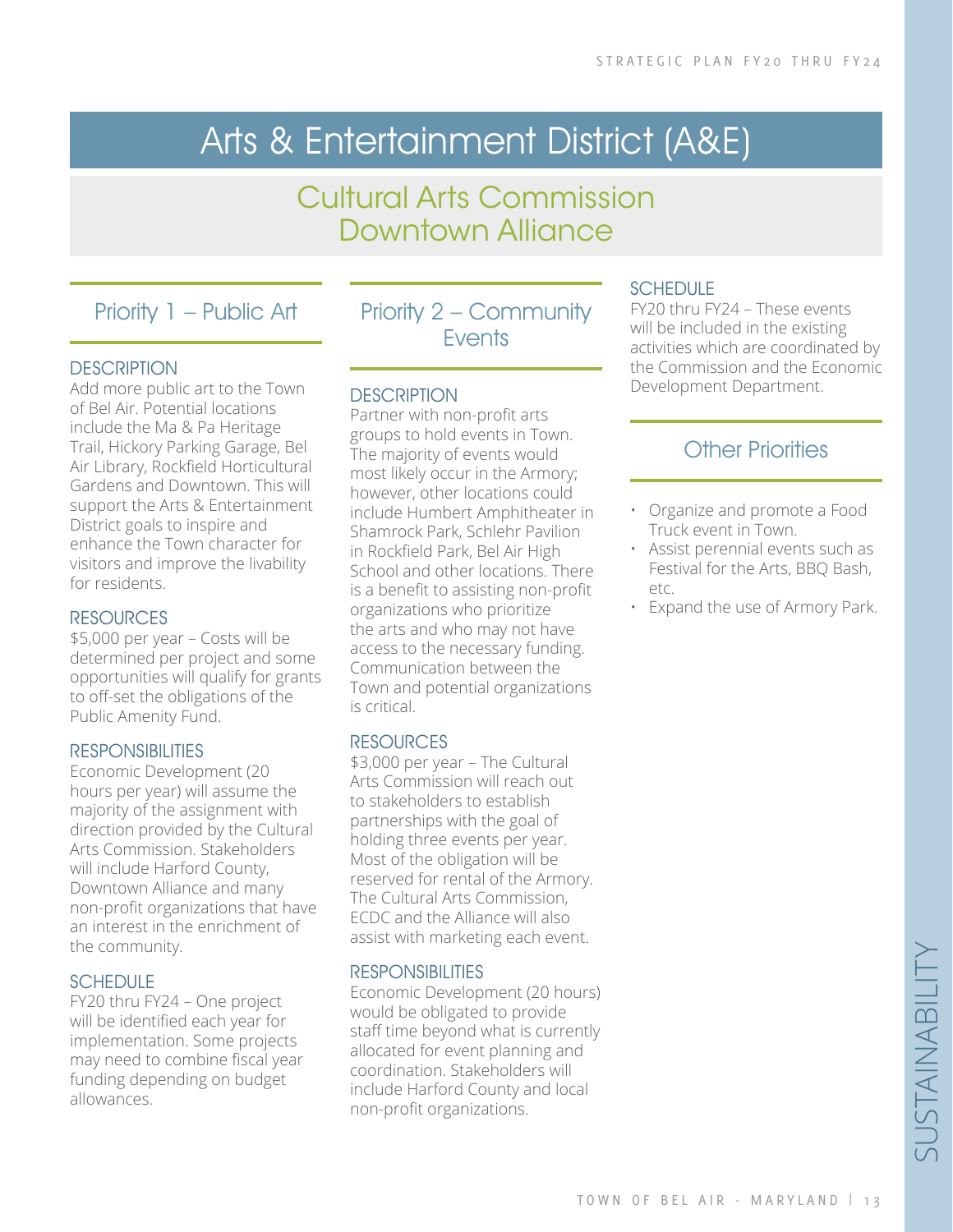# Capital Improvement Plan (CIP)

# Finance Department

### Priority 1 – Connect CIP to Budget process

#### **DESCRIPTION**

The Town would determine the maximum discretionary spending per year based on historic data and anticipated revenue analysis. The assembled information would then provide a basis to limit CIP projects for each year. This analysis would be adjusted depending on grant possibilities and outside sources. Review the project list to determine any other possible projects that may need to be included such as Technology, Acquisition and Public/Private Partnerships.

#### **RESOURCES**

\$0 – The process described is an administrative exploration of costs vs budget so no additional funding is anticipated.

#### **RESPONSIBILITIES**

The Finance Department (40 hours) would take the lead as part of the regular CIP review and adjust timelines for selected projects through consultation with other departments.

#### SCHEDULE

FY20 thru FY24 – This is an adjustment to a current task and could dovetail into the next budget process.

- Review current revenue and expenses in comparison to other municipalities of similar size.
- Review procurement process after changes are implemented.
- Explore adding an audible warning system for emergencies.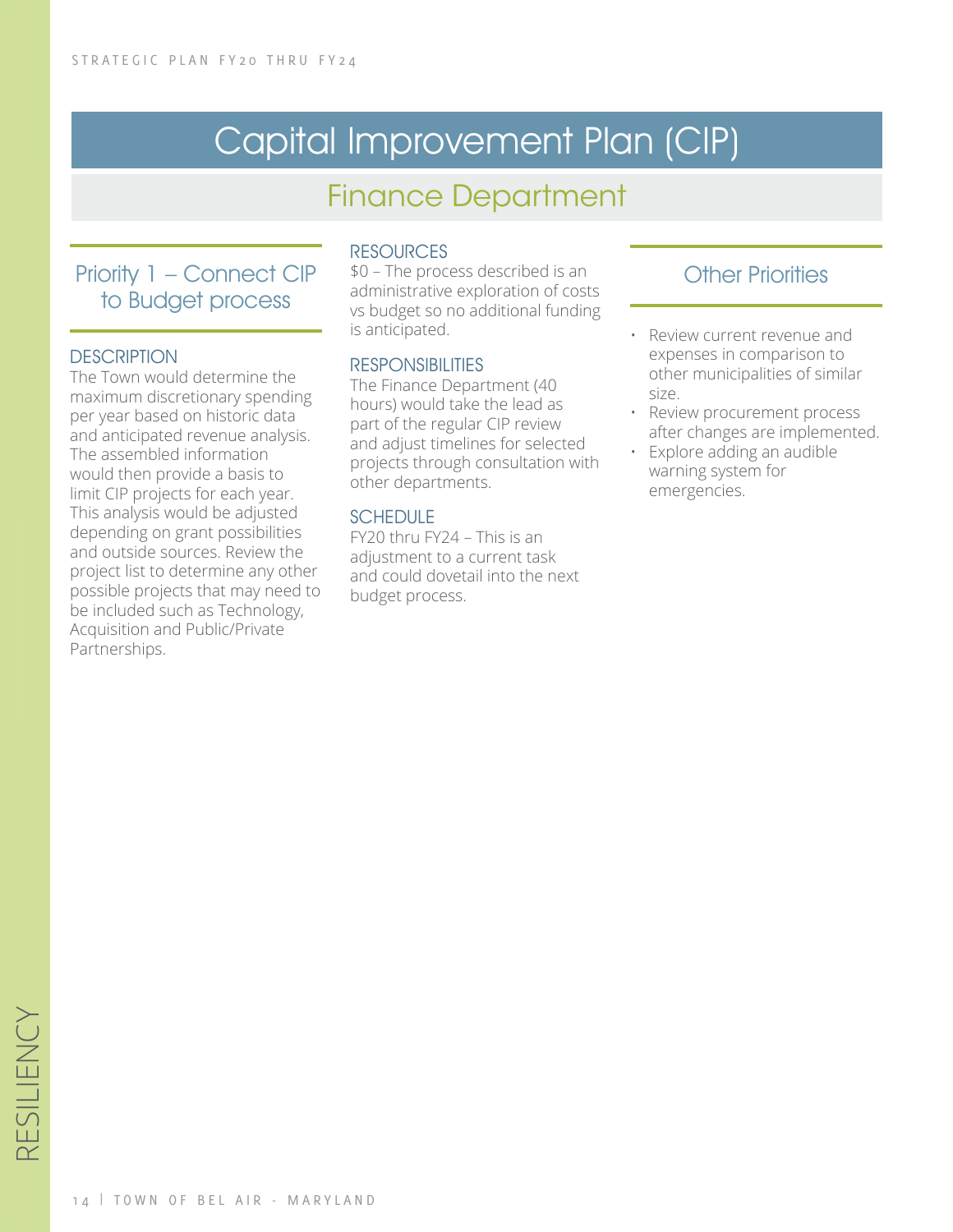# Continuity of Operations Plan (COOP)

## Emergency Operations Plan (NIMS) Police Department

Priority 1 – Operations **Planning** 

#### **DESCRIPTION**

The Continuity of Operations Plan (COOP) establishes policy and guidance essential to the functioning of Town services during an emergency. The COOP procedures should be well known by all departments and should be reinforced by regular training and exercises. Coordination with County and other municipalities is essential to the proper functioning of the plan so synchronization of protocol for each jurisdiction is crucial.

#### RESOURCES

\$0 – Funding is currently within the traditional budget process and adjustments will need to come from the ongoing review of the plan. Many times the desired capital will flow through a departmental budget.

#### **RESPONSIBILITIES**

Police Department (20 hours) already incurs the burden of plan review and revision based on consultation with each Town department. Other stakeholders may include the State, County and other municipalities in addition to BGE, MAWC and communications utilities.

#### SCHEDUI<sub>F</sub>

FY20 thru FY24 – This program is an ongoing endeavor that will be revisited each year.

Priority 2 – Emergency **Planning** 

#### **DESCRIPTION**

Various drills and exercises prepare the Town to coordinate within departments and with other partner organizations in the County. Each major event requires a plan to be created so there is universal understanding of procedures, priorities and responsibilities. These various plans require review to establish consistency and institutional knowledge of operations. A master plan based upon the National Incident Management System (NIMS) is a goal in order to create the uniformity of response and dependability of leadership structure.

#### RESOURCES

\$0 – This effort is currently included within the responsibilities of the Town Police. No additional costs are anticipated.

#### **RESPONSIBILITIES**

Police Department (20 hours) assumes the bulk of responsibility for application of this plan. Coordination with Public Works and to a lesser degree other departments is needed to ensure the seamless application of procedures and duties. Other stakeholders include Harford County, State of Maryland and nearby municipalities.

#### **SCHEDULE**

FY20 thru FY24 – This plan requires assembly and review of several plans that will need review in the context of national standards plus adaption to each specific event or situation encountered by the Town.

- Prioritize hiring of women and Spanish speaking officers.
- Reinforce Community Policing efforts already instituted by the Town.
- Review of programs designed to combat alcohol and drug related crimes.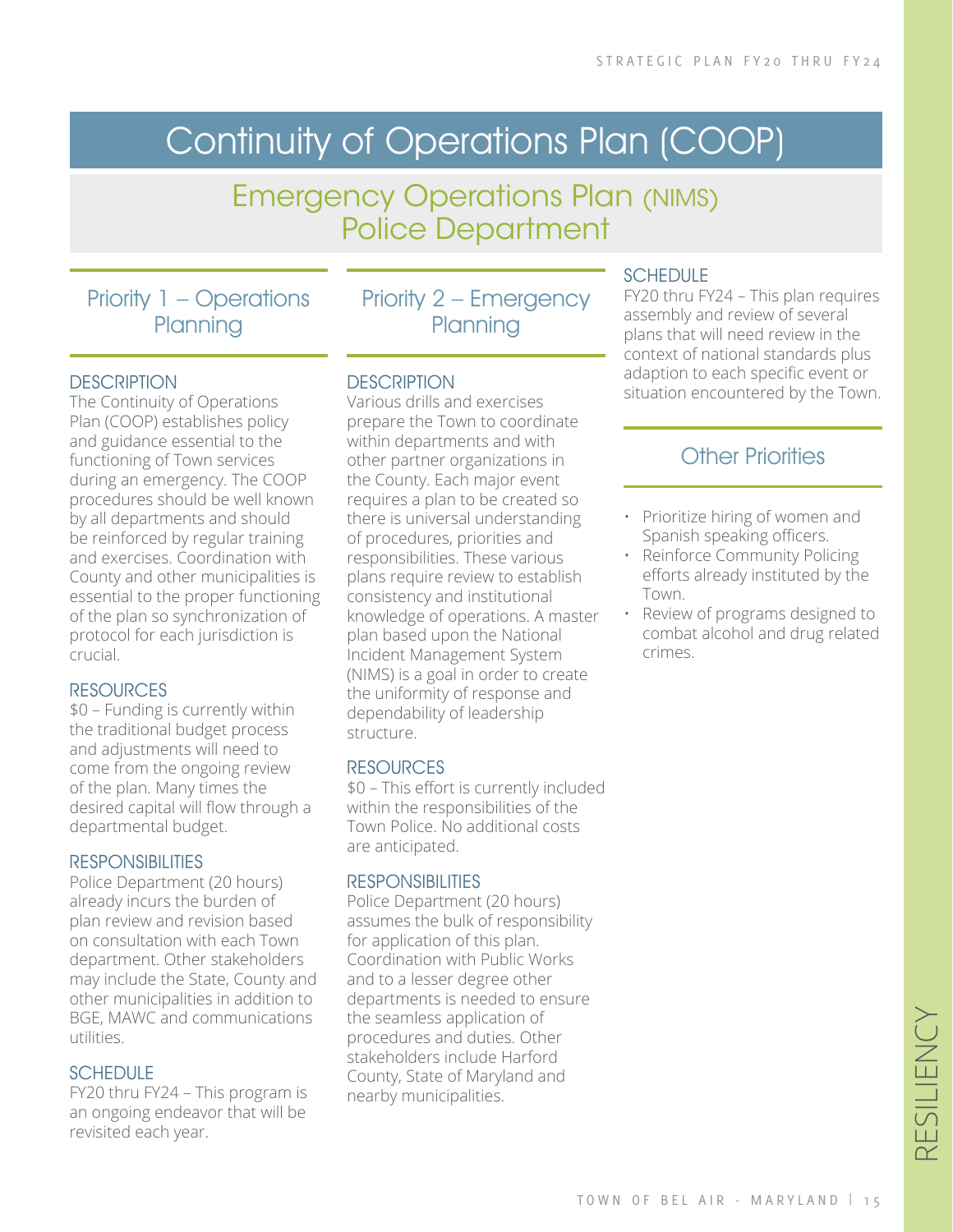# Comprehensive Plan Water Resources Element

Hazard Mitigation Plan (2017) Community Rating System (2018) Floodplain Mitigation Plan (2018) Source Water Protection Plan (2014) Plumtree Small Watershed Action Plan (2011)

Priority 1 – Storm Water Master Plan

#### **DESCRIPTION**

Create a coordinated Master Plan to address storm water management in the most intensely developed areas of the Town. This would include documentation of areas in the Town prone to flooding, identification of property to acquire for storm water retrofit, delineation of areas on Town property or right-of-way that can accommodate a storm water facility and the creation of policy that will allow for the greatest flexibility in addressing the Municipal Separate Storm Water System (MS4) permit requirements.

#### **RESOURCES**

\$500,000 over several years – The majority of costs associated with the obligations under the MS4 permit (deadline of 2025) will be acquired through grant funding from the State of Maryland. Partnerships with private and semi-private organizations that possess the knowledge to understand the specific requirements will be required.

#### RESPONSIBILITIES

Public Works Department (80 hours) is and will continue to

carry the bulk of the obligation to address the MS4 needs. Assistance will be provided by State of Maryland, Harford County and by consultants.

#### **SCHEDULE**

FY20 thru FY24 – This is an ongoing effort that will span current applicability of the MS4 permit.

### Priority 2 – Wellhead & Watershed Protection Overlay Zoning

#### **DESCRIPTION**

Create an overlay zone around the two source water wells owned by Maryland American Water Company (MAWC) using the recommendations of the study completed by Maryland Department of the Environment. This zone will limit uses that may present a threat to the groundwater and limit the amount of impervious surface to ensure recharge of the well, among other restrictions. Other districts will provide guidance regarding details of the regulations. A Watershed Protection Zone is also needed in the County to regulate the watershed for Winters Run upstream from the intake point for MAWC water plant.

#### RESOURCES

\$20,000 for one year – It is anticipated that this effort will be addressed in-house using existing staff. Funding will provide for materials, public input and legal review. A portion of costs will most likely be addressed by Harford County as part of a partnership.

#### **RESPONSIBILITIES**

Planning Department (100 hours) will be the lead with assistance from Public Works. The main input and coordination will come through Harford County since a portion of the wellhead protection zones are in the County. At the same time, the Town will work with the County on instituting a watershed protection zone with the primary responsibility at the County level. Other stakeholders include local residents and businesses associated with public input and review.

#### **SCHEDULE**

FY23 – There is much preparation to be done with the County to make sure the regulations are consistent with current zones. Once review is complete, adoption by both jurisdictions would be undertaken.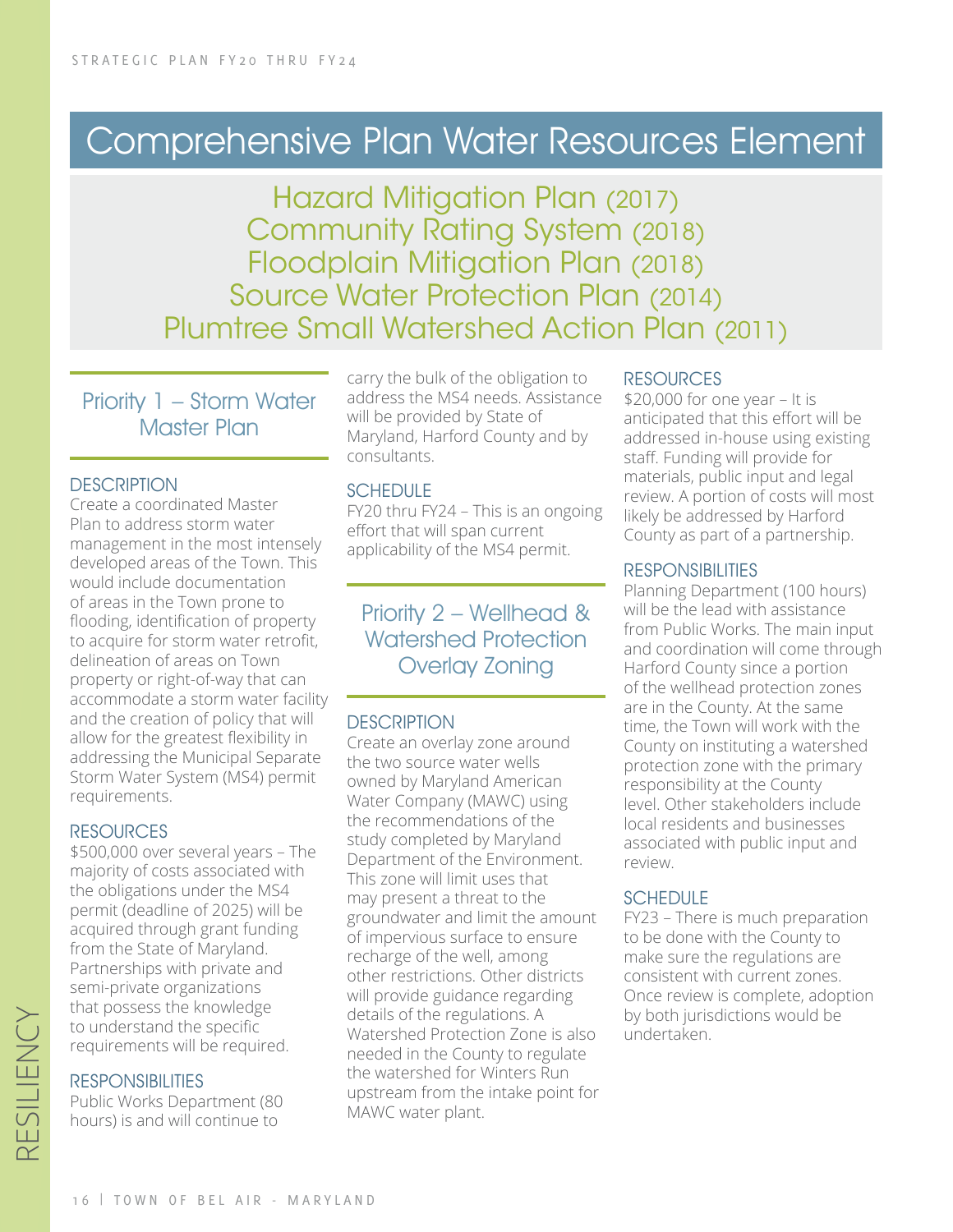# Comprehensive Plan Water Resources Element

Hazard Mitigation Plan (2017) Community Rating System (2018) Floodplain Mitigation Plan (2018) Source Water Protection Plan (2014) Plumtree Small Watershed Action Plan (2011)

Priority 3 – Stream **Restoration** 

#### **DESCRIPTION**

The Town completed two projects dedicated to stream restoration along Plumtree Run. A third project is under development which will address a major portion of storm water management associated with MS4 requirements. Review of other streams including Bynum Run and Winters Run would be undertaken through partnerships with Harford County.

#### **RESOURCES**

\$0 – This priority will be addressed by funding associated with Storm Water Management (priority one) and would be acquired through the same grant applications.

#### **RESPONSIBILITIES**

Public Works Department (80 hours) will address the remaining streams within the Town as funding becomes available. Stakeholders will include Harford County, State of Maryland, Town consultants and private property owners adjacent to streams.

#### **SCHEDULE**

FY20 thru FY24 – As this program is tied to the Storm Water Management effort, it is addressed during the same time period with active projects adjusting to available funding.

- Purchase of targeted floodplain properties to insure protection of the associated stream.
- Provide education and outreach as required by MS4 permit.
- Minimize impervious surfaces through development review process.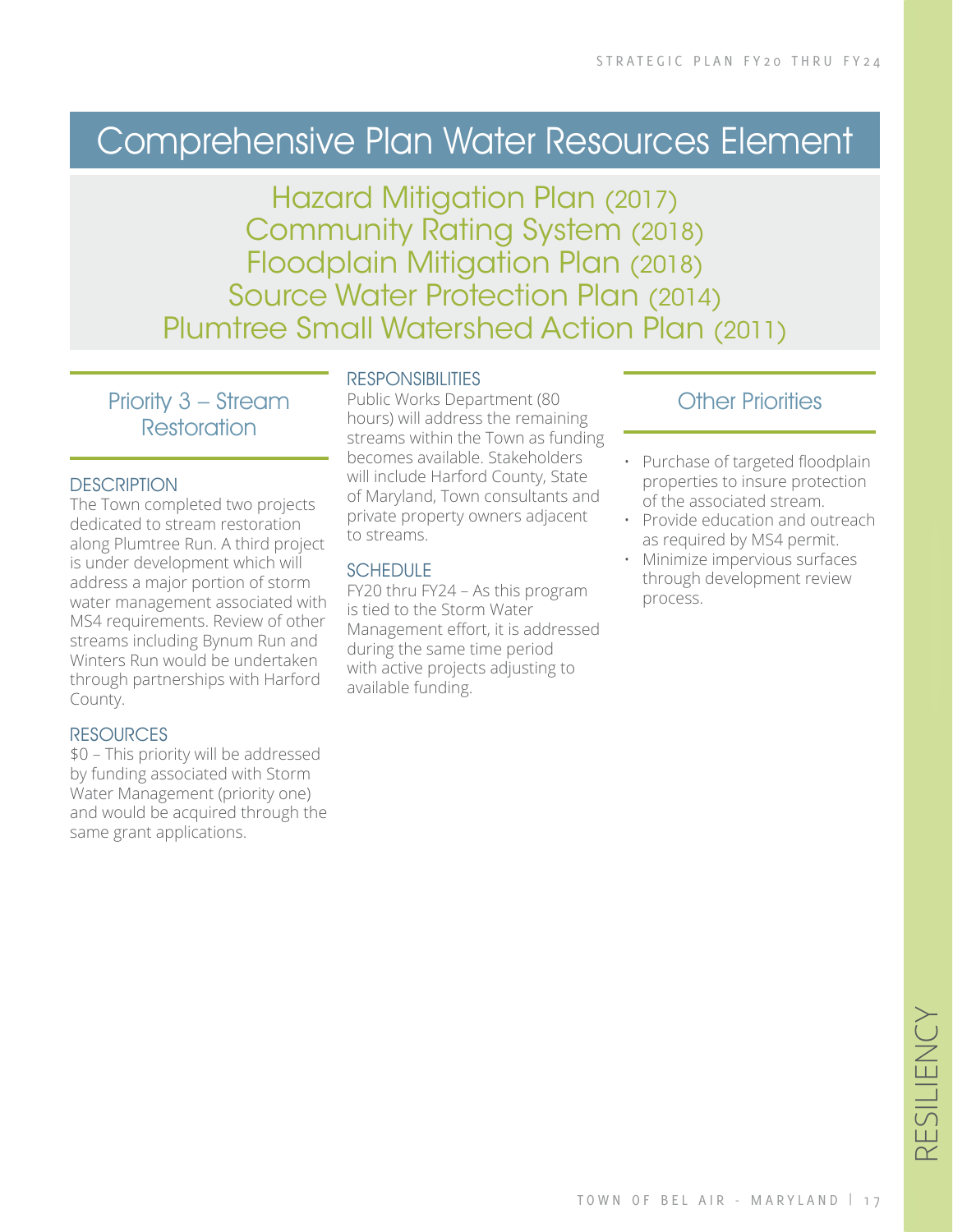# Town Property & Facilities Planning

# Administration Department

### Priority 1 – Secure Town **Facilities**

#### **DESCRIPTION**

Secure the Armory through adjustment of access points and consolidation of offices. The design of the 104 year old building makes security a challenge. Open stairwells, small spaces and internal circulation provide for separation of secure and public areas difficult. Several options are available and exploration of these options is needed. In addition, the Public Works & Planning facility should be addressed to a lesser degree for similar reasons.

#### **RESOURCES**

\$100,000 over two years – Based upon the recent upgrades to Town Hall, the cost is estimated and will be adjusted once a clear scope of work is identified. It is assumed that secure entry based on swipe card technology will be installed, doors placed to provide secure areas and adjustment of internal space will be done on a limited basis.

#### **RESPONSIBILITIES**

Administration Department (80 hours) would be the primary facilitator along with assistance from all other Town departments as needed.

#### **SCHEDULE**

FY22 thru FY23 – Several outstanding issues must be addressed such as the operational status of the Armory and other improvements needed to support future anticipated uses. It is also assumed that the expansion of the Police Department will take priority over any substantive upgrades to the Armory.

### Priority 2 – Town Property Surplus & Acquisition

#### **DESCRIPTION**

Verify the list of possible properties to become surplus, properties to be acquired by the Town and properties to be managed in partnership with the County. These parcels have been identified in draft form and will need periodic updates. Each list should be reviewed and priorities established to provide a comprehensive strategy for future decisions.

#### RESOURCES

\$0 – Since this is an administrative exercise, there is no cost associated with research and management of this project. However, the resulting priority list should guide funding for future acquisitions and possible sales by the Town to be incorporated in the CIP.

#### **RESPONSIBILITIES**

Administration Department (20 hours) with the assistance of Planning and Public Works will lead this effort. Stakeholders will include Harford County and other associated governmental or quasigovernmental organizations.

#### SCHEDUI<sub>F</sub>

FY20 thru FY24 – This will be an ongoing project that will most likely change from year to year depending on properties that become available and proposals made to the Town for existing property.

- Identify future human resource needs for each department.
- Review each facility with Public Works for possible maintenance, energy and water savings.
- Review the Johnson Controls contract with Public Works to insure savings is realized.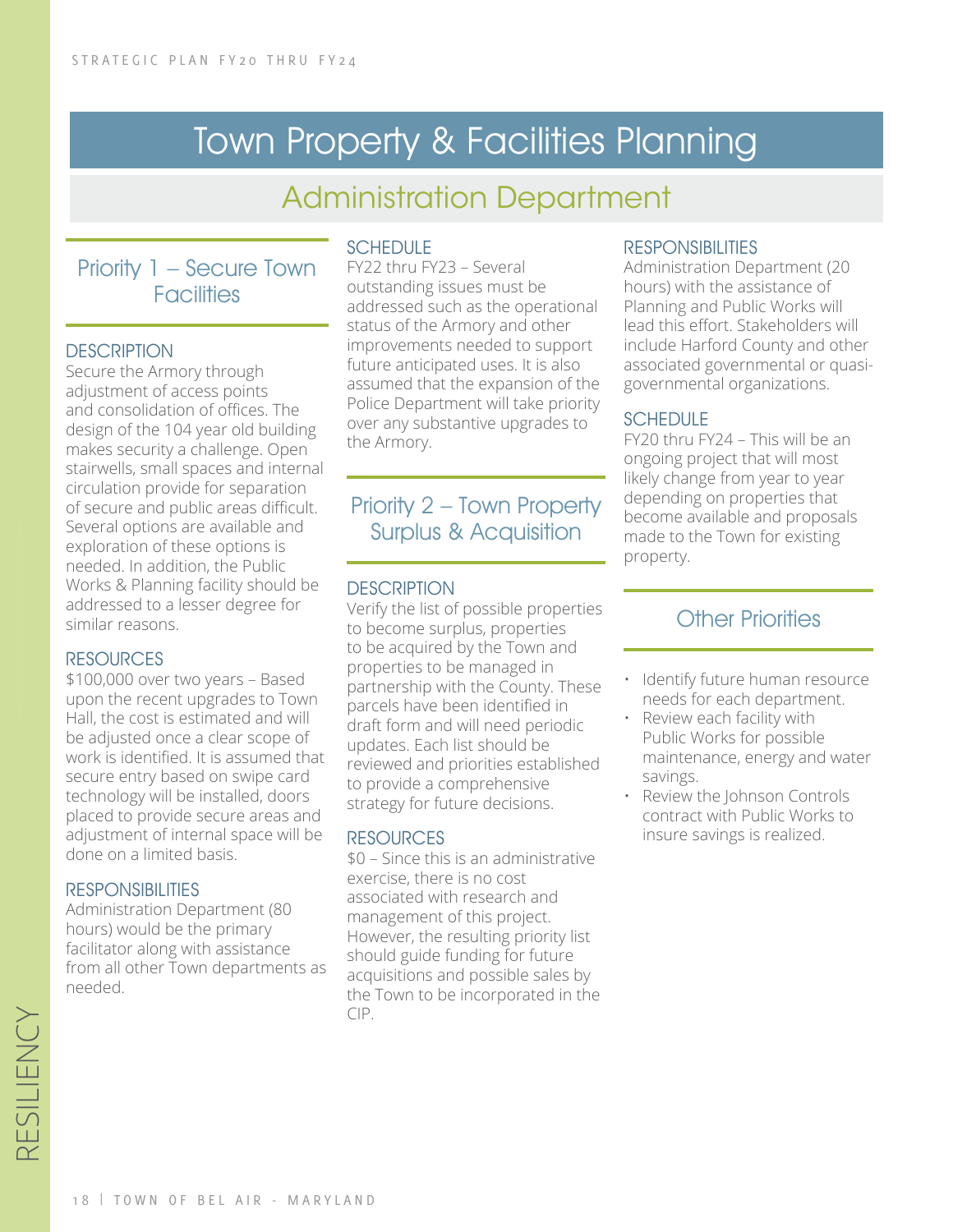# Comprehensive Plan Community Facilities Element

# Community Policing Policy

### Priority 1 – Police Department Expansion

#### **DESCRIPTION**

The current Police Department space is inadequate both in terms of area and capabilities. Offices, uniform/equipment storage, evidence/property storage, file storage, wellness center, squad room, sally port and community meeting room are spaces which need attention. The quality of the overall space suffers from frequent leaks, inadequate infrastructure and lack of access to natural light. The safety of officers and detainees may be compromised should the facility continue in its current condition. Officer and staff morale, recruitment and retention may suffer in the future without upgrades.

#### **RESOURCES**

Varies – Depending on the final scope of work, the cost of expanding the police department is still preliminary but will most certainly be calculated in the millions. The current preliminary numbers calculated by Crabtree & Rohrbaugh hired to perform a Feasibility Analysis vary from 8.5M to 11.5M dollars.

#### **RESPONSIBILITIES**

All departments (120 hours) will be needed to evaluate proposals, determine overlapping needs and understand the changes needed to accommodate an expanded police facility. The Police Department

and Public Works will provide most of the effort to evaluate detailed departmental needs and accommodate construction as the project is made a reality.

#### SCHEDULE

FY20 thru FY21 – This schedule will adjust to the budget and to a possible phased approach for implementation.

#### Priority 2 – Body **Cameras**

#### **DESCRIPTION**

Initiate development of body-worn cameras for the Police Department officers. This improvement will capture the 'real-time' video recordings of critical incidents and encounters between police and the public. This will strengthen the level of transparency and resolve disputes with less confusion.

#### **RESOURCES**

\$120,000 over five years – The cost associated with this possible purchase may be partially off-set by grant opportunities. This also may be phased in over several years starting with a pilot program to identify and resolve any unforeseen issues.

#### RESPONSIBILITIES

Police Department (80 hours) is expected to assume the primary task for researching and developing the program including acquisition of cameras, storage of footage, development of

policy and coordination of public input. Stakeholders include Town residents/businesses, Harford County Emergency Services and the legal community.

#### SCHEDULE

FY23 thru FY24 – Given the other expenses associated with the Police Department, this effort may be undertaken a few years into the plan timeline depending on the grant opportunities that are available.

### Priority 3 – Accurate Demographic Data

#### **DESCRIPTION**

Corroborate 2020 Census data. The Town utilizes census information in order to provide services to all residents efficiently and seamlessly. In order to get accurate data, an in-depth analysis of the next census in 2020 may be necessary in order to determine if the numbers are correct and more in-depth research of information to understand the limits and gaps therein.

#### **RESOURCES**

\$10,000 over two years– This may require assistance from a consultant to assess the information or provide technical support. Costs may be shared with the efforts associated with the anticipated Comprehensive Plan update in 2022.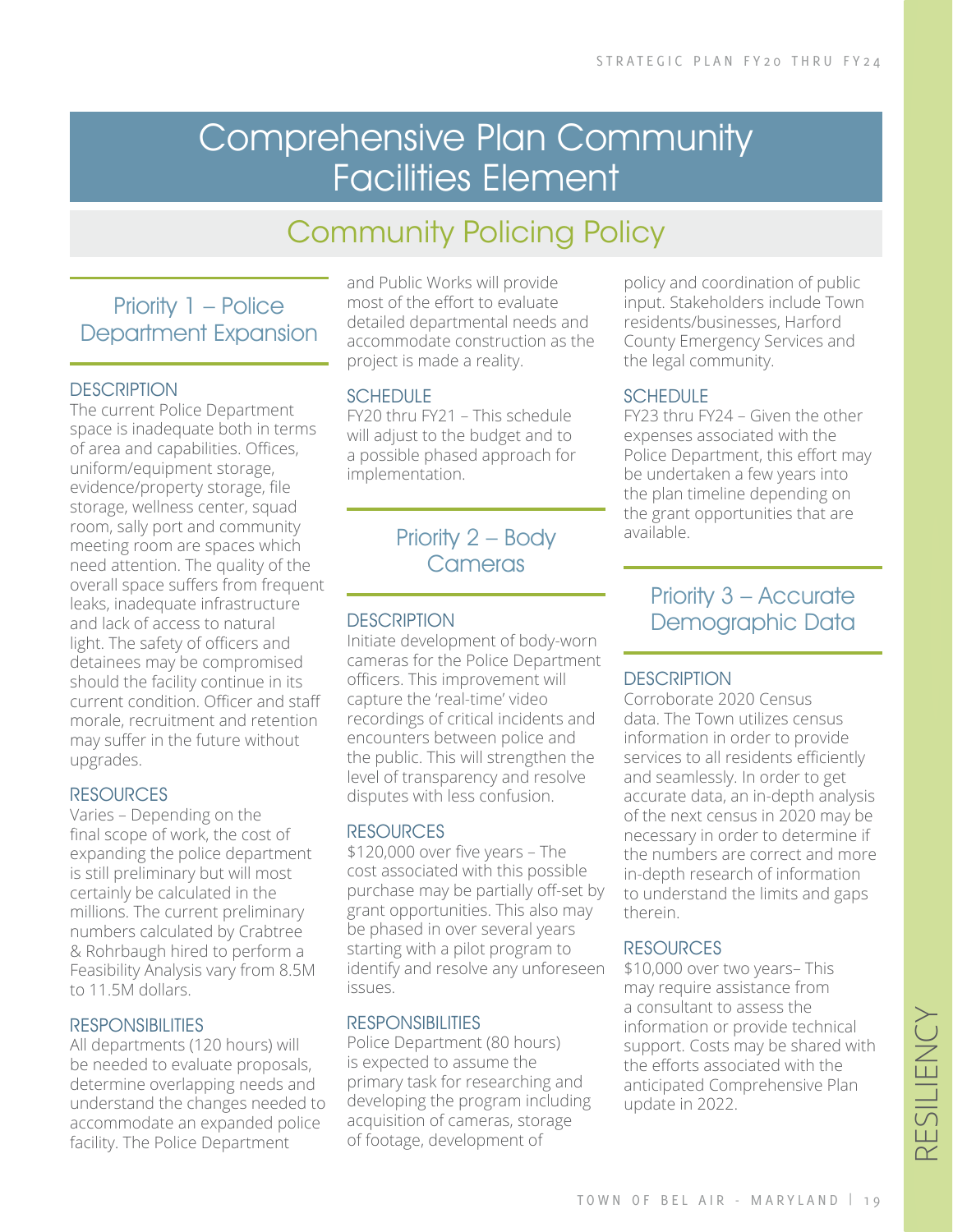# Comprehensive Plan Community Facilities Element

# Community Policing Policy

#### **RESPONSIBILITIES**

Police Department (20 hours) and Planning Department (10 hours) will need to manage this effort and direct a consultant as part of the census review.

#### **SCHEDULE**

FY21 thru FY22 – Efforts will be coordinated with Comprehensive Plan work and release of census data in 2022.

- Increase the number of women and minorities on the Bel Air Police force.
- Promote and expand Community Policing with emphasis on school resource officers.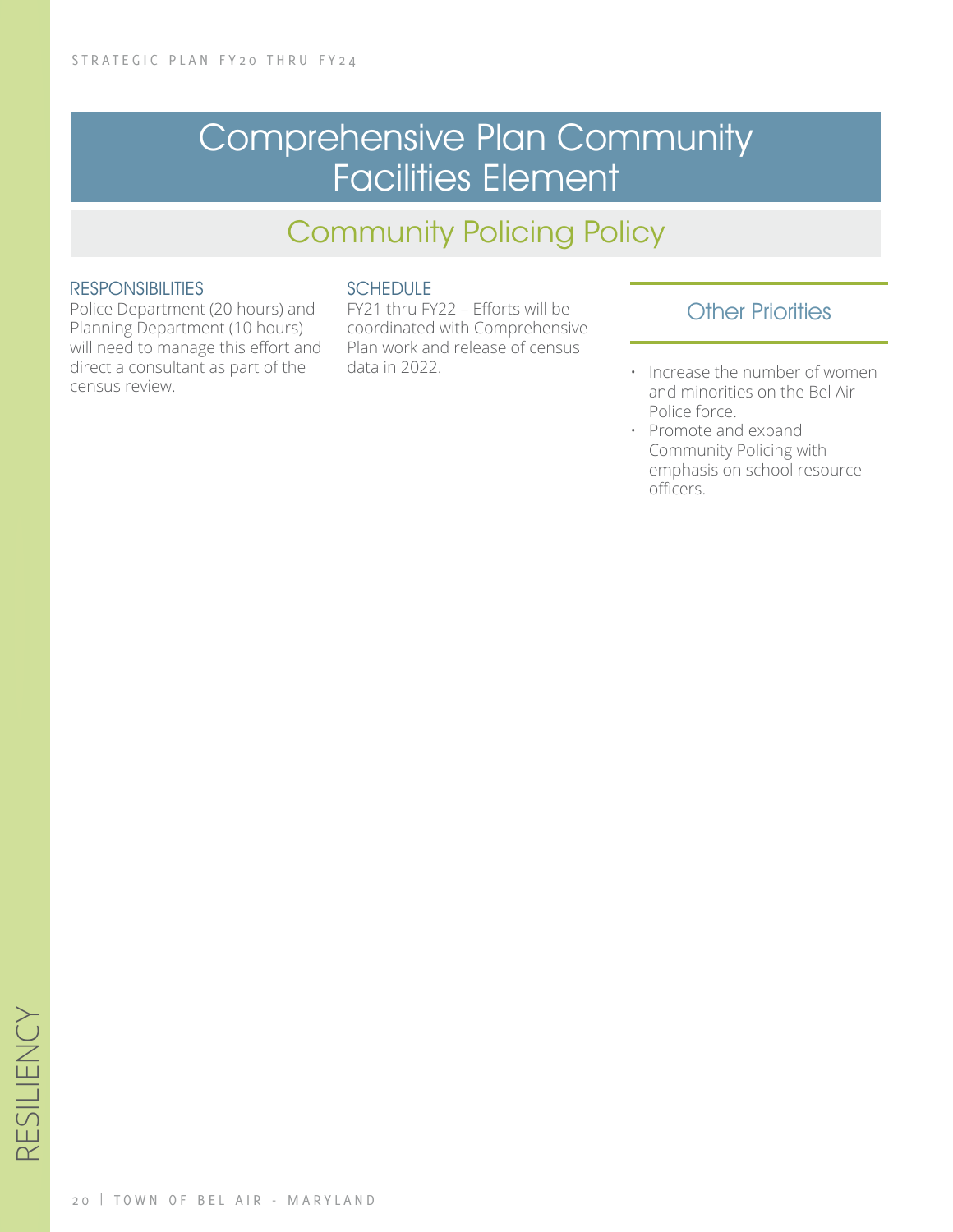# Integrated Technology

# Technology & Communication Committee

### Priority 1 – Data Center

#### **DESCRIPTION**

Provide funding for a dedicated space for Integrated Technology (IT) in order to provide a secure and controlled location with rack space to house network, server, telecom and emergency backup equipment.

#### **RESOURCES**

\$100,000 over two years – Funding is estimated and would address additional space (if not available in existing buildings), periodic testing and constant remote monitoring. A Data Center to house dedicated space for equipment that is specifically designed to house computer and related items.

#### **RESPONSIBILITIES**

Administration Department (80 hours) through the Technology office will have primary responsibility for identification of scope, oversight of project and resources related to operations.

#### **SCHEDULE**

FY23 thru FY24 – The schedule is dependent upon other technology related funding, existing contracts and need for upgrades.

Priority 2 – Harford Metro Area Network (HMAN)

#### **DESCRIPTION**

Provide support for an HMAN Internet Service Provider (ISP) for Town government offices. This project will reduce cost while increasing speed.

#### RESOURCES

\$50,000 over two years – Additional review is required so the cost is only estimated. More details will be provided once the scope of work is defined. Research and analysis is needed in addition to coordination with HMAN engineers to determine required labor, equipment needed and possible operational costs.

#### RESPONSIBILITIES

Administration Department (80 hours) will be responsible for the majority of the effort through the Technology office. A partnership with Harford County is necessary to properly coordinate this project.

#### SCHEDULE

FY21 thru FY22 – This effort will require considerable lead time to properly assess need and coordinate with the County.

Priority 3 – Geographic Imaging System (GIS)

#### **DESCRIPTION**

Provide much needed information concerning infrastructure, facilities and assist with event planning by expanding our GIS capability. This will be done through utilizing dedicated resources in various departments to implement and update on-line digital images and provide access to other agencies and the public.

#### **RESOURCES**

\$20,000 over two years – The funding will allow for an external consultant to assist our personnel in the implementation of various projects and assembling data on all manner of Town elements. Storm water management, roads, trash pickup, sewer lines, trees, park elements, and playgrounds are just a few of the facilities the Town will map. Events such as the BBQ Bash, Independence Day and Festival for the Arts will all benefit from interactive mapping that the public may access.

#### **RESPONSIBILITIES**

Planning and Public Works Departments (120 hours) will be responsible for the majority of the effort with help of the Technology office. A partnership with Harford County and an outside consultant is necessary to properly coordinate this project.

#### **SCHEDULE**

FY20 thru FY21 – This effort will require some lead time to properly assess need and coordinate with the County.

- Cloud based internet email security.
- Satellite phones for emergency use.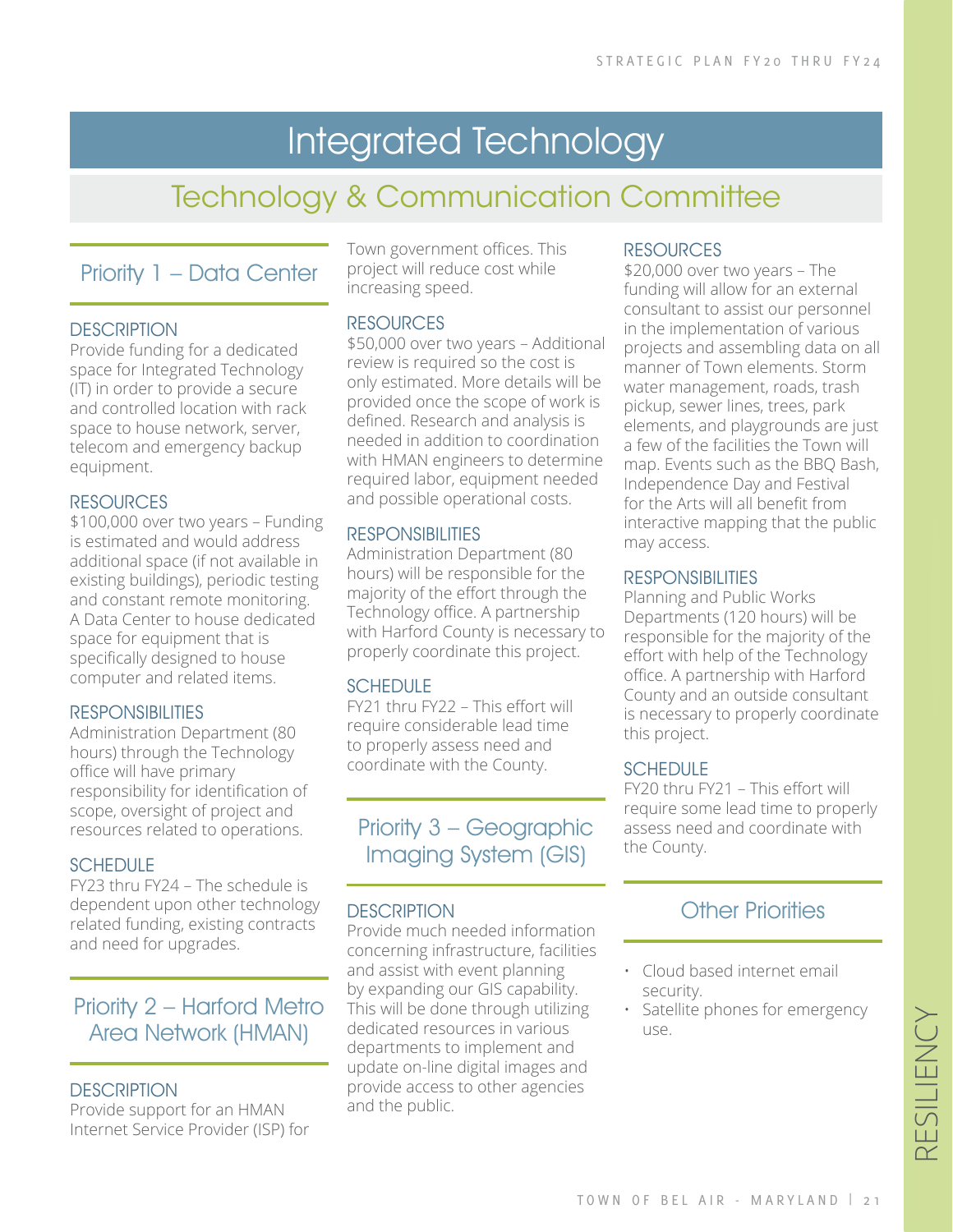# Comprehensive Plan Land Use & Municipal Growth Elements

Planning Commission (PC) Board of Appeals (BoA)

Priority 1 - Annexation

#### **DESCRIPTION**

Pursue the remaining few undeveloped parcels which can be annexed by the Town. With very few opportunities to grow Bel Air, it is of paramount importance to incorporate undeveloped parcels and create opportunities for development. This means considering tax abatement, mixed-use development zoning to allow greater density, and awareness of the benefits to living in the Town.

#### **RESOURCES**

\$0 – Only requires time to contact land owners and research possible benefits of annexation for each particular parcel. Harford County would be a key stakeholder to allowing more density than provided for by County zoning.

#### **RESPONSIBILITIES**

Planning Department (20 hours) and Town Administrator (20 hours) would work together to approach each land owner and create a personal relationship to build upon when decisions are made for the disposition of property.

#### **SCHEDULE**

FY21 thru FY22 – This effort would also be pursued as part of the update to the Comprehensive Plan. Priority 2 – Development Review

#### **DESCRIPTION**

Create a more effective and efficient method of Development Review. This would include increased communication to potential applicants, easy methods to disseminate information, simple procedures for submission of required material and follow-up of approved projects.

#### **RESOURCES**

\$0 – This priority requires no investment of monies, only time to interview participants, research existing legal requirements and study examples from other jurisdictions. Stakeholders include local developers, consultants and related organizations.

#### **RESPONSIBILITIES**

Planning Department (120 hours) would utilize available methods to acquire feedback including interviews, surveys and past development cases.

#### SCHEDULE

FY21 thru FY22 – This effort should be scheduled to coincide with the next Comprehensive Plan update in 2022.

- Research commercial trends and work with Economic Development on land use changes.
- Create a working relationship the County to make sure there is seamless and coordinated regulations.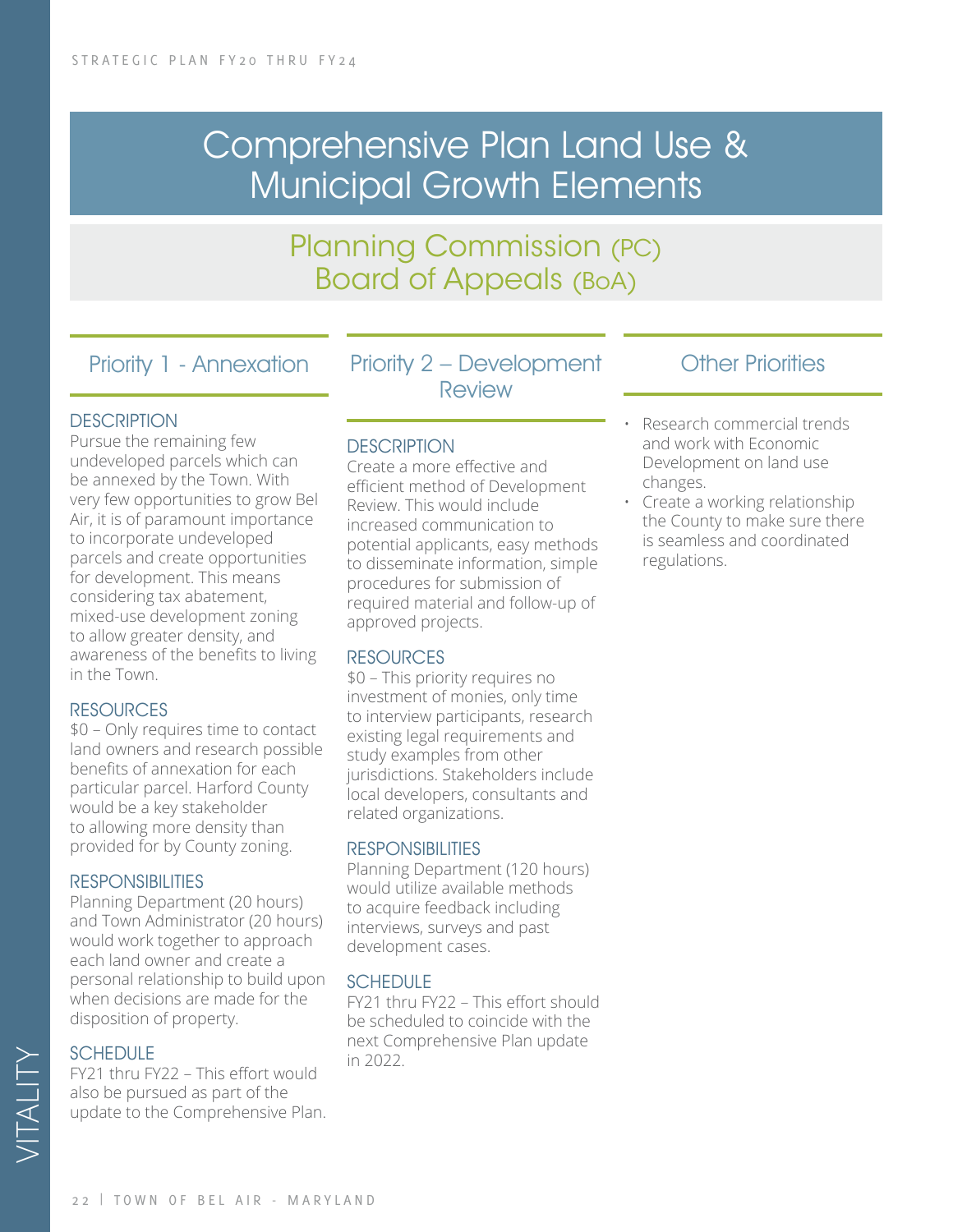# Comprehensive Plan Economic Development Element

# Market Study (2016) Economic & Community Development Commission (ECDC) Downtown Alliance

Priority 1 – Pedestrian Space

#### **DESCRIPTION**

Create a Pedestrian Commons area in downtown Bel Air by closing a side street near Main Street and Bond Street with suggested possible locations of Office Street, Courtland Street or Lee Street. This area would create a place where people may gather, meet family and friends and hold events. It should be close to restaurants, retail and service establishments. This would be the first phase of hopefully several locations along Main Street and Bond Street which could be linked through the theme created by street furniture and lighting along Main Street.

#### RESOURCES

\$100,000 over two years – A location would need to be determined prior to narrowing down a cost for improvements; however, the funds required would most likely be substantial because any public road would need extensive upgrades to become a pedestrian oriented area.

#### **RESPONSIBILITIES**

Economic Development (80 hours) will need to work with the ECDC to determine a desired location through research and interviews. This location should have the

proper facilities and any needed permissions from the Town, County or State. Meetings, surveys and coordination with stakeholders such as local businesses, Harford County, the Downtown Alliance and other non-profit organizations to determine possible events that may be held in the pedestrian space. Businesses may also participate in utilizing the space.

#### SCHEDULE

FY22 thru FY23 – Steps needed are conceptual planning to determine the most desirable location, public input to assess any issues to address and drafting of partners to help program the space. Following planning, a proposal would be created to design, engineer and construct needed improvements. Once created, market the space and provide needed maintenance.

### Priority 2 – Outdoor **Dining**

#### **DESCRIPTION**

Expand and promote outdoor dining with installation of one or two 'parklet platforms' in parking spaces on Main Street. This priority would complement the pedestrian space previously described by encouraging community and neighborhood development and create a sense of place in the downtown area. This concept allows for expansion of the dining space without the added cost associated with a building addition. It promotes the café culture encouraged in the Comprehensive Plan. A summary of guidelines should be developed to standardize the location, style and maintenance of all potential outdoor dining.

#### **RESOURCES**

\$40,000 over two years – Much of the cost will be highly dependent upon associated improvements and safeguards needed to keep the diners protected. Locations along Main Street or Bond Street would require Maryland State Highway Administration (MdSHA) approval which will most likely add soft costs associated with design and engineering. Should MdSHA permission be denied, locations on Town roads should also be identified.

#### RESPONSIBILITIES

Economic Development (80 hours) will work with local businesses, the Downtown Alliance, Harford County and MdSHA on the location and type of platform to be used. Should an owner be identified who wishes to purchase the unit, an agreement will be needed to address issues such as liability, maintenance, hours of operation and related needs.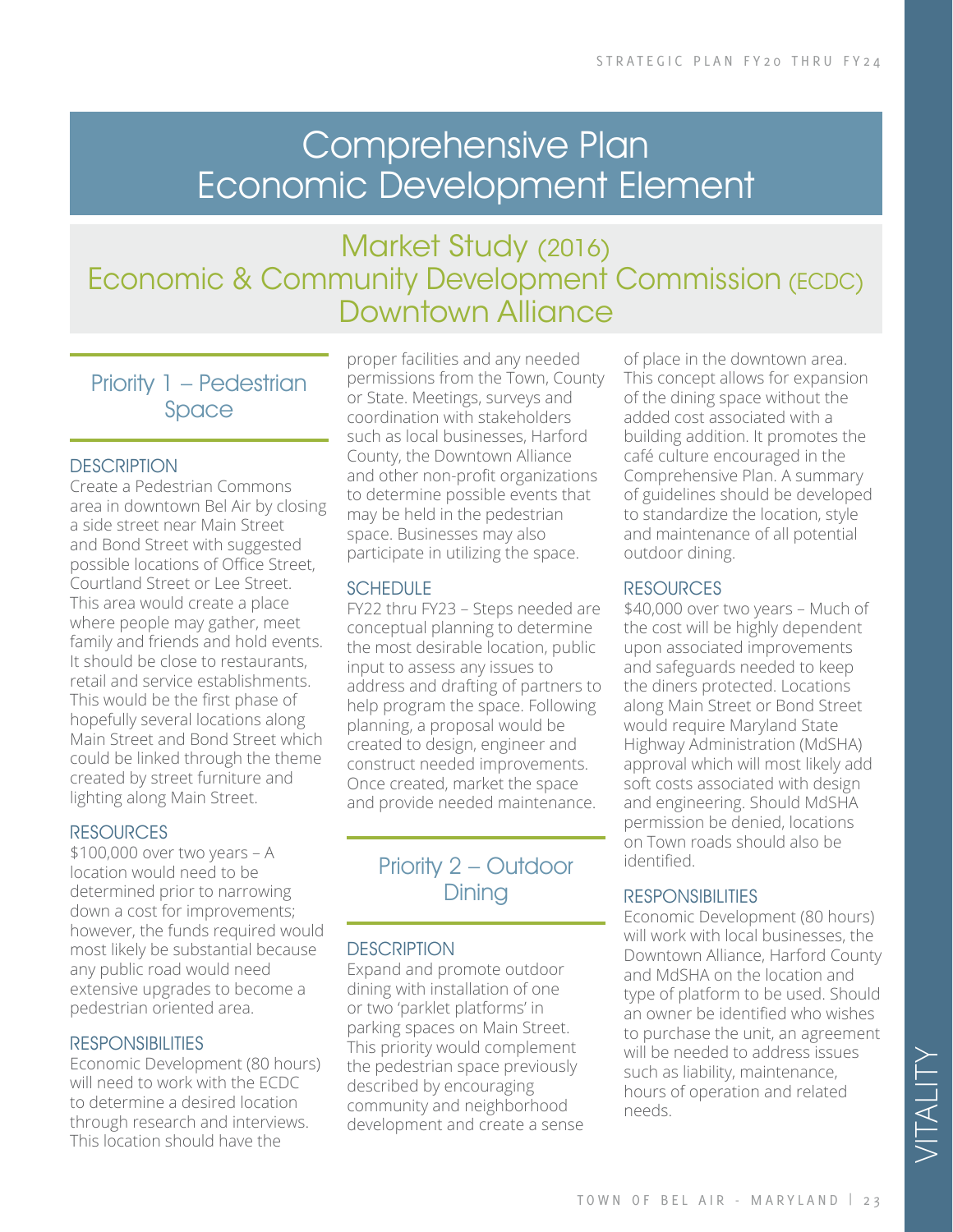# Comprehensive Plan Economic Development Element

# Market Study (2016) Economic & Community Development Commission (ECDC) Downtown Alliance

#### **SCHEDULE**

FY20 thru FY21 – To run concurrently with the pedestrian commons also proposed. The need with the most lead time is permission from MdSHA as construction and infrastructure improvements are limited.

### Priority 3 – Route 24 **Commercial**

#### **DESCRIPTION**

Provide support to the commercial developments located at the US Business Route 1 and MD Route 24 intersection as transition is made from big box department stores to a more service oriented and mixed use center. The departure of several large scale retail stores requires flexibility of the code and attention to new trends for shopping centers and malls. Support may include increased communication, reviews of potential development, coordination of marketing and adjustment to code that removes an unnecessary hurdle for redevelopment.

#### **RESOURCES**

\$0 – Most of the cost for any improvements to the commercial areas would be absorbed by the property owner. However, upgrades to public infrastructure such as traffic signals, utilities and roadways would be subject to negotiation.

#### **RESPONSIBILITIES**

Economic Development (20 hours) supported by Planning and Public Works. Stakeholders would include MdSHA and remaining tenants of the shopping area. New uses such as residential, medical services, office and entertainment may require a unique mixed-use arrangement that will require flexibility as market trends change.

#### SCHEDULE

FY20 thru FY24 – A timeline for this priority will depend on the longevity of existing tenants and the desire of each property owner to institute change. Most likely the methodology will be reactive to the commercial property owner's needs.

- Institute a proactive approach with local businesses to better understand their needs.
- Create a platform to communicate with local business, recruit new businesses and provide a way of sharing issues with other jurisdictions.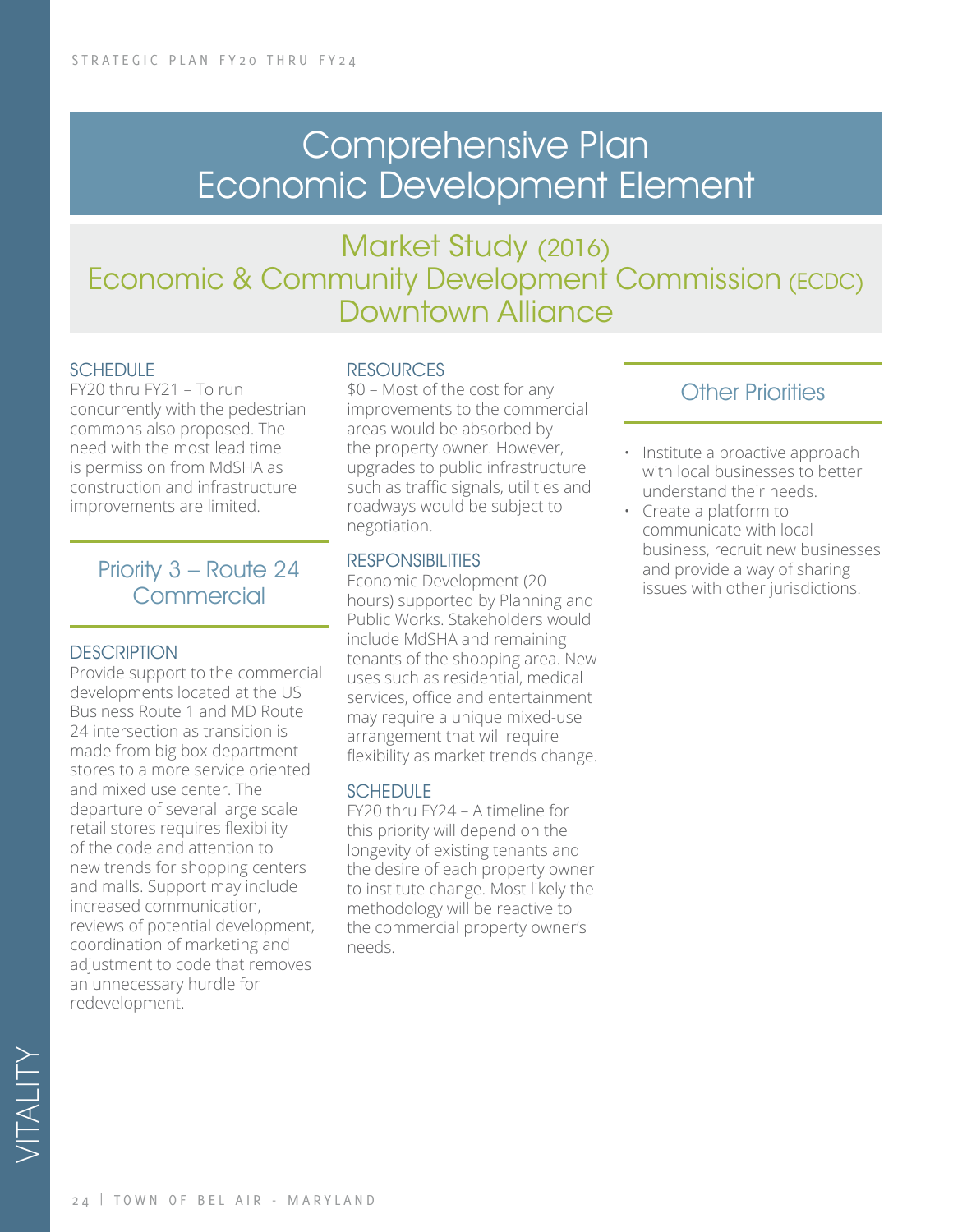# Comprehensive Plan Parking Element

# Town Center Parking Study (2007) Parking Plan (2010) Parking Committee

Priority 1 – Hickory Parking Garage

#### **DESCRIPTION**

Encourage parking in the Hickory Garage. This facility is not used to its full capacity, with approximately 200 spaces regularly not utilized each weekday. Options for incentivizing parking in the garage should be persued such as: seasonal reduction of meter fees; allowance for greater parking duration; improved environment; and, increased marketing of the advantages of structured parking. In addition, options for increased County employee parking through an exchange with other property in the Town should also be examined.

#### **RESOURCES**

\$6,000 per year – The funding need will vary depending on the type and extent of the incentive. It is assumed that several incentive options will be introduced to see what works and what does not. Grants are available for this type of economic driver.

#### RESPONSIBILITIES

Economic Development (20 hours) will partner with the Downtown Alliance to market the incentives and research additional possibilities to better utilize the garage.

#### **SCHEDULE**

FY20 thru FY24 – this effort will be a reoccurring program that will change as results are evaluated. Once an effective method is found, the schedule will be more predictable.

### Priority 2 – Parking **Authority**

#### **DESCRIPTION**

Create a Parking Authority to manage public parking in the Town through lease of existing lots and structures. This would allow administration of shared parking with semi-public and private lots along with more efficient control of enforcement and permits. Allowing private enterprise to dictate parking will mean regulations can be relaxed even further and locations provided where parking is absent.

#### RESOURCES

Unknown – additional research is needed to understand the issues surrounding such an undertaking. The current assumption would be a contract with a company to run the collection of lease fees, administrate maintenance, enforce parking and assess fines. This is typically done for a larger system and may require the eventual construction of the Hays Parking Garage on the Mary Risteau

Building parking lot, before this option is feasible.

#### .RESPONSIBILITIES

Planning Department (80 hours) along with Economic Development (40 hours) would be tasked to investigate the feasibility of such an arrangement. Stakeholders would include Harford County and the State of Maryland.

#### **SCHEDULE**

FY24 – This is a very long range goal and will most likely change as more detail is known and direction is provided.

- Construction of a parking garage on the west side of Bel Air.
- Addition of more parking on the north end of Bel Air close to the Ma & Pa Trail.
- Expansion of the ParkMobile app.

VITALITY ATALITY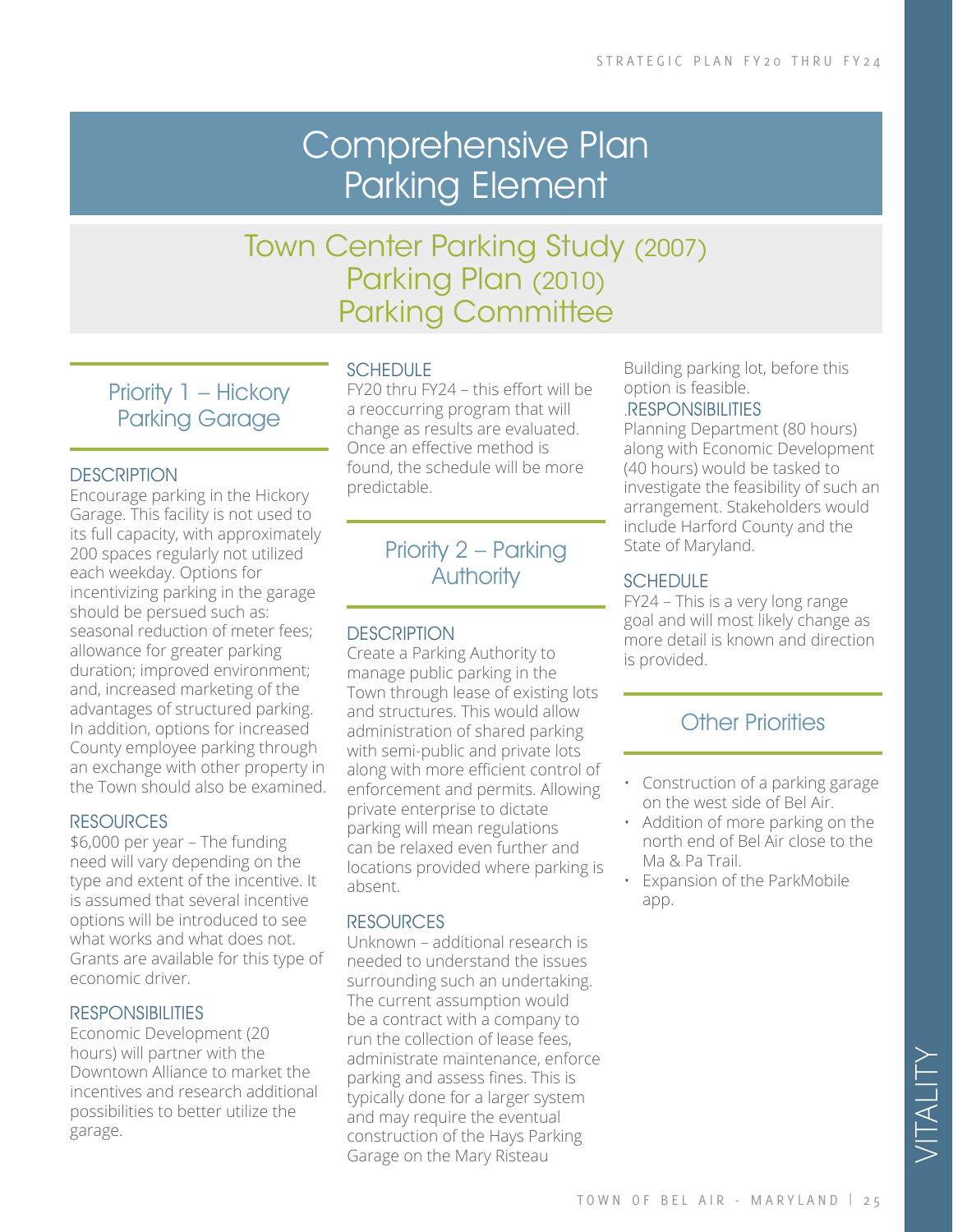# Comprehensive Plan Transportation Element

US 1 & MD 22 Multi-Modal Corridor Study (2015) Traffic Work Group (2019) MD 924 Multi-Modal Corridor Study (2017) Wayfinding System Plan (2016) Neighborhood Transportation Management Program Committee (NTMP)

#### Priority 1 - Wayfinding

#### **DESCRIPTION**

Complete the existing Wayfinding System priorities including Directional Signs, Destination Identification and Gateway signs. The Town is in the midst of the third phase implementation and desires to complete the program by 2024. The Wayfinding System should reduce the total number of signs in Town, create a comprehensive message platform that will be easy to navigate and create a terminology consistent across all platforms.

#### **RESOURCES**

\$90,000 over three fiscal years (staggered) – This cost would be spread over the next five years and be shared with partners such as the Downtown Alliance, Harford County and the State of Maryland. There are grants available to defray the fiscal impact and some signs may be funded in part by benefitting property owners.

#### **RESPONSIBILITIES**

VITALITY

Planning Department (40 hours) will take the lead on identifying the scope of work and verifying

the design and materials along with communicating with property owners. It is understood that adjustments will be made to accommodate cost and message.

#### SCHEDULE

FY20, FY22 & FY24 – This effort will be phased on a staggered schedule as grant money and other funds are made available.

### Priority 2 – Court House **Square**

#### **DESCRIPTION**

Design will be complete by 2019 and money is available for the first phase of construction (Office Street). This effort will create a more pedestrian friendly environment around the County Court House and allow for both Courtland and Office to be closed to provide for small festivals and events. The Streetscape will be enhanced with landscape, benches, lights and paving.

#### **RESOURCES**

\$840,000 – Construction estimates are pending; however, the cost will be high enough to require grant assistance and partnerships.

Department of Housing and Community Development (DHCD) is the primary source for State grant assistance and are expected to require matching funds from the Town. In addition, Harford County will be asked to provide funding for improvements to the Court House property.

#### **RESPONSIBILITIES**

Public Works Department (80 hours), Planning Department (40 hours) and Economic Development (20 hours) will partner to address funding, design, engineering and construction of each phase. Stakeholders include the Downtown Alliance, Harford County, MdSHA and local businesses.

#### **SCHEDULE**

FY20 thru FY22 – The timeline will adjust based on funding and the durability of the existing infrastructure. Coordination of County work associated with the Court House may necessitate changes in the schedule.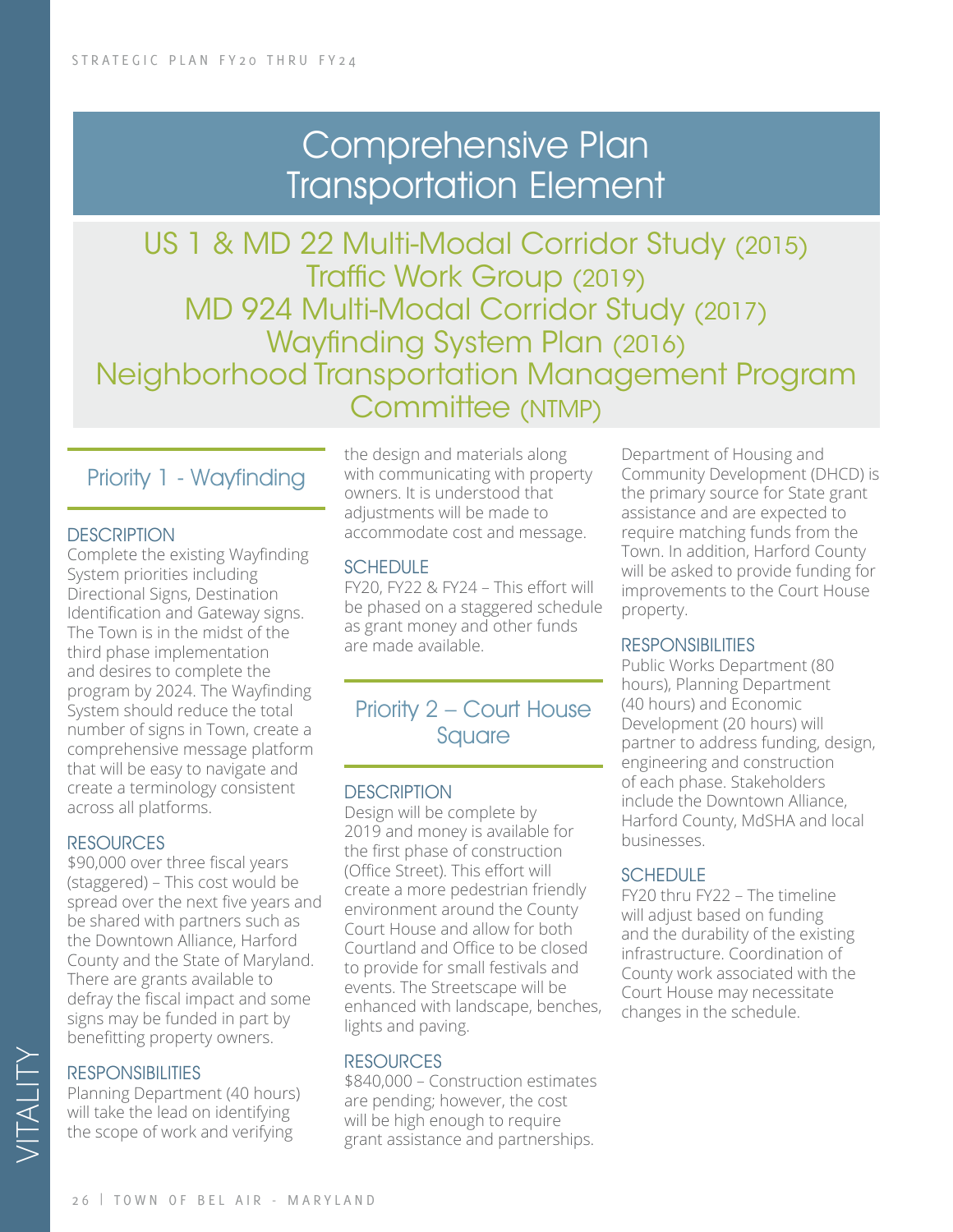# Comprehensive Plan Transportation Element

US 1 & MD 22 Multi-Modal Corridor Study (2015) Traffic Work Group (2019) MD 924 Multi-Modal Corridor Study (2017) Wayfinding System Plan (2016) Neighborhood Transportation Management Program Committee (NTMP)

### Priority 3 – Thomas & George Street **Improvements**

#### **DESCRIPTION**

Once the work associated with Office and Courtland is complete, the next roadway project will be the upgrade of Thomas and George Streets. This effort will coincide with storm water management goals placed on the Town by the State and Federal governments to increase management in the Town. Other benefits are connection to Kelly Fields and eventually the Ma & Pa Heritage Trail, addition of street trees and amenities plus reduction of vehicle speed through Howard Park.

#### **RESOURCES**

\$900,000 – The total cost will vary based upon the current economy, which phase is proposed and the amount of grant money acquired. This is highly dependent upon grant funds because of the high cost.

#### **RESPONSIBILITIES**

Public Works Department (120 hours), Planning Department (60 hours) and Economic Development (20 hours) will all partner to address the various requirements of grant acquisition, design adjustment, bidding and construction. The Town will work closely with the neighborhood to make sure all concerns are addressed.

#### **SCHEDULE**

FY22 thru FY24 – Since the project must wait for Court House Square to finish, a start date is several years away and phasing will require three years.

- Recommendations from the Traffic Work Group to address issues in the downtown area.
- Completion of the US Business Route 1 & MD Route 22 Corridor study.
- Completion of MdSHA initiatives such as the connection from Lee Street to Rockfield Park across MD Route 22 and the Improvements to Broadway.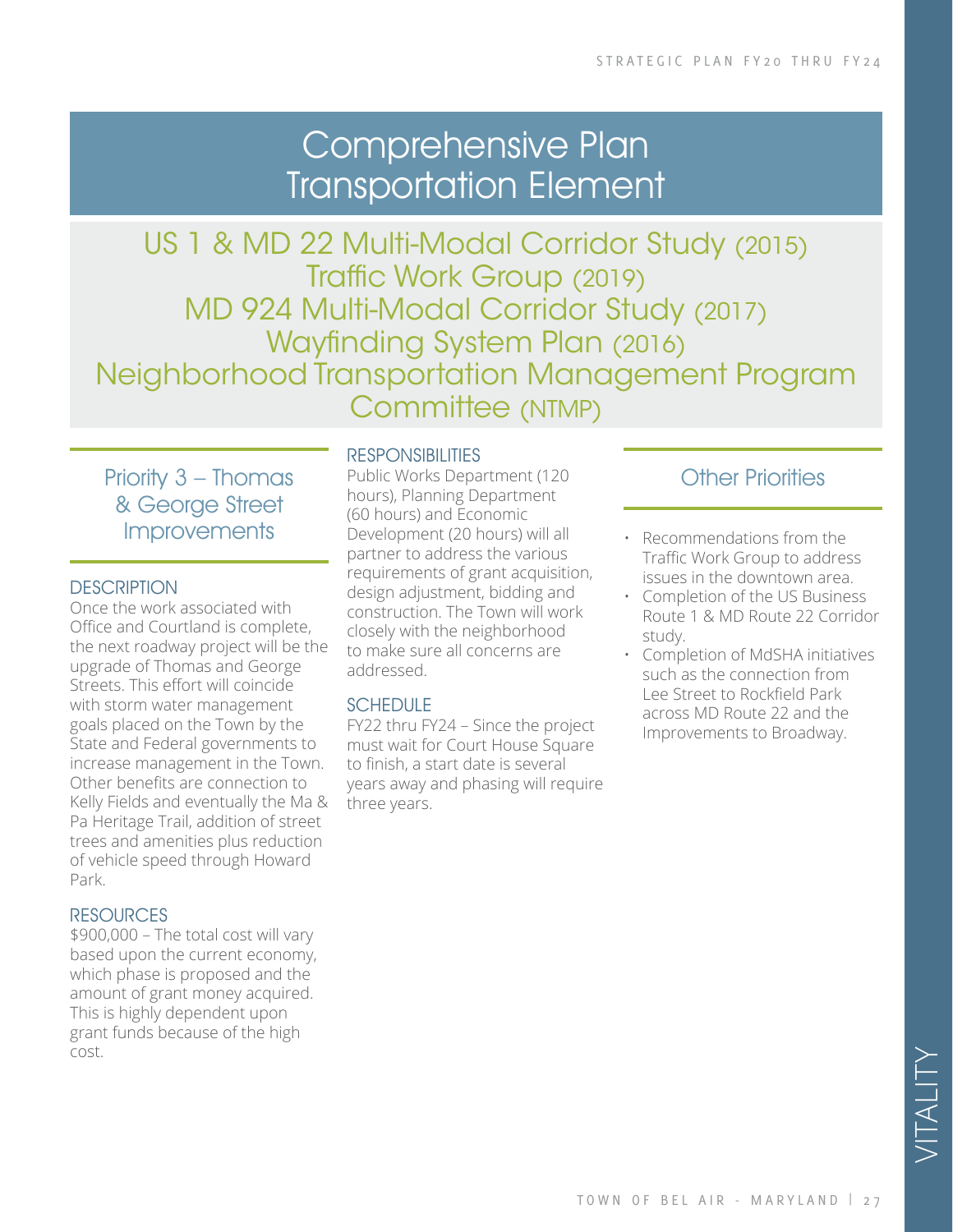# Events Committee

Rockfield Manor Master Plan (2007) Armory Marketplace Study Rockfield Foundation Farmers Market Downtown Alliance

### Priority 1 – Bel Air Armory

#### **DESCRIPTION**

Review the operational status of the Armory based on updated data supplied by the Administration and Economic Development Departments and using decisions from the Board of Town Commissioners retreat on March 3, 2018. Two critical decisions were made during the retreat to 1) retain ownership of the property and building and 2) investigate the feasibility of turning over operation of the facility to a person or organization that would control revenue producing events.

#### **RESOURCES**

\$0 – Since the goal is to perform research and study alternatives concerning the operation of the facility, it is anticipated this is an in-house review of cost vs revenue and will not need any funding. Building improvements and staff changes related to any recommendations made will require adjustment to any resources needed. Grant funding may be available from the State or County.

#### RESPONSIBILITIES

Administration and Economic Development (40 hours) will need to dedicate time to research and analysis with Public Works assisting as needed.

#### **SCHEDULE**

FY20 thru FY21 – The timeline of this effort is highly dependent upon what direction is decided and other priorities also identified.

Priority 2 – Rockfield Manor Improvement

#### **DESCRIPTION**

Town and Rockfield Foundation will continue to address desired improvements to the Manor building and grounds. This will include improvements to access from the lower parking area, a formal drop-off at the main entrance, upgrade of the support buildings (barn & tenant house) and various enhancements to the Manor House.

#### **RESOURCES**

Varies – Required funding will depend on each targeted project. The Foundation will provide 50 percent of costs related to projects that are improvements and not considered maintenance related. The total for projects over the next

five years is estimated at \$143,000 which may change depending on the desired approach to leasing the facility.

#### **RESPONSIBILITIES**

All Departments will work with the Administration Department (40 hours) to coordinate with Rockfield on the desired program for enhancement of the Town asset. This program may be adjusted based on the economic environment from year to year.

#### **SCHEDULE**

FY21 thru FY24 – This effort is ongoing and will be constantly reviewed through the CIP process each year.

#### Priority 3 – Farmers **Market**

#### **DESCRIPTION**

The Farmers Market has existed in the Town for well over 40 years. There is no compelling reason to make extensive or disruptive changes. Some improvements to be explored is expansion of the market, inclusion of additional value added vendor opportunities while keeping the producers only requirement as an overarching principle when reviewing potential new vendors.

VITALITY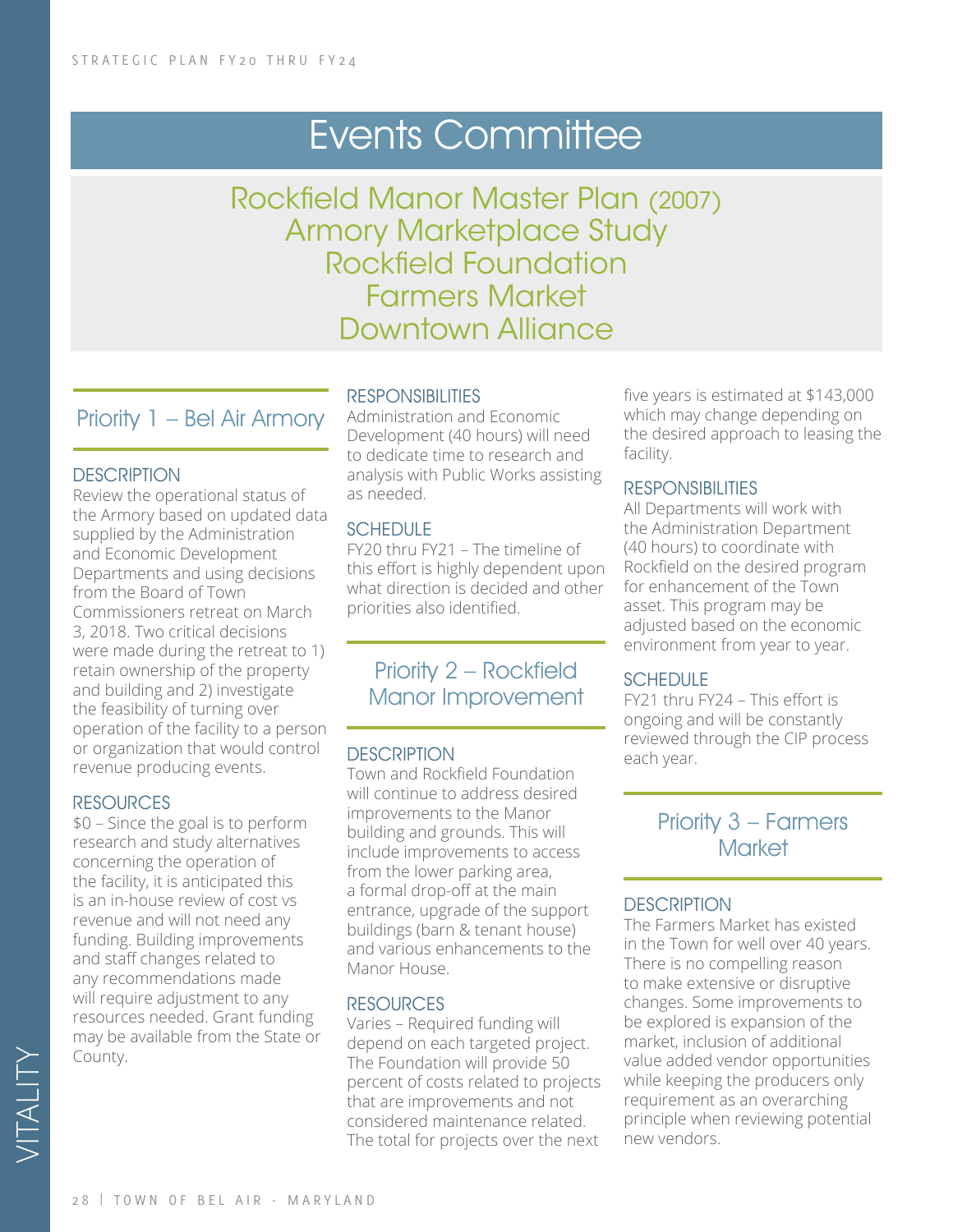# Events Committee

Rockfield Manor Master Plan (2007) Armory Marketplace Study Rockfield Foundation Farmers Market Downtown Alliance

#### **RESOURCES**

\$0 – The market is self-sufficient and needs no additional assistance with the exception of a portable restroom located in the Bond/ Thomas parking lot and the provision of the County parking lot adjacent to the Mary Risteau building which to occupy on Saturday mornings.

#### **RESPONSIBILITIES**

Planning has the current responsibilities to coordinate with the Market Board. Economic Development may be a more appropriate department to oversee the market activities depending on their work load.

#### **SCHEDULE**

FY20 thru FY24 – This effort is ongoing and will be constantly reviewed through the CIP process each year.

- Programming of the Schlehr Pavilion and the Rockfield Playground Shelter.
- Identification of a permanent location for Bel Air BBQ Bash, Fourth Fridays and Bel Air Farmers Market.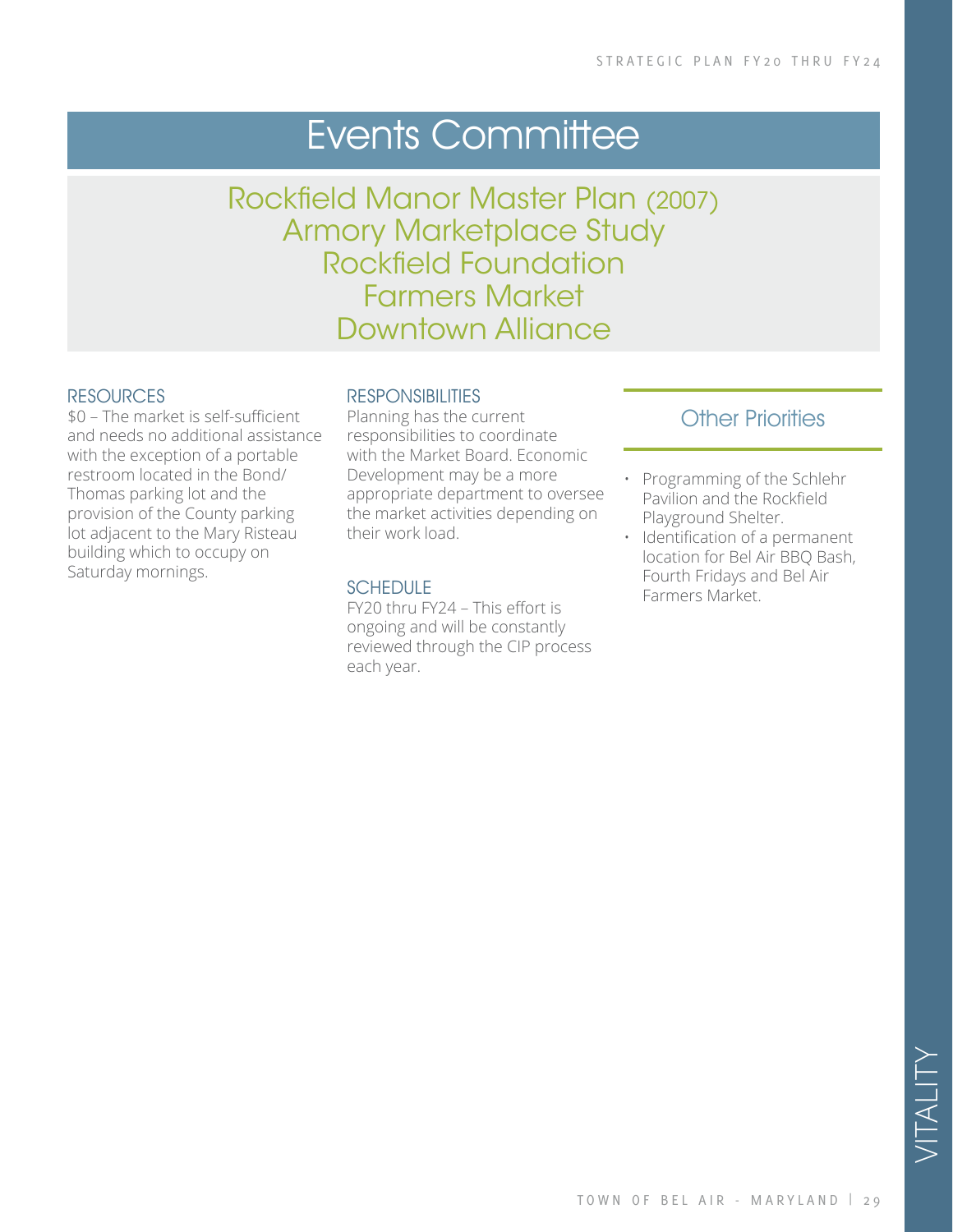# **Elderly & Needy Citizens Committee**

# Habitat for Humanity

### Priority 1 – Services for Target Groups

#### **DESCRIPTION**

Continue to address articulated needs such as mobility and safety. Provision of items that provide the ability to remain in the home and 'Age in Place" is a priority. In addition, the Town will place an emphasis on security related to lighting, police presence and visibility in public places. Transit and other public services should be coordinated with Harford County.

#### **RESOURCES**

\$0 – The Committee will review the existing programs and determine what additional services may be necessary based on the feedback from residents. The anticipated need does not appear to require excessive monies.

#### RESPONSIBILITIES

Administration (40 hours) will need to dedicate time to coordinate other departments as needed. Harford County will be a partner in many goals and objectives.

#### **SCHEDULE**

FY20 thru FY24 – The timeline of

this effort is highly dependent upon what direction is decided and other priorities also identified.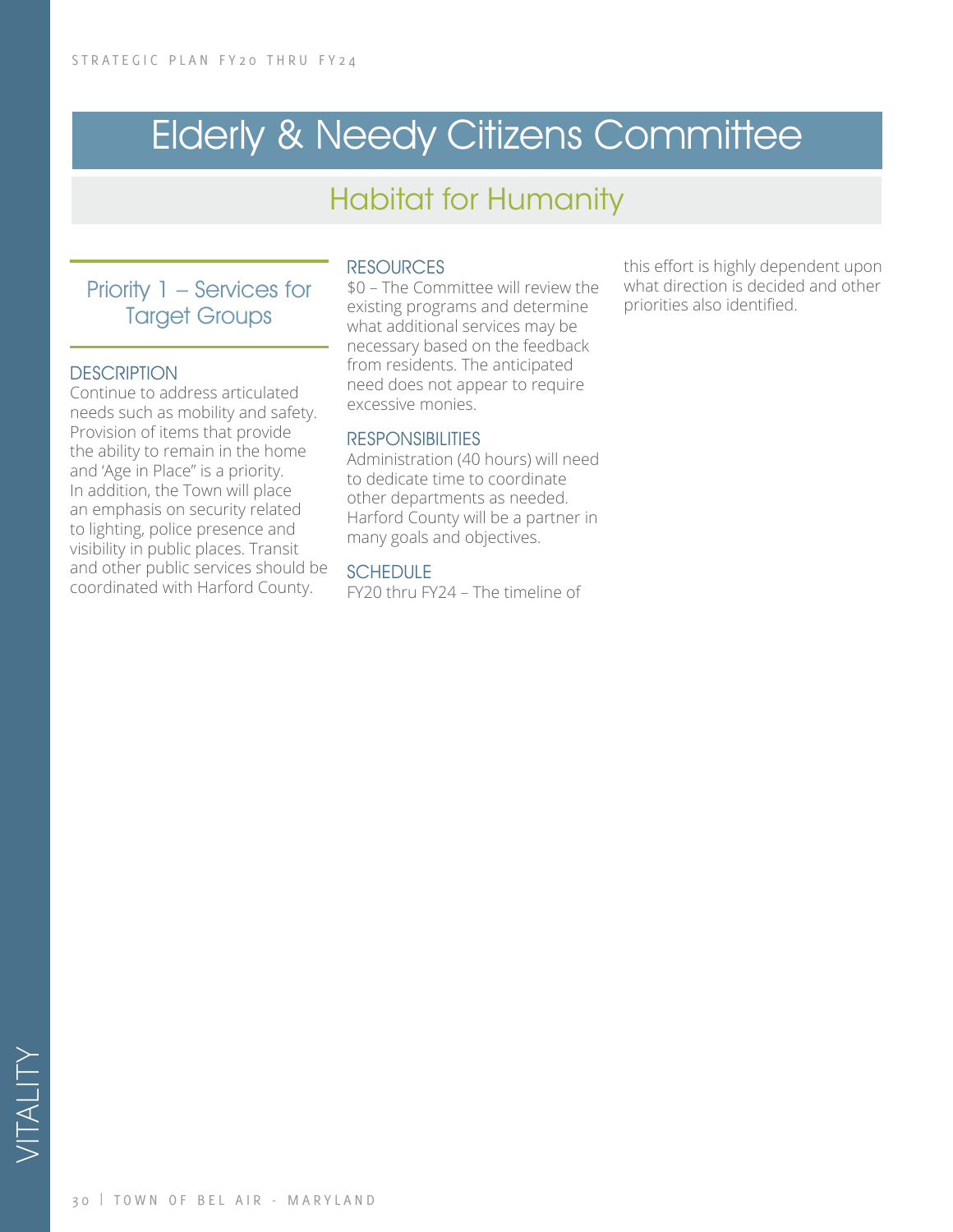# **Cost Matrix**

| <b>PRIORITY</b>                            | <b>FY20</b> | <b>FY21</b> | <b>FY22</b> | <b>FY23</b> | <b>FY24</b>    |
|--------------------------------------------|-------------|-------------|-------------|-------------|----------------|
| Sustainability                             |             |             |             |             |                |
| <b>Comprehensive Plan Sensitive Areas</b>  |             |             |             |             |                |
| #1 Water Consrvation                       | \$5,000     | \$5,000     | \$5,000     | \$5,000     | \$5,000        |
| #2 Reduce, Reuse & Recycle                 |             | \$5,000     | 5,000       |             |                |
| #3 Pesticides                              |             | \$5,000     | \$5,000     |             |                |
| HEALTHY EATING / ACTIVE LIVING (HEAL)      |             |             |             |             |                |
| <b>Health Fair</b><br>#1                   | $\times$    | $\times$    | $\sf X$     | $\times$    | $\overline{X}$ |
| #2 Wellness Program Expansion              | X           | X           | X           | X           | X              |
| Partners/volunteer or min. costs           |             |             |             |             |                |
| BICYCLE & PEDESTRIAN PLAN (2013)           |             |             |             |             |                |
| #1 Bicycle Routes                          | \$25,000    | \$25,000    |             |             |                |
| #2 Pedestrian Connectivity                 | X           | $\times$    | X           | X           | X              |
| Ongoing                                    |             |             |             |             |                |
| #3 Public Transit                          |             |             | \$5,000     |             |                |
| Tree City USA Tree Plan (2019)             |             |             |             |             |                |
| <b>Street Tree Replacement</b><br>#1       | \$3,000     | \$3,000     | \$3,000     | \$3,000     | \$3,000        |
| #2 Tree Maintenance Education              |             | \$2,000     |             |             |                |
| Keep Maryland Beautiful                    |             |             |             |             |                |
| Graffiti & Other Neighborhood Blight<br>#1 | \$5,000     | \$5,000     | \$5,000     | \$5,000     | \$5,000        |
| #2 Banners & Promotional Signs             |             | X           |             |             |                |
| Comprehensive Plan Historic Preservation   |             |             |             |             |                |
| <b>Historic Property Inventory</b><br>#1   | \$2,000     | \$2,000     | \$2,000     | \$2,000     | \$2,000        |
| #2 Historic Education and Outreach         |             | \$5,000     |             |             |                |
| Arts & Entertainment District (A&E)        |             |             |             |             |                |
| #1 Public Art                              | \$5,000     | \$5,000     | \$5,000     | \$5,000     | \$5,000        |
| #2 Community Events                        | \$3,000     | \$3,000     | \$3,000     | \$3,000     | \$3,000        |
| <b>Sustainability FY Totals:</b>           | \$48,000    | \$65,000    | \$38,000    | \$23,000    | \$23,000       |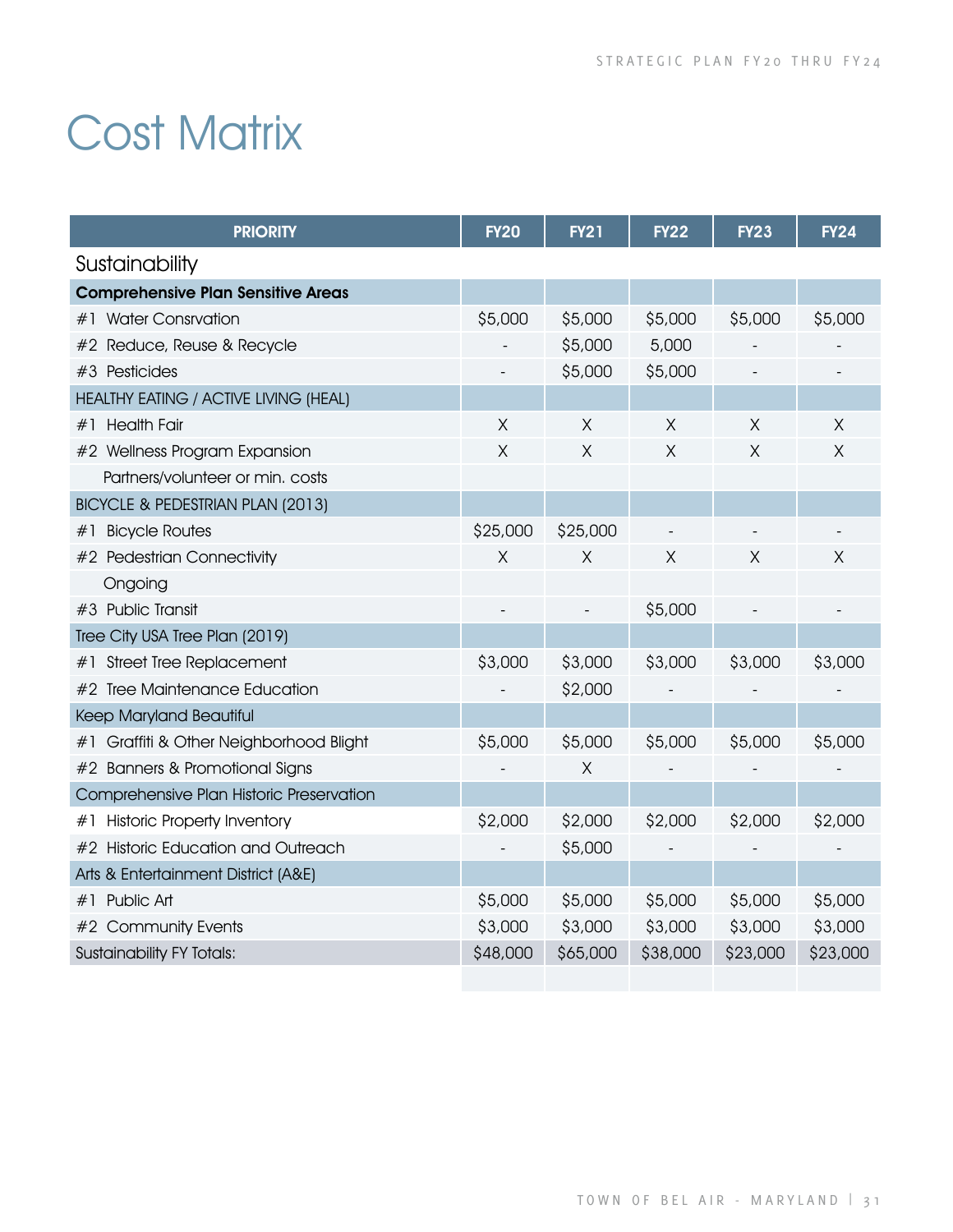# Cost Matrix

| <b>PRIORITY</b>                            | <b>FY20</b> | <b>FY21</b> | <b>FY22</b> | <b>FY23</b> | <b>FY24</b> |
|--------------------------------------------|-------------|-------------|-------------|-------------|-------------|
| Resiliency                                 |             |             |             |             |             |
| <b>Connect CIP to Budget Process</b><br>#1 | X           | X           | X           | X           | X           |
| Continuity of Operations Plan (COOP)       |             |             |             |             |             |
| <b>Operations Planning</b><br>#1           | $\times$    | X           | X           | X           | X           |
| #2 Emergency Planning                      | $\times$    | X           | X           | X           | X           |
| Comprehensive Plan Water Resources         |             |             |             |             |             |
| Storm Water Master Plan<br>#1              | \$100,000   | \$100,000   | \$100,000   | \$100,000   | \$100,000   |
| #2 Wellhead & Watershed Overlay Zoning     |             |             |             | \$20,000    |             |
| #3 Stream Restoration                      | $\times$    | X           | X           | X           | X           |
| Town Property & Facilities Plan            |             |             |             |             |             |
| Secure Town Facilities<br>#1               |             |             | \$50,000    | \$50,000    |             |
| #2 Town Property Surplus & Acquisition     |             | $\times$    | $\times$    |             |             |
| Comprehensive Plan Community Facilities    |             |             |             |             |             |
| Police Department Expansion<br>#1          | \$\$\$      | \$\$\$      |             |             |             |
| #2 Body Cameras                            | \$40,000    | \$20,000    | \$20,000    | \$20,000    | \$20,000    |
| #3 Accurate Demographic Data               |             | \$5,000     | \$5,000     |             |             |
| Information Technology Plan                |             |             |             |             |             |
| Data Center<br>#1                          |             |             |             | \$50,000    | \$50,000    |
| #2 Harford Metro Area Network (HMAN)       |             | \$25,000    | \$25,000    |             |             |
| $#3$ GIS                                   | \$10,000    | \$10,000    |             |             |             |
| Resiliency FY Total:                       | \$150,000   | \$160,000   | \$200,000   | \$240,000   | \$170,000   |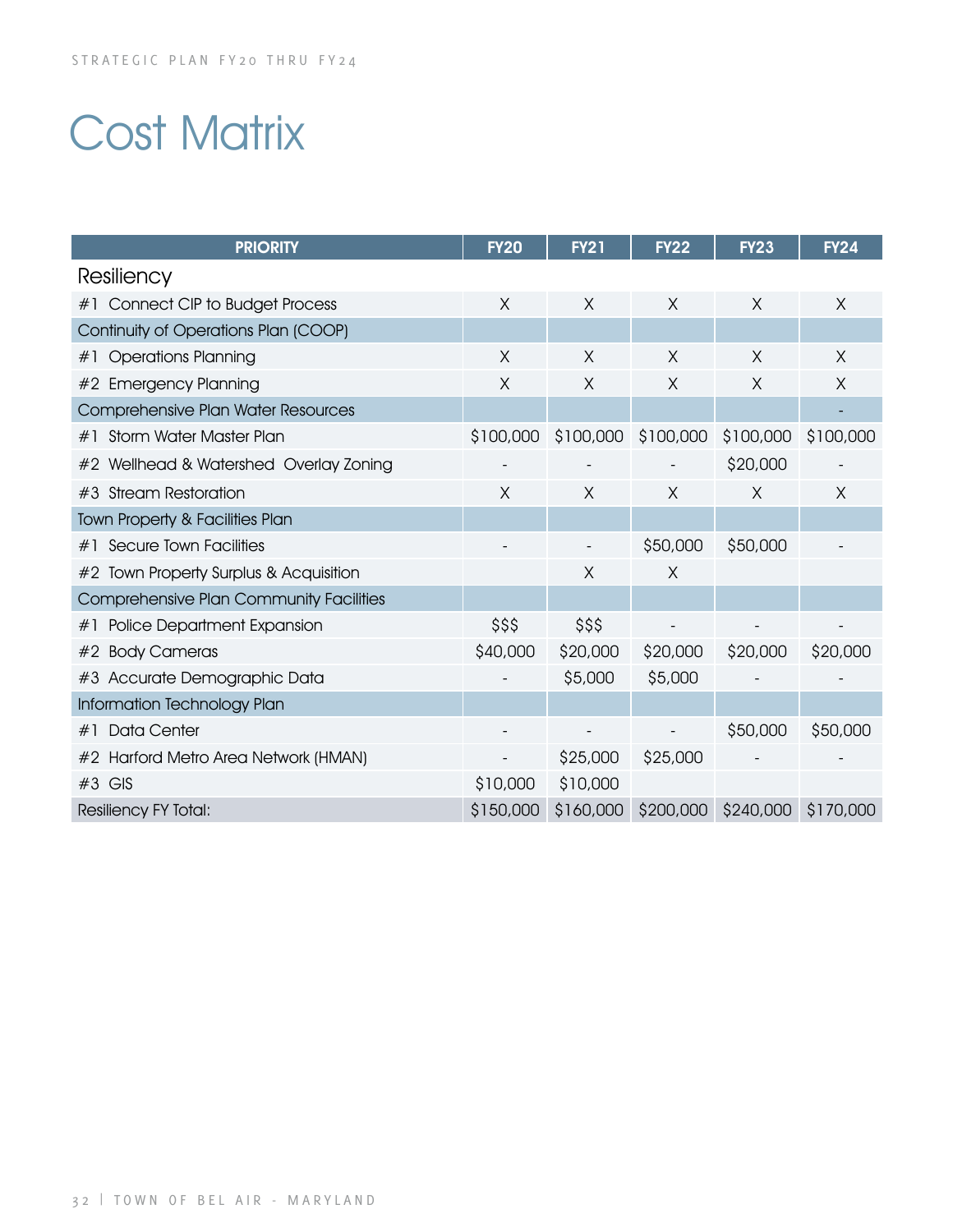# **Cost Matrix**

| <b>PRIORITY</b>                        | <b>FY20</b> | <b>FY21</b> | <b>FY22</b> | <b>FY23</b> | <b>FY24</b> |
|----------------------------------------|-------------|-------------|-------------|-------------|-------------|
| Vitality                               |             |             |             |             |             |
| Comprehensive Plan Land Use            |             |             |             |             |             |
| Annexation<br>#1                       |             | X           | $\times$    |             |             |
| #2 Development Review                  |             | X           | X           |             |             |
| Comprehensive Plan Econ. Development   |             |             |             |             |             |
| Pedestrian Space<br>#1                 |             |             | \$50,000    | \$50,000    |             |
| #2 Outdoor Dining                      | \$20,000    | \$20,000    |             |             |             |
| #3 Route 24 Commercial                 | X           | X           | X           |             |             |
| Comprehensive Plan Parking             |             |             |             |             |             |
| <b>Hickory Parking Garage</b><br>#1    | \$6,000     | \$6,000     | \$6,000     | \$6,000     | \$6,000     |
| #2 Parking Authority                   |             |             |             |             |             |
| Comprehensive Plan Transportation      |             |             |             |             |             |
| Wayfinding<br>#1                       | \$30,000    |             | \$30,000    |             | \$30,000    |
| Court House Square<br>#2               | \$415,000   | \$400,000   | \$25,000    |             |             |
| #3 Thomas & George Street Improvements |             |             | \$300,000   | \$300,000   | \$300,000   |
| <b>Rockfield Manor and Armory</b>      |             |             |             |             |             |
| <b>Bel Air Armory</b><br>#1            | Χ           | X           |             |             |             |
| Rockfield Manor Improvement<br>#2      |             | X           | X           | X           | X           |
| #3 Farmers Market                      | X           | X           | X           | X           | X           |
| <b>Elderly Needy Citizens</b>          |             |             |             |             |             |
| #1 FY20 - FY24                         | Χ           | Χ           | X           | X           | X           |
| <b>Vitality FY Totals:</b>             | \$471,000   | \$426,000   | \$411,000   | \$356,000   | \$336,000   |

| <b>SUMMARY</b> | <b>FY20</b> | <b>FY21</b>                                       | <b>FY22</b> | <b>FY23</b> | <b>FY24</b> |
|----------------|-------------|---------------------------------------------------|-------------|-------------|-------------|
| Sustainability | \$48,000    | \$65,000                                          | \$38,000    | \$23,000    | \$23,000    |
| Resiliency     |             | \$150,000 \$160,000 \$200,000 \$240,000 \$170,000 |             |             |             |
| Vitality       |             | \$471,000 \$426,000 \$411,000 \$356,000 \$336,000 |             |             |             |
| FY Year Totals |             | \$669,000 \$651,000 \$649,000 \$619,000 \$529,000 |             |             |             |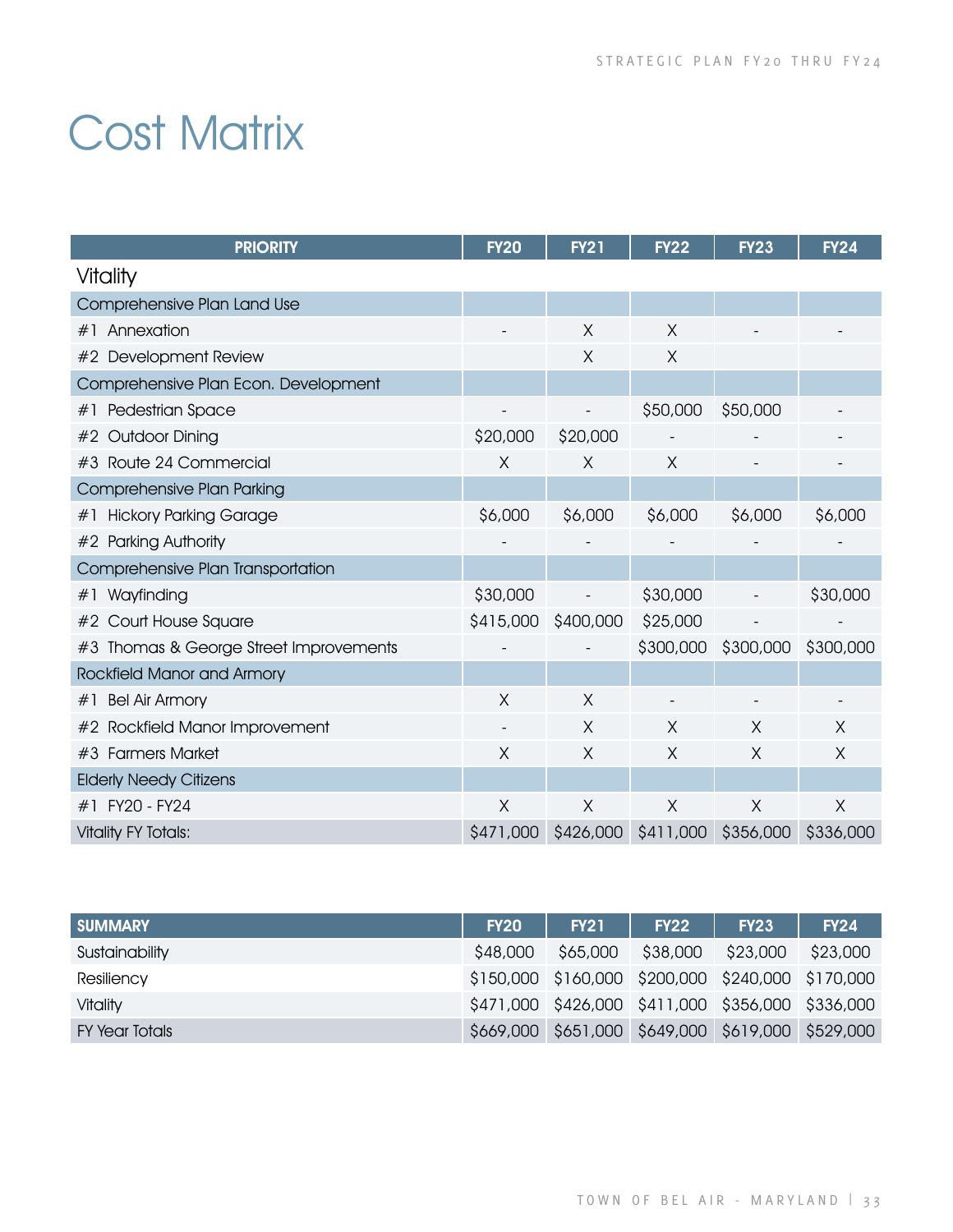| <b>TASKS</b>                          | BEGIN       | END         | LEAD STATUS                                                                                                                                                                                                                                                                                                                                                                                                                                                                                                                                                                                                                                                                                                                                               |  |
|---------------------------------------|-------------|-------------|-----------------------------------------------------------------------------------------------------------------------------------------------------------------------------------------------------------------------------------------------------------------------------------------------------------------------------------------------------------------------------------------------------------------------------------------------------------------------------------------------------------------------------------------------------------------------------------------------------------------------------------------------------------------------------------------------------------------------------------------------------------|--|
| SUSTAINABILITY                        |             |             |                                                                                                                                                                                                                                                                                                                                                                                                                                                                                                                                                                                                                                                                                                                                                           |  |
| Comprehensive Plan Sensitive Areas    |             |             |                                                                                                                                                                                                                                                                                                                                                                                                                                                                                                                                                                                                                                                                                                                                                           |  |
| #1 Water Conservation                 | <b>FY20</b> | FY24        | PLN                                                                                                                                                                                                                                                                                                                                                                                                                                                                                                                                                                                                                                                                                                                                                       |  |
| #2 Reduce, Reuse & Recycle            | <b>FY21</b> | FY22        | PLN                                                                                                                                                                                                                                                                                                                                                                                                                                                                                                                                                                                                                                                                                                                                                       |  |
| #3 Pesticides                         | FY21        | <b>FY22</b> | <b>PLN/PWD</b>                                                                                                                                                                                                                                                                                                                                                                                                                                                                                                                                                                                                                                                                                                                                            |  |
| Healthy Eating / Active Living (HEAL) |             |             |                                                                                                                                                                                                                                                                                                                                                                                                                                                                                                                                                                                                                                                                                                                                                           |  |
| #1 Health Fair                        | <b>FY20</b> | FY24        | $\mathop{\underline{\mathop{\widetilde{\mathop{\scriptstyle\mathop{\scriptstyle\mathop{\scriptstyle\mathop{\scriptstyle\mathop{\scriptstyle\mathop{\scriptstyle\mathop{\scriptstyle\mathop{\scriptstyle\mathop{\scriptstyle\mathop{\scriptstyle\mathop{\scriptstyle\mathop{\scriptstyle\mathop{\scriptstyle\mathop{\scriptstyle\mathop{\scriptstyle\mathop{\scriptstyle\mathop{\scriptstyle\mathop{\scriptstyle\mathop{\scriptstyle\mathop{\scriptstyle\mathop{\scriptstyle\mathop{\scriptstyle\mathop{\scriptstyle\mathop{\scriptstyle\mathop{\scriptstyle\mathop{\scriptstyle\mathop{\scriptstyle\mathop{\scriptstyle\mathop{\scriptstyle\mathop{\scriptstyle\mathop{\scriptstyle\mathop{\scriptstyle\mathop{\scriptstyle\mathop{\scriptstyle\mathop{\$ |  |
| #2 Wellness Program Expansion         |             |             |                                                                                                                                                                                                                                                                                                                                                                                                                                                                                                                                                                                                                                                                                                                                                           |  |
| Partners/volunteer or minimal costs   | FY20        | FY24        | $\mathop{\underline{\mathop{\mathbb{E}}}}$                                                                                                                                                                                                                                                                                                                                                                                                                                                                                                                                                                                                                                                                                                                |  |
| Bicycle & Pedestrian Plan (2013)      |             |             |                                                                                                                                                                                                                                                                                                                                                                                                                                                                                                                                                                                                                                                                                                                                                           |  |
| #1 Bicycle Routes                     | <b>FY20</b> | FY21        | PLN                                                                                                                                                                                                                                                                                                                                                                                                                                                                                                                                                                                                                                                                                                                                                       |  |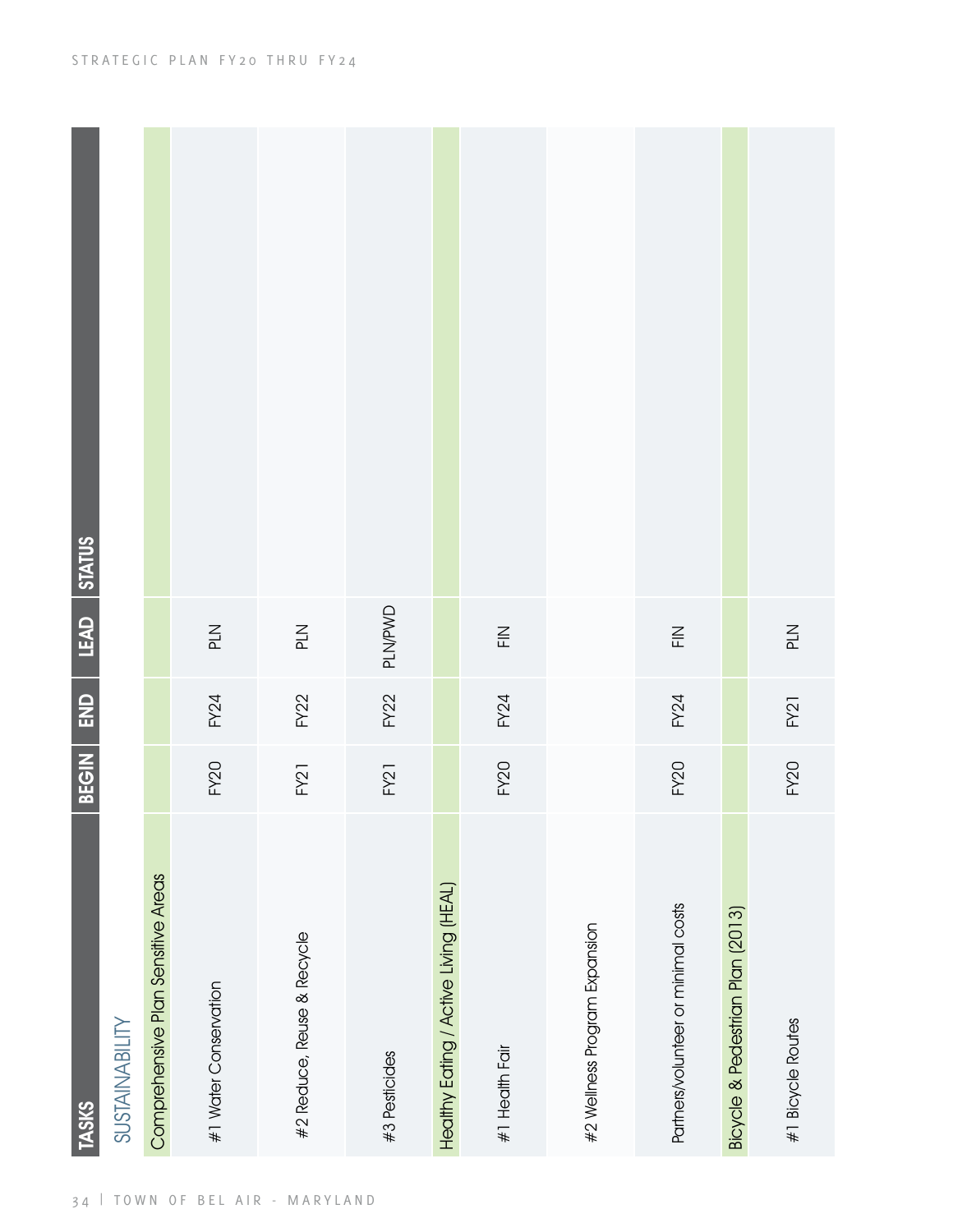| <b>TASKS</b>                             | BEGIN       | $\boxed{\underline{\mathsf{S}}}$ | LEAD           | <b>STATUS</b> |
|------------------------------------------|-------------|----------------------------------|----------------|---------------|
| #2 Pedestrian Connectivity               | <b>FY20</b> | FY24                             | PLN/PWD        |               |
| #3 Public Transit                        | <b>FY22</b> | <b>FY22</b>                      | PLN/PWD        |               |
| Tree City USA, Tree Plan (2019)          |             |                                  |                |               |
| #1 Street Tree Replacement               | <b>FY20</b> | FY24                             | PLN/PWD        |               |
| #2 Tree Maintenance Education            | <b>FY21</b> | FY21                             | PLN            |               |
| Keep Maryland Beautiful                  |             |                                  |                |               |
| #1 Graffiti & Other Neighborhood Blight  | <b>FY20</b> | FY24                             | <b>PLN/PWD</b> |               |
| #2 Banners & Promotional Signs           | FY21        | FY21                             | <b>PLN/PWD</b> |               |
| Comprehensive Plan Historic Preservation |             |                                  |                |               |
| #1 Historic Property Inventory           | <b>FY20</b> | FY24                             | PLN            |               |
| #2 Historic Education and Outreach       | FY21        | FY21                             | PLN            |               |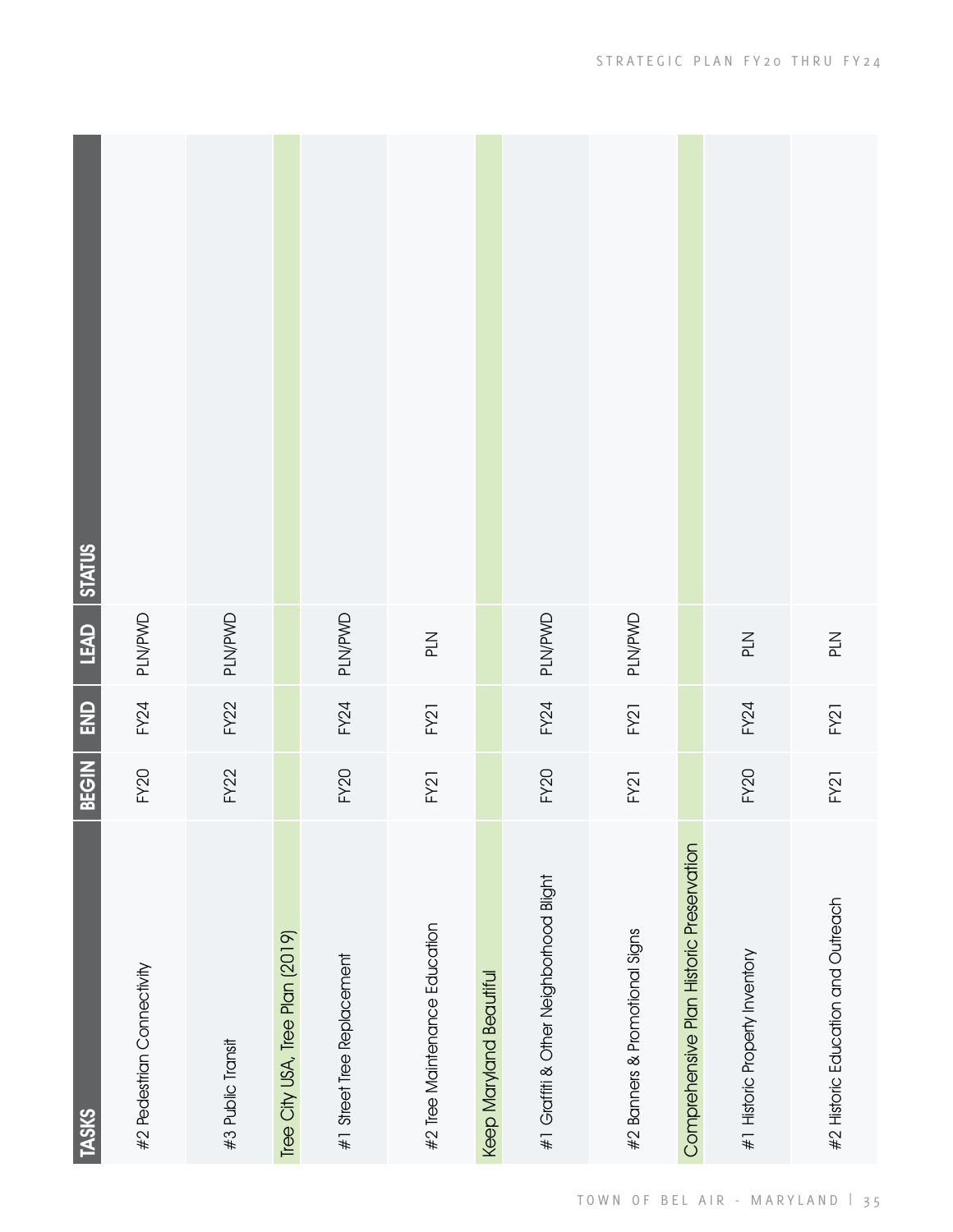| <b>TASKS</b>                           | BEGIN       | END         | LEAD STATUS             |  |
|----------------------------------------|-------------|-------------|-------------------------|--|
| Arts & Entertainment District (A&E)    |             |             |                         |  |
| #1 Public Art                          | <b>FY20</b> | FY24        | ECD                     |  |
| #2 Community Events                    | <b>FY20</b> | FY24        | ADM                     |  |
| RESILIENCY                             |             |             |                         |  |
| #1 Connect CIP to budget Process       | <b>FY20</b> | FY24        | $\overline{\mathbb{H}}$ |  |
| Continuity of Operations Plan (COOP)   |             |             |                         |  |
| #1 Operation Planning                  | <b>FY20</b> | FY24        | $\overrightarrow{C}$    |  |
| #2 Emergency Planning                  | <b>FY20</b> | FY24        | $\overline{Q}$          |  |
| Comprehensive Plan Water Resources     |             |             |                         |  |
| #1 Storm Water Master Plan             | <b>FY20</b> | <b>FY24</b> | <b>PLN/PWD</b>          |  |
| #2 Wellhead & Watershed Overlay Zoning | FY23        | FY23        | PLN/PWD                 |  |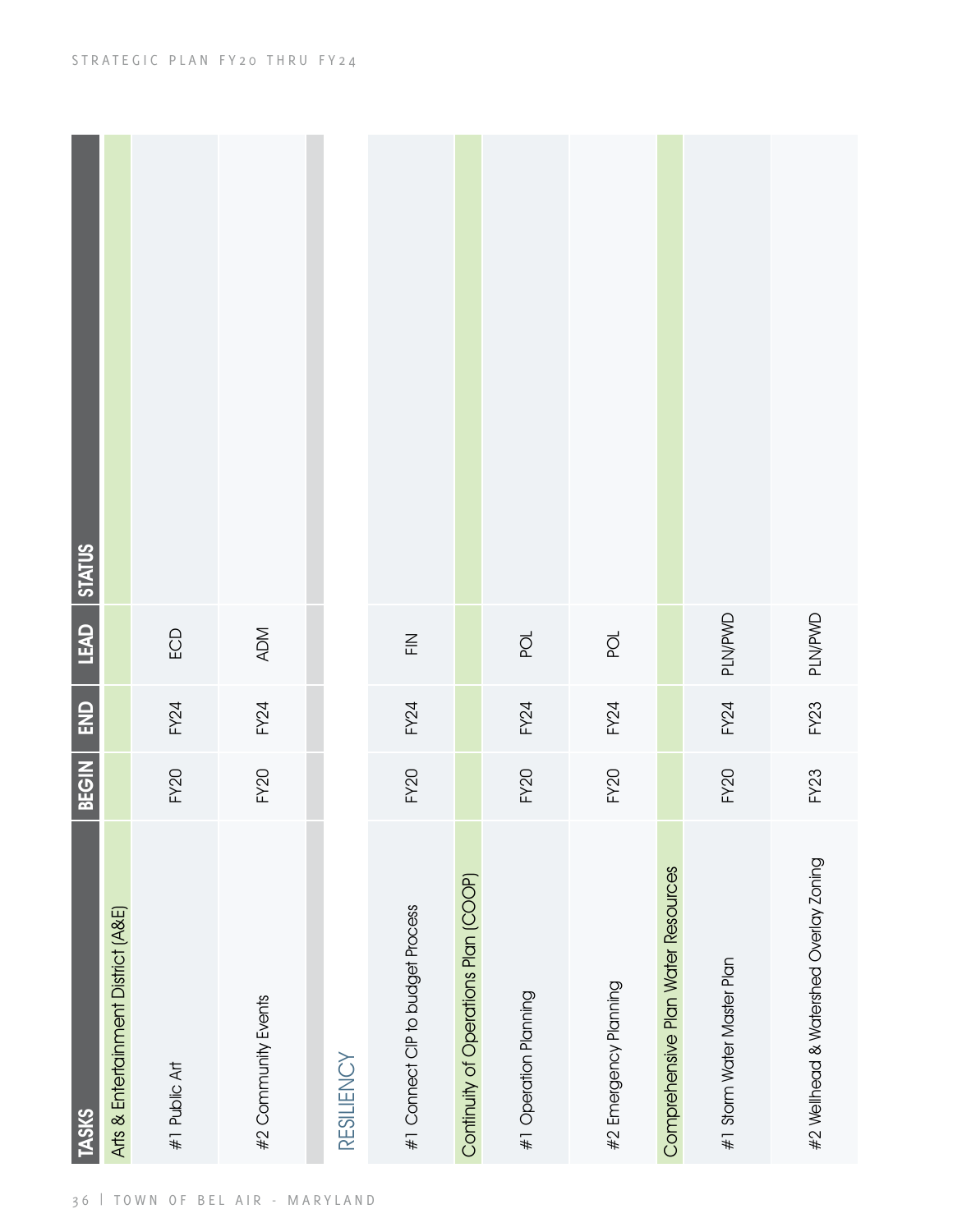| <b>TASKS</b>                            | <b>BEGIN</b> | $\frac{1}{2}$ | $L$ EAD              | STATUS |
|-----------------------------------------|--------------|---------------|----------------------|--------|
| #3 Stream Restoration                   | <b>FY20</b>  | FY24          | <b>PLN/PWD</b>       |        |
| Town Property & Facilities Plan         |              |               |                      |        |
| #1 Secure Town Facilities               | FY22         | FY23          | <b>ADM</b>           |        |
| #2 Town Property Surplus & Acquisition  | <b>FY20</b>  | FY24          | <b>PLN/ADM</b>       |        |
| Comprehensive Plan Community Facilities |              |               |                      |        |
| #1 Police Department Expansion          | <b>FY20</b>  | FY21          | <b>PLN/POL</b>       |        |
| #2 Body Cameras                         | <b>FY20</b>  | FY24          | $\overrightarrow{Q}$ |        |
| #3 Accurate Demographic Data            | <b>FY21</b>  | FY22          | PLN/POL              |        |
| Information Technology Plan             |              |               |                      |        |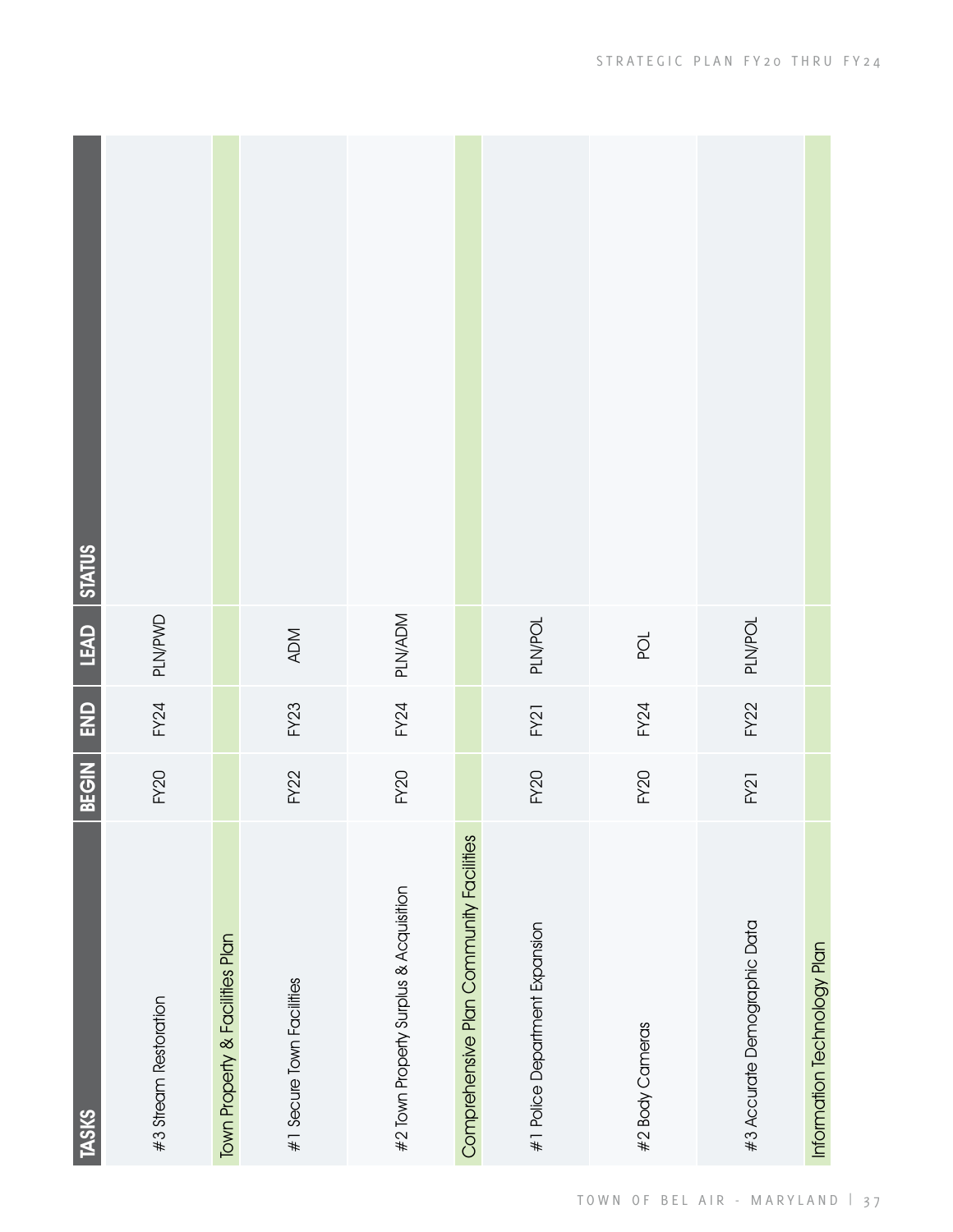| <b>TASKS</b>                         | <b>BEGIN</b> | END         | LEAD STATUS |  |
|--------------------------------------|--------------|-------------|-------------|--|
| #1 Data Center                       | FY23         | FY24        | <b>ADM</b>  |  |
| #2 Harford Metro Area Network (HMAN) | FY21         | FY22        | ADM         |  |
| $#3$ GIS                             | <b>FY20</b>  | FY21        | PLN/PWD     |  |
| VITALITY                             |              |             |             |  |
| Comprehensive Plan Land Use          |              |             |             |  |
| #1 Annexation                        | <b>FY21</b>  | FY22        |             |  |
| #2 Development Review                | <b>FY21</b>  | FY22        | PLN         |  |
| Comprehensive Plan Econ. Development |              |             |             |  |
| #1 Pedestrian Space                  | FY22         | <b>FY23</b> | ECD         |  |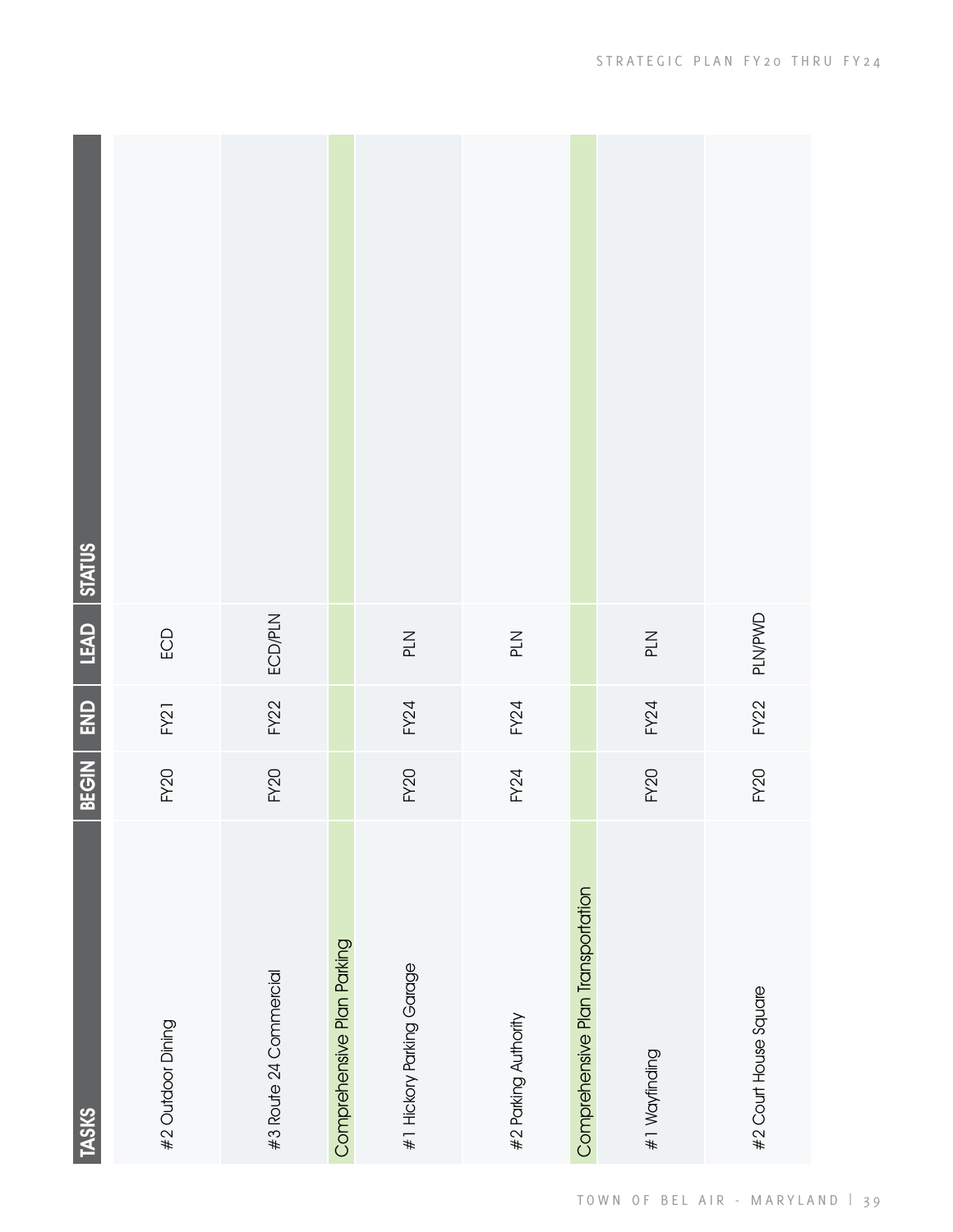| <b>TASKS</b>                           | BEGIN       | END         | LEAD STATUS  |  |
|----------------------------------------|-------------|-------------|--------------|--|
| #3 Thomas & George Street Improvements | FY22        |             | FY24 PLN/PWD |  |
| Rockfield Manor and Armory             |             |             |              |  |
| #1 Bel Air Armory                      | FY20        | <b>FY21</b> | ADM          |  |
| #2 Rockfield Manor Improvement         | FY21        | FY24        | ADM          |  |
| #3 Farmers Market                      | <b>FY20</b> | FY24        | PLN          |  |
| Elderly Needy Citizens                 |             |             |              |  |
| #1 Outreach and Assistance             | FY20        | FY24        | ADM          |  |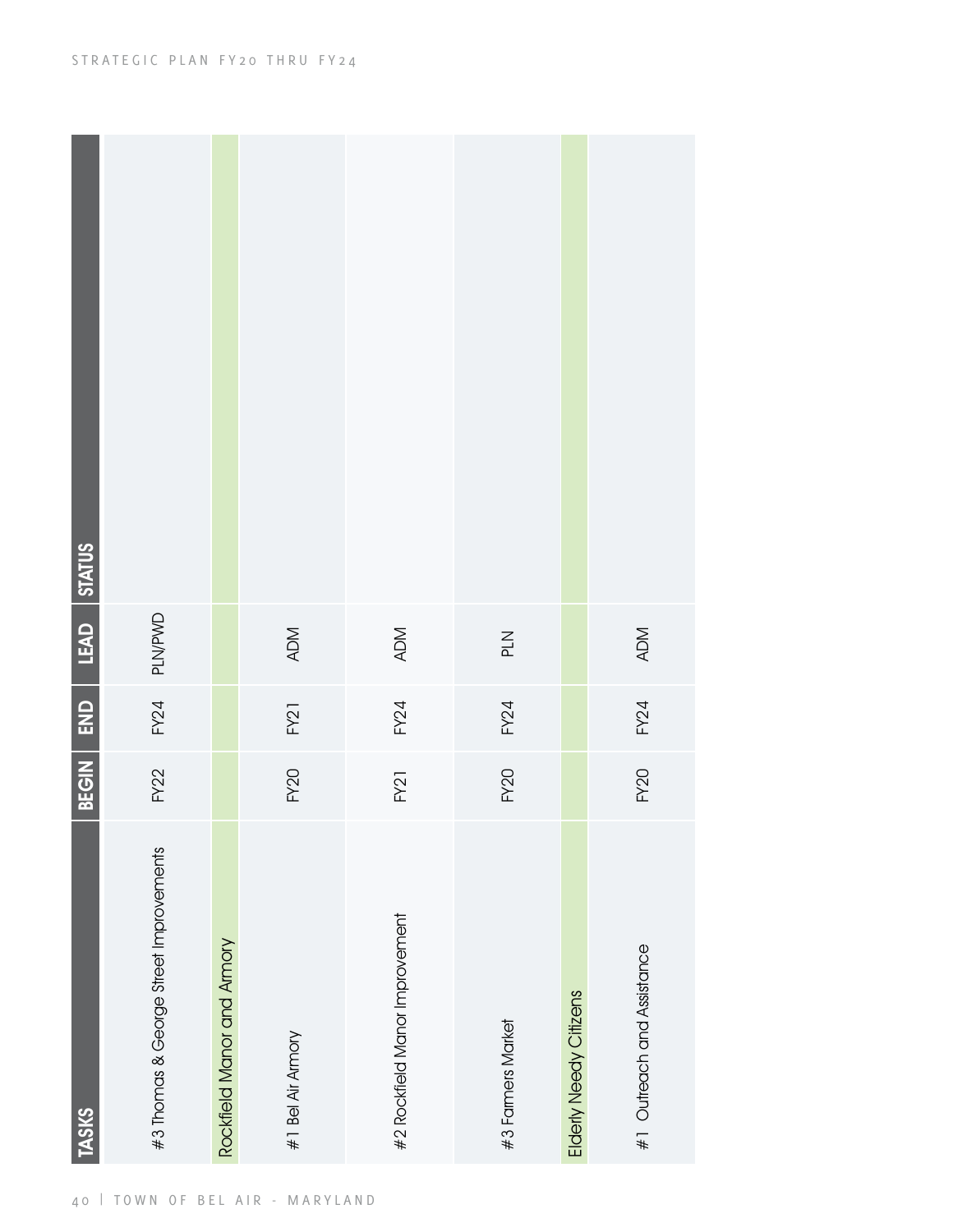www.BelAirMD.org

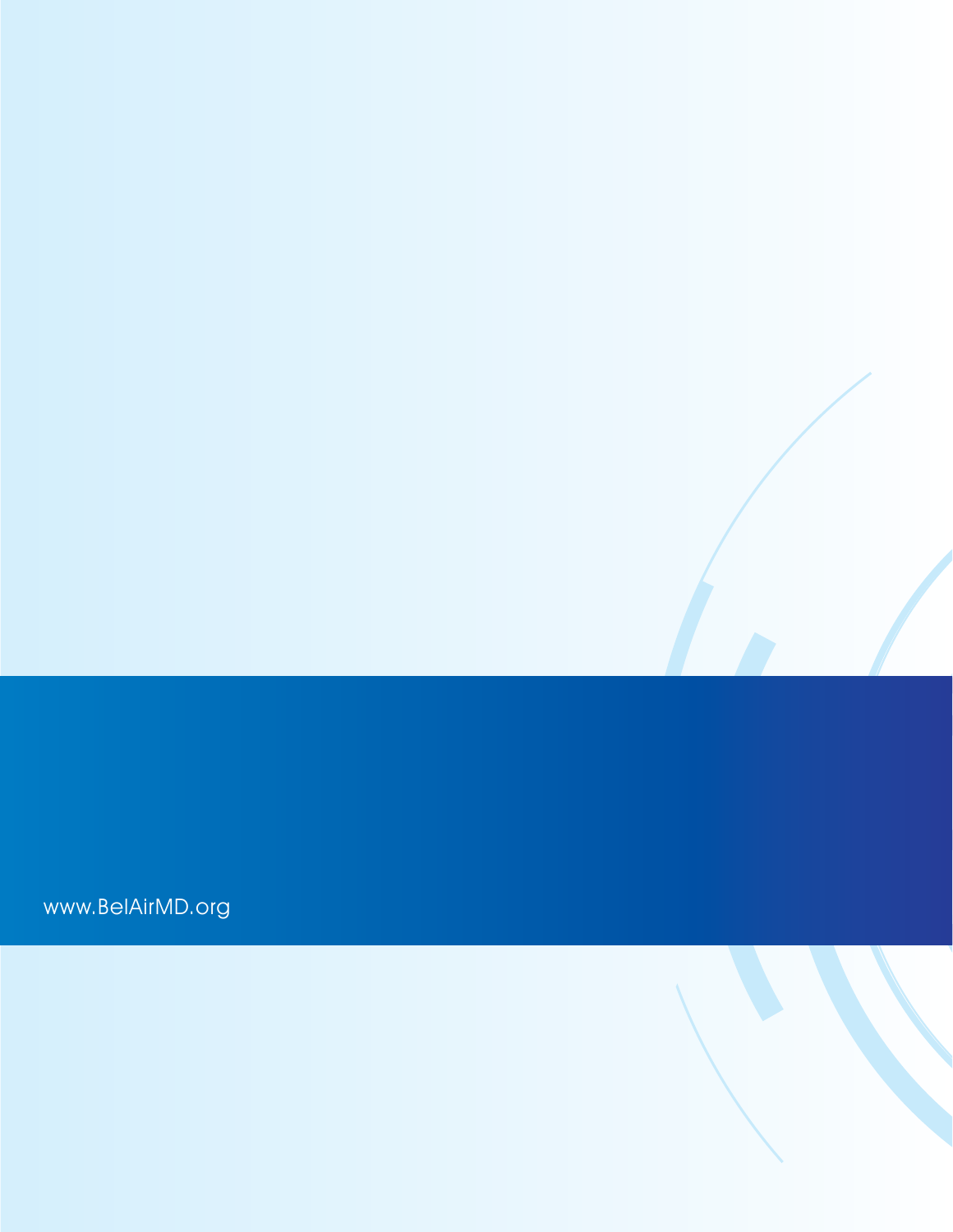# Town of Bel Air - Maryland

Susan Burdette, Bel Air Town Commissioner Jay Ellenby, Economic and Community Development Commission Trish Heidenreich, Director of Economic Development Leo Matrangola, Chief of Police Marion McCarron, Bel Air Tree Committee Lisa Moody, Director of Finance Joyce Oliver, Director of Administration Randy Robertson, Director of Public Works Christopher Schlehr, Town Administrator Kevin Small, Director of Planning and Community Development